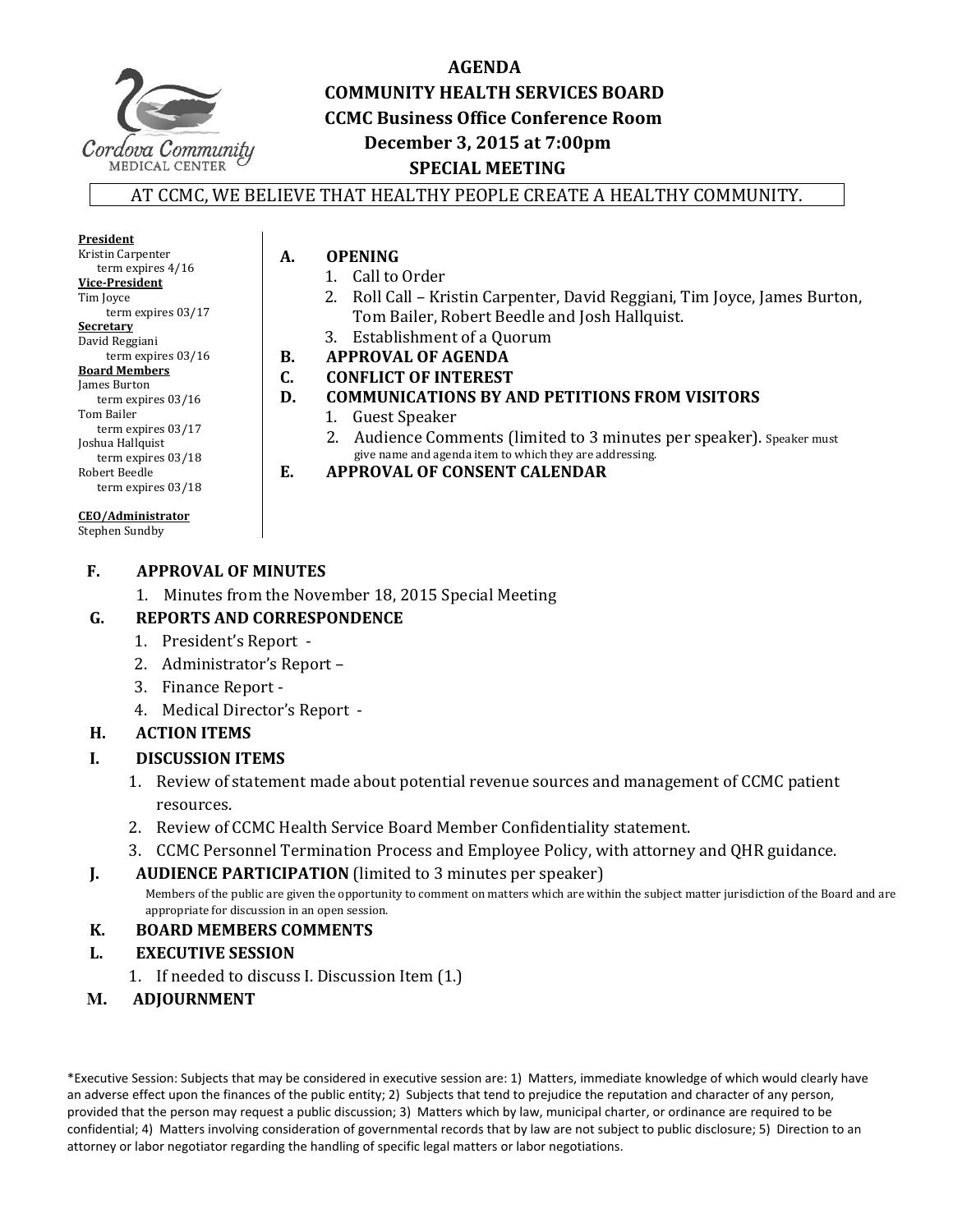# **Minutes Community Health Services Board Cordova Center – Community Rooms A & B November 18, 2015 at 5:15pm Special Meeting**

#### **I. CALL TO ORDER AND ROLL CALL –**

**Kristin Carpenter** called the HSB special meeting to order at 5:15 pm. Board members present: **Kristin Carpenter, Tim Joyce** (telephonically)**, David Reggiani, Tom Bailer, Josh Hallquist and Robert Beedle** (telephonically)**.** 

A quorum was established.

CCMC staff present: Stephen Sundby, CEO; Tiffany Varnadoe, CFO; Darlene Robertson, Interim Director of Nursing; Randy Apodaca, Rehab Director; Kevin Byrd, Radiology Tech; Kris Johnston, DD Program Manager and Sandra Aspen, RN, PhD.

#### **II. APPROVAL OF AGENDA**

 **M/ Reggiani S/ Hallquist** "move to approve the agenda." Vote on motion: 6 yeas, 0 nays, 1 absent. Burton-absent; Carpenter-yes; Reggiani-yes; Joyceyes; Bailer-yes; Beedle-yes and Hallquist-yes. Motion was approved.

#### **III.** CONFLICT OF INTEREST ~ None

#### **I V. COMMUNI CATI ONS BY AND PETI TI ONS FROM VI SI TORS**

- **Guest Speakers ~ None**
- **Audience Comments ~ None**

#### **V. APPROVAL OF CONSENT CALENDAR**

 **M/ Bailer S/ Hallquist** "move to approve the consent calendar." OView – November 2015, November 2015 Ouorum Board Minutes, EH 008, EH 007, EH 005, EH 004, EH 003, EH 002, EH 001, HR 107, HR 108, HR 201, HR 202, HR 203, HR 204.

Vote on motion: 6 yeas, 0 nays, 1 absent. Burton-absent; Carpenter-yes; Reggiani-yes; Joyceyes; Bailer-yes; Beedle-yes and Hallquist-yes. Motion was approved.

#### **VI . REPORTS AND CORRESPONDENCE**

**President's Report ~ Carpenter** reported that she had been in touch with Ron Vigus and that he and a Financial Analyst will be here in Cordova on December 16<sup>th</sup> to look at the internal processes. QHR has also found that we are expected to get almost a million dollars in Meaningful Use money. CCMC will be able to apply for that in January 2016.

**Tiffany Varnadoe** further explained to the Board that there is an application process, and the turnaround time for receiving the meaningful use money is about 60 days. I want you to know that there is also an application process through the State of Alaska, it is not as much money but that's ok.

**Administrator's Report ~ Stephen Sundby** reported that the State Surveyors are currently here for their re-visit and they have been very complimentary. The IJ's will be abated, and we have received rave reviews on the Sterilization. The one thing that we can't have done by the morning is the Infection Control Plan.

**Finance Report ~ Tiffany Varnadoe** stated that we didn't have the \$15-\$20,000 that we would have to spend to do a full charge review, in lieu of that I am asking that we do a 5% rate increase, this would also increase the walk-in rate. We are approximately 40% below everyone else. 1996 - 1996 - 1997 - 1998 - 1999 - 1999 - 1999 - 1999 - 1999 - 1999 - 1999 - 1999 - 1999 - 1999 - 1999 -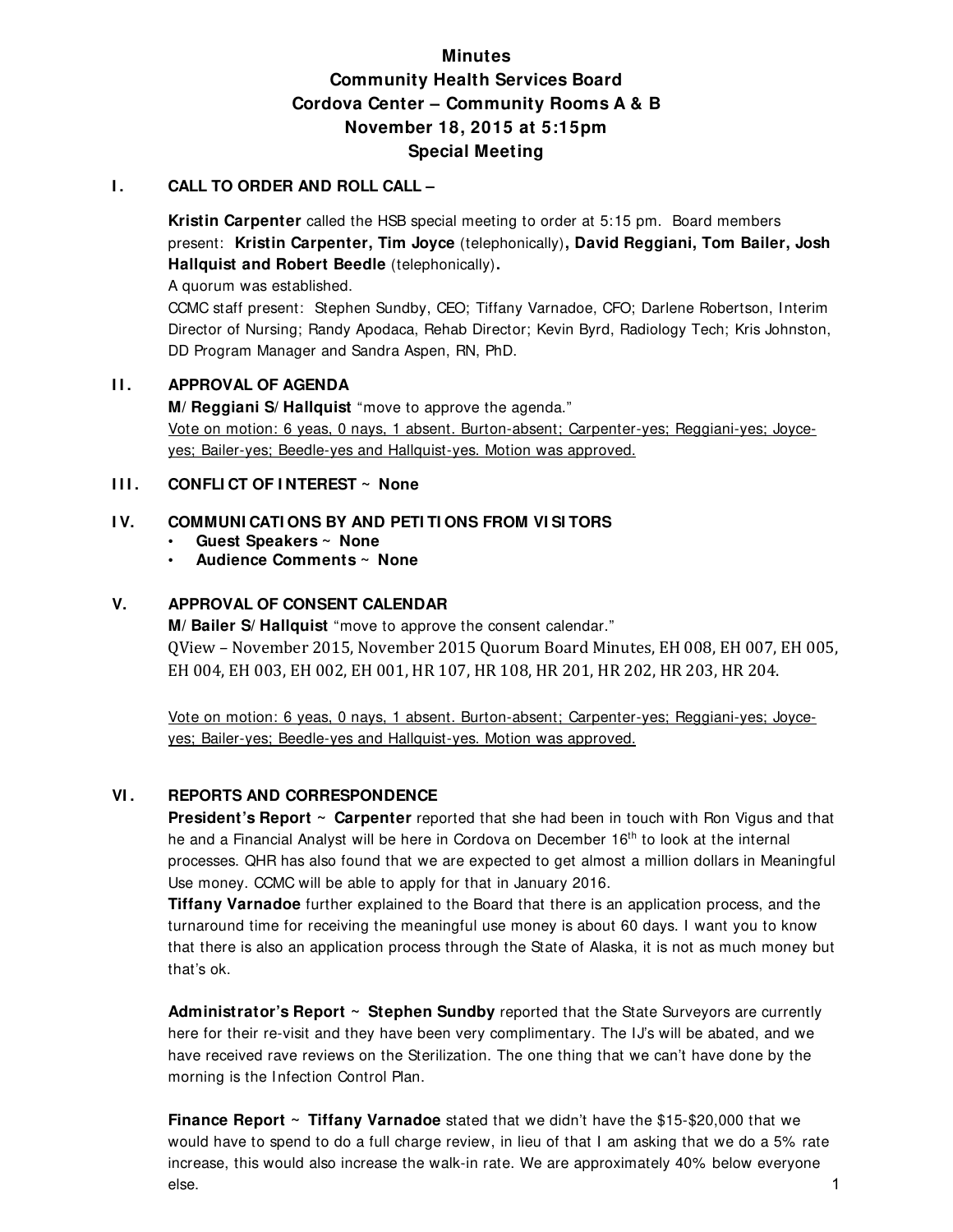**Medical Director's Report ~** Dr. Blackadar stated that the next annual report will be departmentalized, each department within the facility will be providing stats. Right now we are averaging approximately two ER visits per day. Once we have the CT scanner in place that will help to keep a lot of patients here. Dr. Blackadar also expressed his concerns regarding nursing right now, we are down to just a couple of full time Nurse's and some travelers.

#### **VII. ACTION I TEMS**

#### **1. Update the CCMC check signers**

**M/ Bailer S/ Hallquist** "move to approve a resolution of the Cordova Community Health Services Board of the Cordova Community Medical Center designating the representatives authorized for signing checks, non-check payroll tax payment, and cash transfers for Cordova Community Medical Center."

Vote on motion: 6 yeas, 0 nays, 1 absent. Burton-absent; Carpenter-yes; Reggiani-yes; Joyce-yes; Bailer-yes; Beedle-yes and Hallquist-yes. Motion was approved.

#### **2. Re-credentialing and Privileging of Curt Bejes, MD**

**M/ Bailer S/ Hallquist** "move to approve the recredentialing and privileging of Curt Bejes, MD."

Vote on motion: 6 yeas, 0 nays, 1 absent. Burton-absent; Carpenter-yes; Reggiani-yes; Joyce-yes; Bailer-yes; Beedle-yes and Hallquist-yes. Motion was approved.

#### **VIII. DI SCUSSI ON I TEMS**

#### **1. QHR search for a CCMC Administrator: Developing a candidate profile**

Board members Hallquist and Reggiani stated that they will take a look and provide some input. This item will be on the next HSB meeting for discussion.

#### **I X. AUDI ENCE PARTI CI PATI ON**

**Rebecca Carnell** read a letter protesting her termination. Upon receiving a copy of that letter it was placed into permanent record.

**Vicki Blackler** expressed concern regarding the amount of staff turnover and would like to see the board look into that.

**Danny Foss** stated that he is Rebecca Carnell's partner and they are here, they love Cordova and they want to enjoy everything Cordova has to offer. Please reconsider her termination.

#### **X. BOARD MEMBERS COMMENTS**

**Joyce -** wanted to thank staff for their hard work and Dr Blackadar for the information in his report.

 **Reggiani –** No comment **Bailer** – No comment **Beedle** – No comment **Hallquist** – No comment **Carpenter** – No comment

#### **XI . Executive Session**

**M/ Bailer S/ Hallquist** "I move to go into Executive Session regarding matters, immediate knowledge of which would clearly have an adverse effect upon the finances of the public entity". **At 6:40pm** 

#### **XI I . ADJOURNMENT** –

**M/ Bailer S/ Hallquist** "I Move to adjourn the meeting." **Carpenter** declared the meeting adjourned at 6:45pm.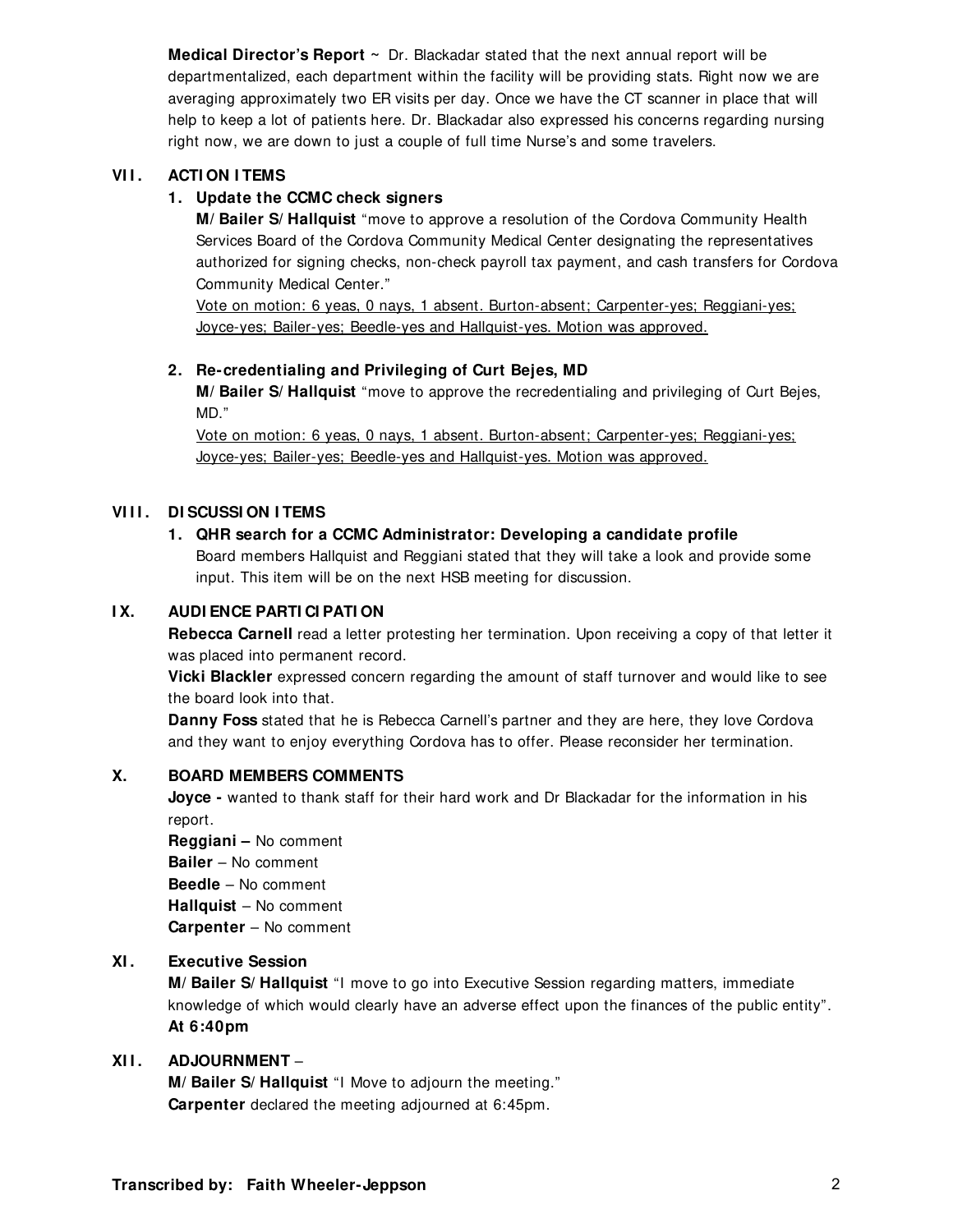- 1. CCMC is one of the few hospitals in the state of Alaska that is not Trauma designated. With this designation, CCMC would qualify for \$100,000.00 grant every year from the state.
- 2. Emergency Nurses Association would provide a \$500.00 grant every year towards nursing emergency training.
- 3. Pyxis machine is something that allows nurses to withdraw medications one by one and has many security features tracking medications with detailed reporting. These machines can vary in cost but as I was researching them for the hospital, the approximate cost was 20 to 30 thousand dollars. It was reported to me that we are losing 35 to 50 thousand dollars every month in medications and this pyxis machine would pay for itself in one month and prevent the loss of the medications CCMC is not charging for and losing.
- 4. CCMC is not capturing the majority of the charges for services. The nurses do not chart what equipment has been used, what supplies they are using, services rendered, medications being administered.
- 5. Swing (rehabilitation) beds bring in a lot of money. CCMC has had to turn away multiple "easy" patients over wound care that the nursing staff should be trained to handle. There has been no interest in training the nurses to allow more swing bed patients into the facility.
- 6. All CCMC employees are using written time sheets to record their work hours. Many of these employees inflate their times in access of 45+ hours of overtime every 2 weeks. In mid-October, a time clock was installed on the wall but still not working. This would also greatly reduce the number of hours paid to hourly employees if in place and monitored correctly. It has been said that there is no programming to allow for that time clock to work.
- 7. All ortho equipment (for sprains for feet, ankles, knees, etc.) is given away for free to patients on a regular basis. This equipment is very expensive – a typical full length knee brace costs the hospital \$750.00 each. It was stated we do not have a DME (durable medical equipment) license to charge for these items.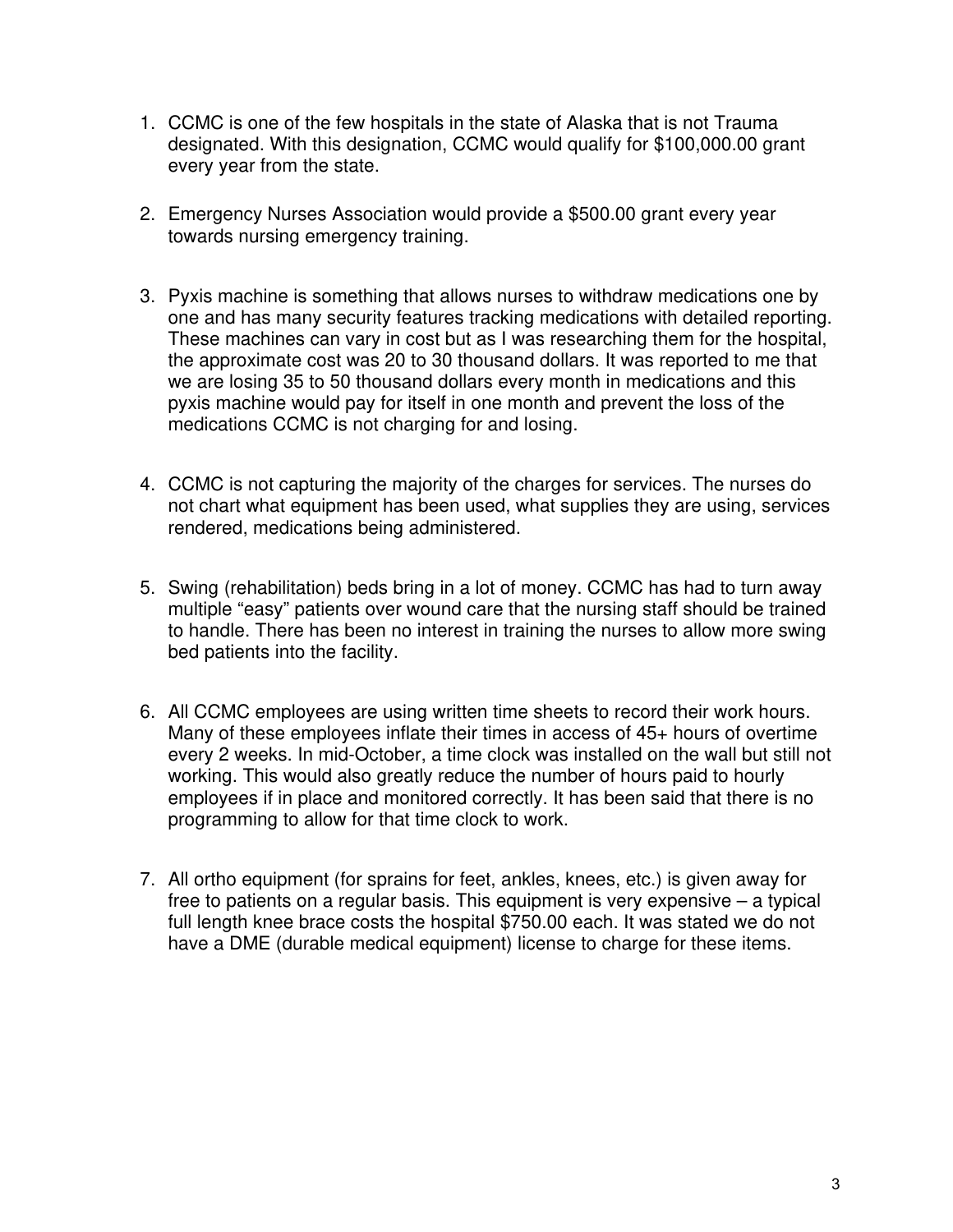- 1. Indicate your relationship to CCMC:
	- □ I am a CCMC employee
	- □ I am a Health Services Board Member
	- □ I am a Sound Alternatives Advisory Board Member
	- □ I am a Cordova City Council or Council Committee Member
	- $\Box$  I am an Affected Person as defined in the Conflict of Interest Policy
	- □ Other
- 2. I acknowledge and agree to abide by CCMC's Confidentiality Policy which requires me to:
	- a. Maintain the strict confidentiality of CCMC's non-public information including, but not limited to protected health information, employee information, business or propriety information, and any other type of confidential information that I am not authorized to release or disclose.
	- b. Not pursue for personal gain any opportunities that arise from my knowledge of confidential or proprietary information acquired by virtue of my relationship to CCMC.
		- □ Yes □ No
- 3. I further acknowledge and agree to abide by CCMC's Conflict of Interest Policy which requires me to:
	- a. Disclose the existence and nature of any financial interest that may give rise to an actual, perceived, or potential conflict of interest to my supervisor or appropriate CCMC resource.
	- b. Put CCMC's interests before a personal interest in any business or corporate opportunity of which I learn in my role with CCMC.
	- c. Abstain from participating an absent myself from any board, committee, or other meeting which discusses or votes on matters where I have an actual, perceived, or potential conflict of interest.
	- d. Not accept any favor, payment in cash of any kind, gifts, or other items or service of value from any third party in exchange for influencing the actions of CCMC.
	- e. Supplement this disclosure and inform your supervisor or appropriate CCMC resource promptly in the event that a conflict of interest that has not yet been disclosed arises.
		- □ Yes □ No
- 4. Disclosure of interests.
	- a. Financial Interests. List and describe any financial interest that you or an immediate family member has, including ownership in vendors or consultants to CCMC, or in a business that competes with CCMC. Write "None" if you have no financial interests to disclose.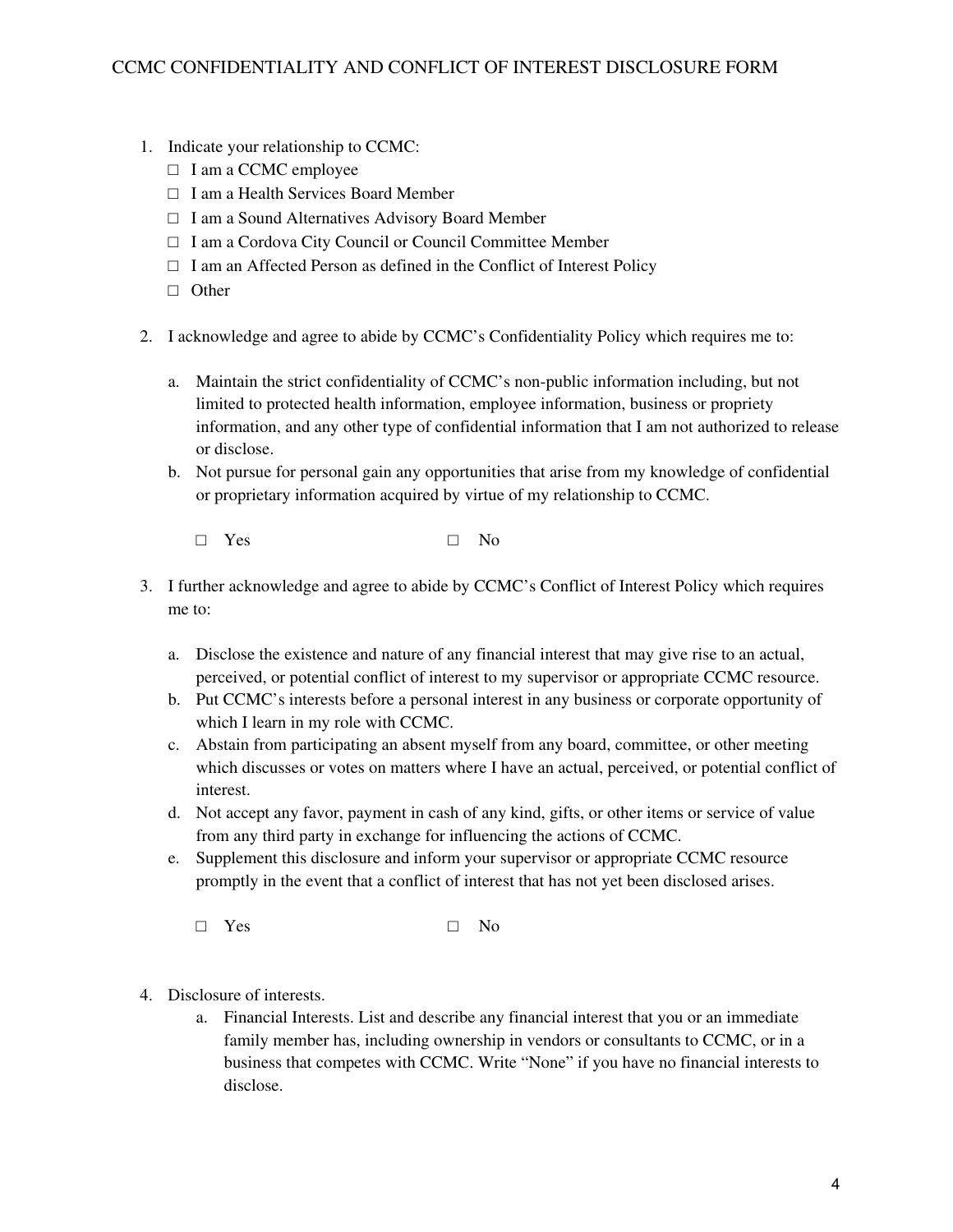- b. Contracts. List any contracts or other written or verbal agreement that you may have with CCMC. Write "None" if you have no contracts to disclose.
- c. Gifts and Favors. List any gifts or favors received in your capacity as an interested or affected person at CCMC. Examples include non-business meals, travel, tickets to events, or discounts. Write "None" if you have no gifts or favors to disclose.
- d. Other Potential Conflicts. List and describe any other situations including board membership, employment, business or professional activity that may conflict with your duties and responsibilities for CCMC. Write "None" if you have no potential conflicts to disclose.
- 5. I have disclosed all actual, perceived, or potential conflicts of interest to my immediate supervisor and or appropriate CCMC resource as identified in the CCMC Conflict of Interest Policy.

**Affirmation:** I affirm that the responses provided in this conflict of interest disclosure form are true and accurate to the best of my knowledge, and that this disclosure was personally completed by me.

\_\_\_\_\_\_\_\_\_\_\_\_\_\_\_\_\_\_\_\_\_\_\_\_\_\_\_\_\_\_\_\_\_\_\_\_\_\_\_\_\_\_\_\_\_\_\_\_\_\_\_ \_\_\_\_\_\_\_\_\_\_\_\_\_\_\_\_\_\_\_\_

\_\_\_\_\_\_\_\_\_\_\_\_\_\_\_\_\_\_\_\_\_\_\_\_\_\_\_\_\_\_\_\_\_\_\_\_\_\_\_\_\_\_\_\_\_\_\_\_\_\_\_ \_\_\_\_\_\_\_\_\_\_\_\_\_\_\_\_\_\_\_\_

Printed Name Signature Date

Witness Date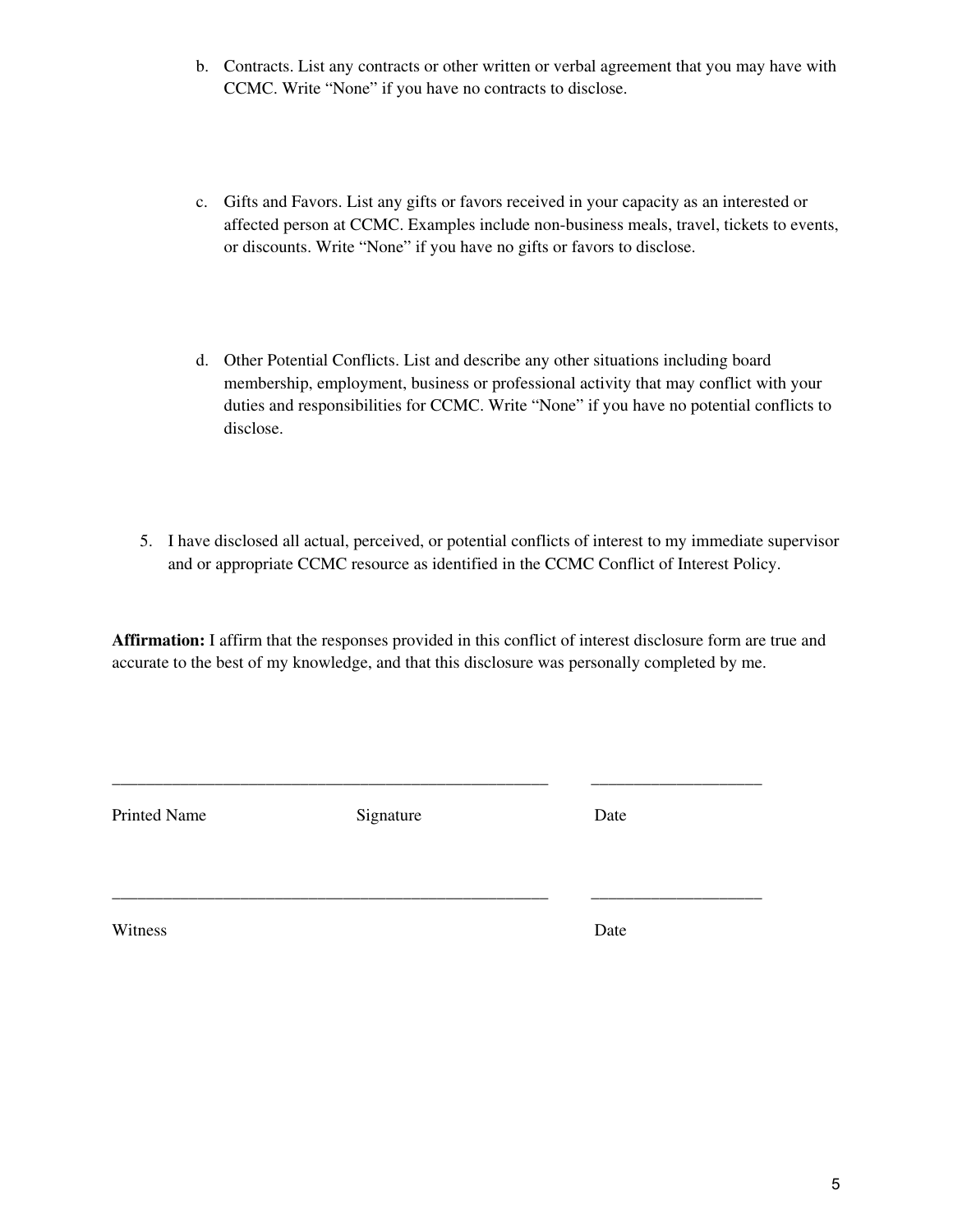Section 3‐9. ‐ City‐Owned Healthcare Facilities.

The city-owned hospital and all other city-owned healthcare facilities shall constitute, or be a part of, an administrative department unless the Council determines otherwise via ordinance.

(Added by Resolution 87-43, 1987 and amended by Resolution 5-95-56, approved by the voters on July 19, 1995).

(Res. No. 5-15-27, 5-20-2015)

**Editor's note—** Res. No. 5-15-27, adopted May 20, 2015, amended the title of § 3-9 to read as set out herein. Previously § 3-9 was titled Hospital.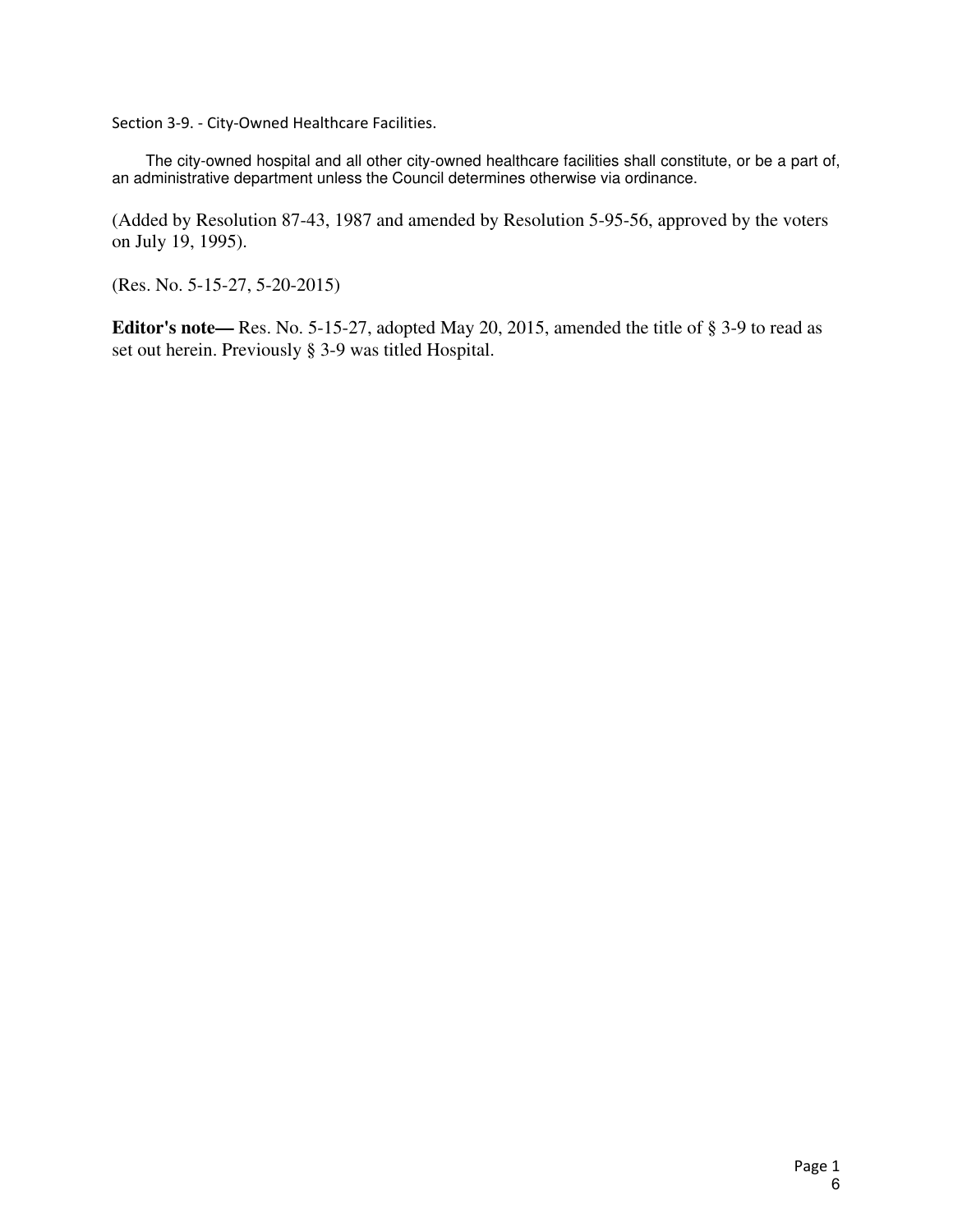#### Title 15 ‐ CITY OWNED MEDICAL FACILITIES

Sections:

15.10.005 ‐ Definitions.

As used in this chapter:

"Administrator" means a city employee appointed by the city to administer the CCMC, a contract administrator or, where the context requires, the employee that the contract administrator designates as administrator of the CCMC.

"Board" means the Community Health Services Board.

"CCMC" means the Cordova Community Medical Center, which consists of an acute care hospital, long term care facility and clinic, and all other health care facilities owned and/or operated by the city.

"Contract administrator" means an entity with whom the city contracts to administer and/or manage the CCMC.

(Ord. No. 1106, § 1, 2-20-2013)

15.20.010 ‐ Community health services board.

- A. There shall be a board known as the community health services board which shall be composed of all the members of the city council. No employee of the CCMC or the administrator shall be eligible to serve on the board.
- B. A subcommittee of the board comprised of three board members shall be appointed by a majority of the board to provide guidance to the mental health and alcohol programs and develop and present the mental health and alcohol budget to the board.
- C. General Powers. Subject to state and municipal law, the board shall be responsible for the operations of CCMC and shall prescribe the terms under which patients shall be admitted to CCMC. Standards of operation shall be established and enforced, to the extent possible, by the board. The powers of the board may be delegated to a contract administrator with approval by a majority of the board.
- D. Organization. The board shall elect annually from its members a president, a vice-president and secretary and such other officers as it deems necessary. The board shall establish such committees and shall assign such duties and responsibilities to the committees as it deems necessary.
- E. Removal. A member of the board shall be removed upon removal of that member from the council.
- F. Meetings. The board shall meet quarterly in concurrence with the first council meeting in January, April, July, and October at a time and place to be designated by the board, and notice of and agenda of all meetings shall be posted at a public location in the CCMC, and at the city hall. Any two members of the board may schedule a meeting at any time when they determine such a meeting is necessary. All meetings of the board shall be open to the public; except that the board may meet in executive session, pursuant to notice, to discuss:
	- 1. Matters the immediate knowledge of which would clearly have an adverse effect upon the finance of the government unit;
	- 2. Subjects that tend to prejudice the reputation and character of any person; provided, that the person may attend the discussion and request a public discussion;
	- 3. Matters which, by law, municipal charter or ordinance, are required to be confidential;
	- 4. Matters involving consideration of governmental records that by law are not subject to disclosure;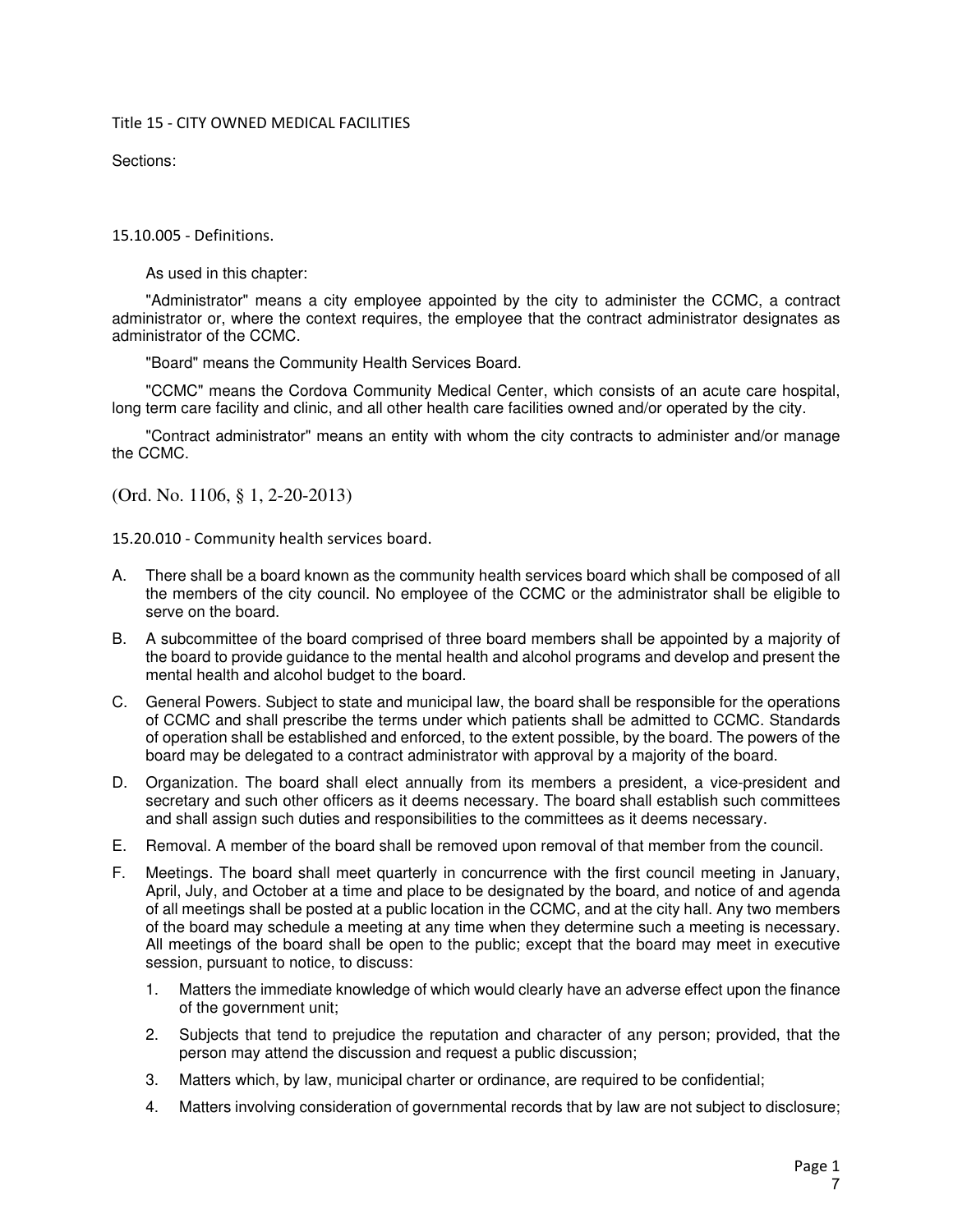- 5. Direction to an attorney or labor negotiator regarding the handling of a specific legal matter or pending labor negotiations.
- G. Reports. The board shall, on or before sixty days prior to the end of the fiscal year, submit a detailed and itemized estimate of revenues and a detailed and itemized budget for the next fiscal year to the city council.
- H. Membership in Association. The board may maintain membership in any local, state, or national group or association organized and operated for the promotion of the public health and welfare or the advancement of the efficiency of medical center and community health facilities administration and in connection therewith, pay dues and fees thereto.

(Ord. No. 1106, § 1, 2-20-2013)

15.30.020 ‐ Administration.

- A. All personnel necessary to operate the CCMC, except for employees of a contract administrator, shall be subject to personnel, pay, and classification plans for CCMC employees. No personnel, pay, or classification plan is effective unless and until it is approved by the board. All contracts for nonmedical services which obligate the CCMC in excess of twenty-five thousand dollars, including contracts for professional or consulting services, must be approved in advance by the board.
- B. Administrator. The administrator shall be the chief executive officer of the CCMC.
	- 1. Appointment and Termination of Administrator. The administrator shall be appointed by the board and may be terminated by the board. In determining whether to appoint or terminate an administrator, the board shall consult with the city attorney.
	- 2. Duties and Responsibilities of the Administrator. The administrator is responsible for the overall supervision of the affairs of the CCMC. The administrator's authority and duties shall include without limitation, the following:
		- a. To be responsible for carrying out all applicable laws and ordinances and the terms of all grants received by the health services system;
		- b. To be responsible for carrying out policies established by the board or the city council;
		- c. To prepare and submit to the board a detailed and itemized estimate of revenues and a detailed and itemized budget at least ninety days prior to the end of the fiscal year, for the next fiscal year;
		- d. To prepare and submit to the board a plan of organization for the personnel and others concerned with the CCMC;
		- e. To select, employ, control, and discharge all CCMC employees subject to oversight and approval by city manager in accordance with the provisions of any CCMC personnel plans;
		- f. To work with the professional staff and with those concerned with the rendering of professional services to the end that the best possible care may be rendered to all patients;
		- g. To prepare such reports as may be required on any phase of medical center activity;
		- h. To attend all meetings of the board and standing committees established by the board, except where otherwise specified;
		- i. To supervise all purchasing of equipment and supplies in accordance with policy and procedures established and approved by the board and approved by the city council;
		- j. To ensure that CCMC adopts and imposes a record retention policy that fully complies with federal, state, and local laws;
		- k. To perform any other duty that may be necessary in the best interest of the city medical center system.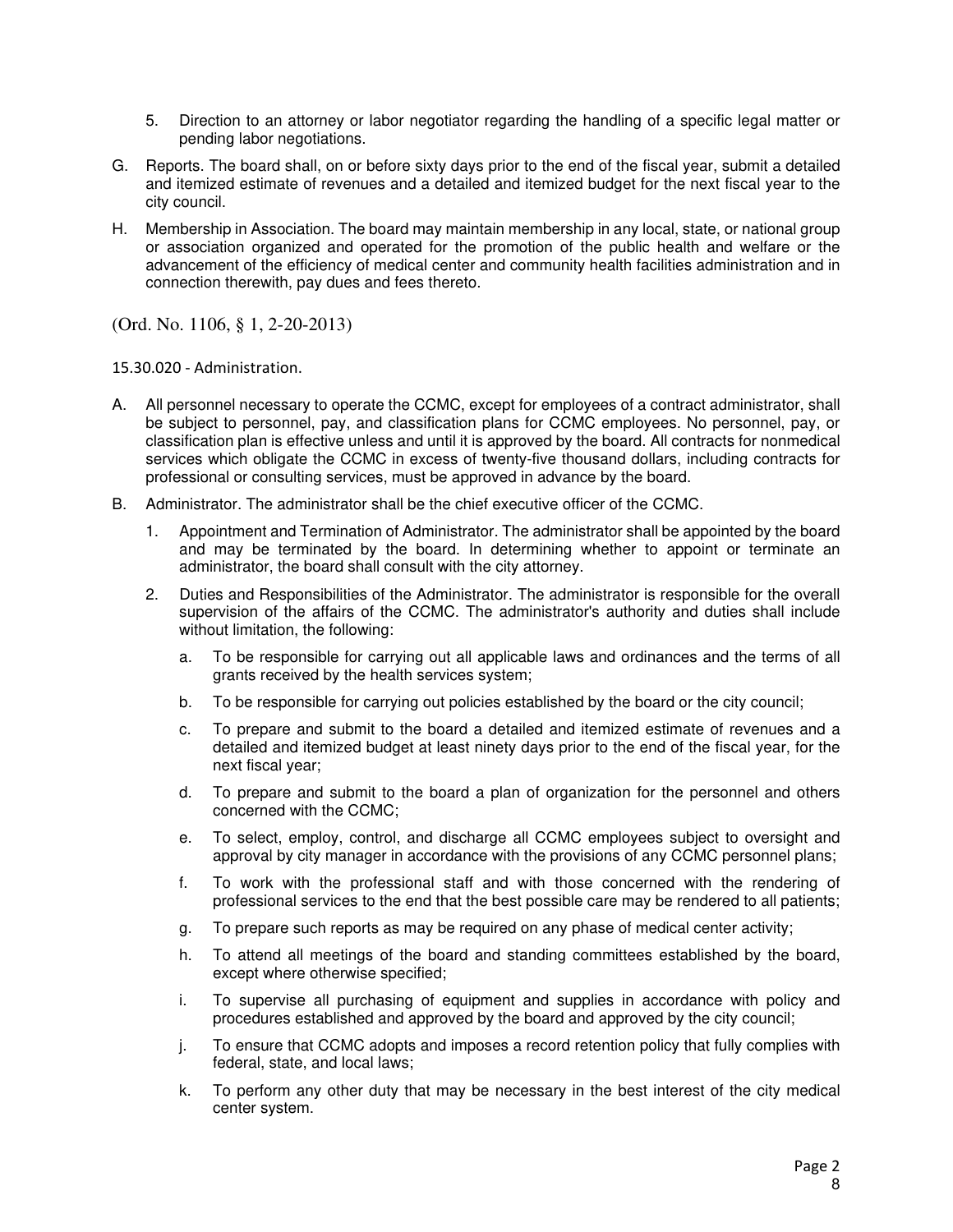#### (Ord. No. 1106, § 1, 2-20-2013)

15.40.030 ‐ Medical staff.

- A. The medical staff shall be defined and governed by medical staff bylaws approved by the board. Any amendments to the medical staff bylaws shall also be approved by the board. There is created a medical staff which shall be composed of physicians, dentists, and podiatrists.
- B. Professional Care. All persons admitted to CCMC shall be under the professional care of a member of the medical staff.
- C. Responsibility. The medical staff shall be responsible to the board for the clinical and scientific work of the medical center, clinic or other community health facilities operated by the city. The medical staff shall be called upon to advise the board regarding professional problems and policies.
- D. Membership. The medical staff shall at all times comply with all federal and state laws of medical practice. In this latter connection, the practice of fee-splitting shall be prohibited and any such division of fees shall be cause for exclusion or expulsion from the staff. Appointment to the medical staff shall be made by the board as provided under the medical staff bylaws.
- E. Contract for Rendering of Professional Services. The board may contract with medical staff for the rendering of professional services at CCMC.
- F. Costs. If any attorney is retained to hear a case, the attorneys fees and costs shall be considered an operating cost of the CCMC.

(Ord. No. 1106, § 1, 2-20-2013)

15.50.040 ‐ Allied health professionals.

Allied health professionals, as defined in the medical staff bylaws, shall comply with the medical staff bylaws. The board must approve privileges at CCMC for any allied health professional. Since no right of privileges are presumed, rejection of an applicant is final, except that a rejected applicant may reapply at any time. The granting of privileges to an allied health professional does not confer upon that individual any degree or classification of membership on the medical staff.

(Ord. No. 1106, § 1, 2-20-2013)

15.60.050 ‐ Other health care professionals.

The board may at its discretion, provide for the granting of privileges at CCMC to health care professionals who are not members of the medical and nursing staff, and who are not allied health professionals. Candidates for this category of health care professionals must possess a valid Alaska license to practice their profession, and must qualify by virtue of all federal, state and local laws. Each category of professional health care providers must furnish such credentials, as shall be required by the board and the medical staff bylaws.

(Ord. No. 1106, § 1, 2-20-2013)

15.70.060 ‐ Schedule of revenue.

A. Finances of the CCMC shall be in accordance with city, state and federal laws and regulations, those regulations generally prescribed by any accrediting associations as may apply and as the Board determines to accept. For all checks issued from CCMC funds, two signatures shall be required. The board may, by board policy, establish a monetary cap and checks exceeding the monetary cap shall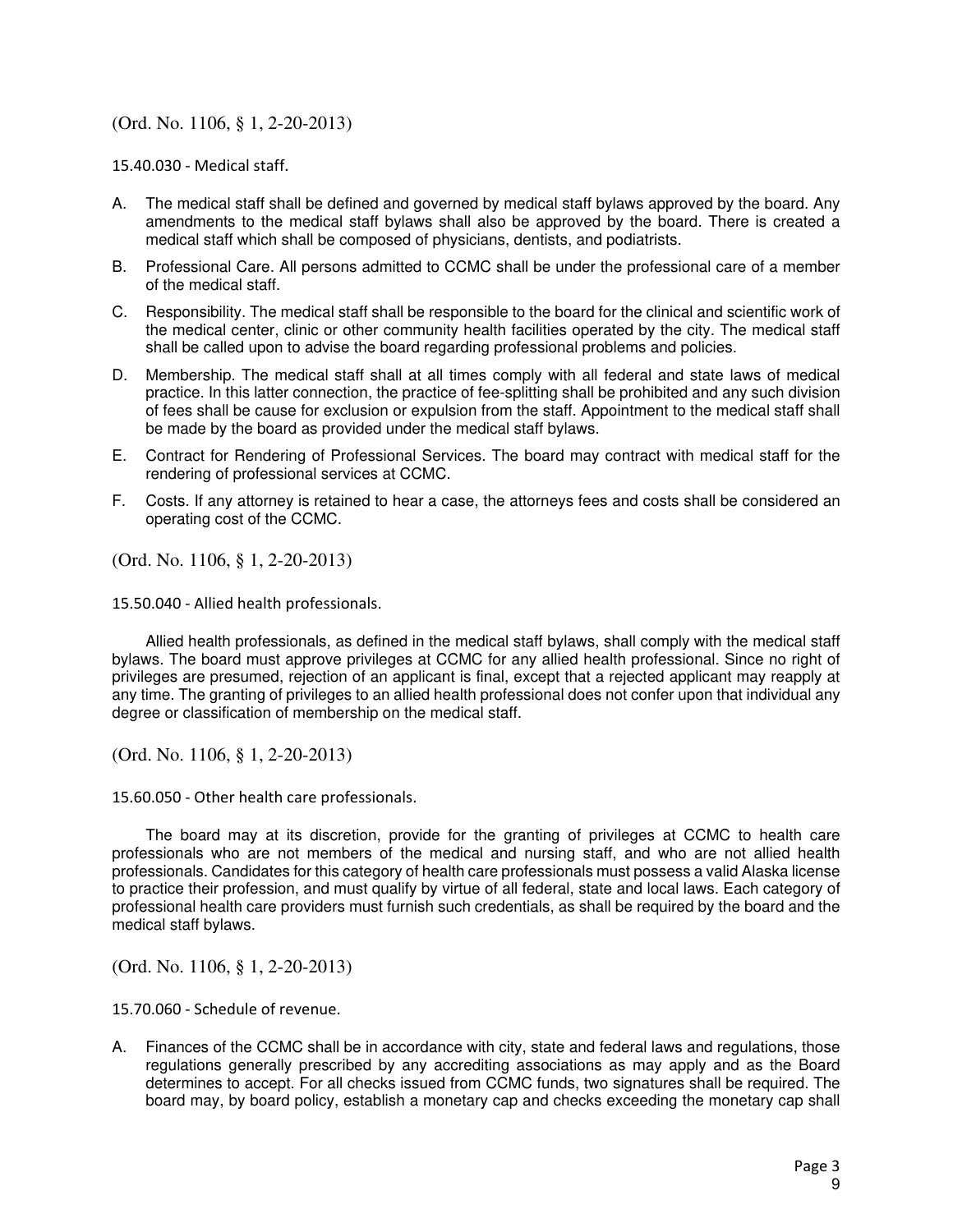require the signature of the administrator and a member of the board and checks not exceeding the monetary cap shall require the signature of the administrator and a CCMC employee to be designated by the board. In absence of the administrator checks shall be signed as established by board policy.

- B. Schedule of Charges. A schedule of revenue for each classification as incorporated in the budget shall be approved annually or more frequently as need may arise by the board. The city council may, through taxation or other lawful method of obtaining funding, provide additional or supplemental funding of community health services operations.
- C. Preparation and Submission of Budget.
	- 1. The administrator shall prepare an annual budget in accordance with approved CCMC procedures and shall submit such budget to the board for approval. The board shall submit such budget to the city council with its recommendations by no later than sixty days prior to the end of the fiscal year.
	- 2. The city council, in accordance with Section 5-4 of the City Charter, by vote of at least a majority of its members no later than the third day before the beginning of the fiscal year, shall adopt budget appropriations of the next fiscal year. If the council fails to adopt the budget and make appropriations on or before that day, the budget and rate changes if any, as submitted or as amended as the case may be, shall go into effect and the proposed expenditures therein shall become the appropriations for the next fiscal year.
- C. Other Fiscal Matters. All other fiscal matters including, but not limited to, custody of funds, accounting and collection, shall be governed by general accounting procedures.

(Ord. No. 1106, § 1, 2-20-2013)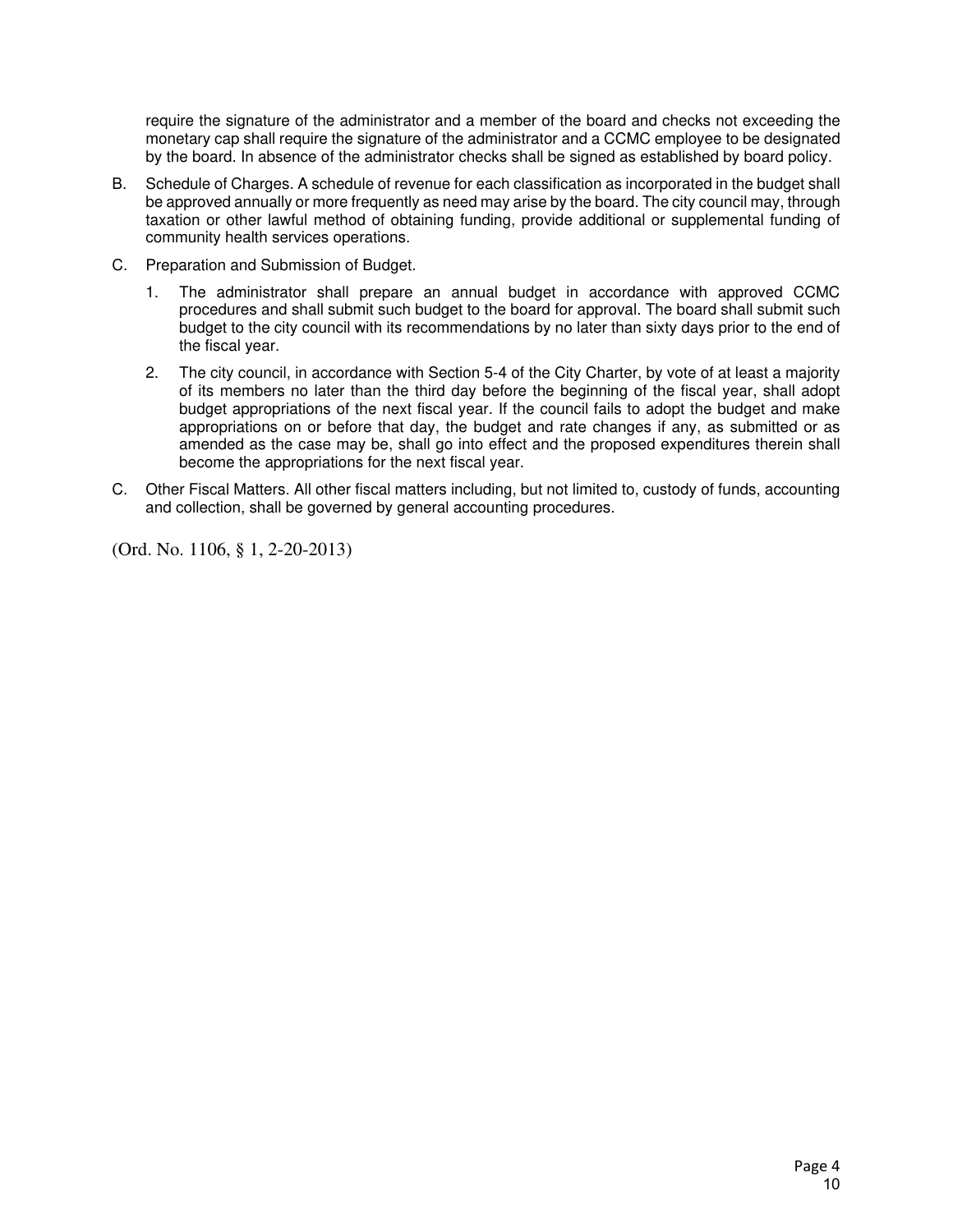

# **EMPLOYEE HANDBOOK**

**REVISED October 7, 2014**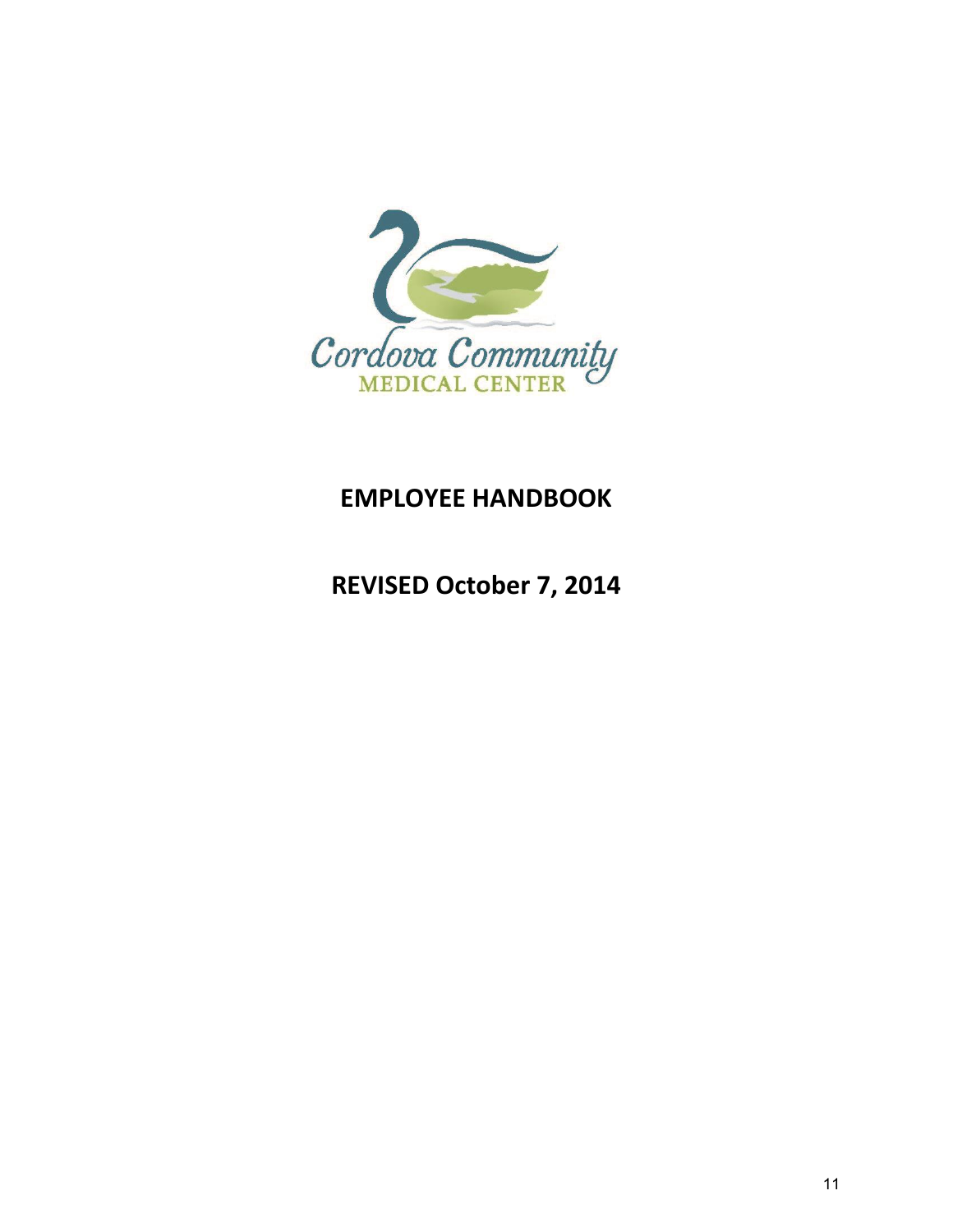| 1.         |  |
|------------|--|
| 1.1        |  |
| 1.2        |  |
| 1.3        |  |
| 1.4        |  |
| 1.5        |  |
| 2.         |  |
| 2.1        |  |
| 2.2        |  |
| 2.3        |  |
| 2.4        |  |
| 2.5        |  |
| 2.6        |  |
| 3.         |  |
| 3.1        |  |
| 3.1.1      |  |
| 3.1.2      |  |
| 3.1.3      |  |
| 3.1.4      |  |
| 3.1.5      |  |
| 3.2        |  |
| 3.3        |  |
| 3.4        |  |
| 3.5        |  |
|            |  |
| 4.         |  |
| 4.1        |  |
| 4.1.1      |  |
| 4.1.2      |  |
| 4.1.3      |  |
| 4.1.4      |  |
| 4.1.5      |  |
| 4.2        |  |
| 4.2.1      |  |
| 4.3        |  |
| 4.3.1      |  |
| 4.3.2      |  |
| 4.4        |  |
| 4.4.1      |  |
| 4.4.2      |  |
| 4.5        |  |
| 4.6        |  |
| 4.6.1      |  |
| 4.6.2      |  |
| 4.6.3      |  |
| 4.6.4      |  |
| 4.6.5      |  |
| 4.7<br>4.8 |  |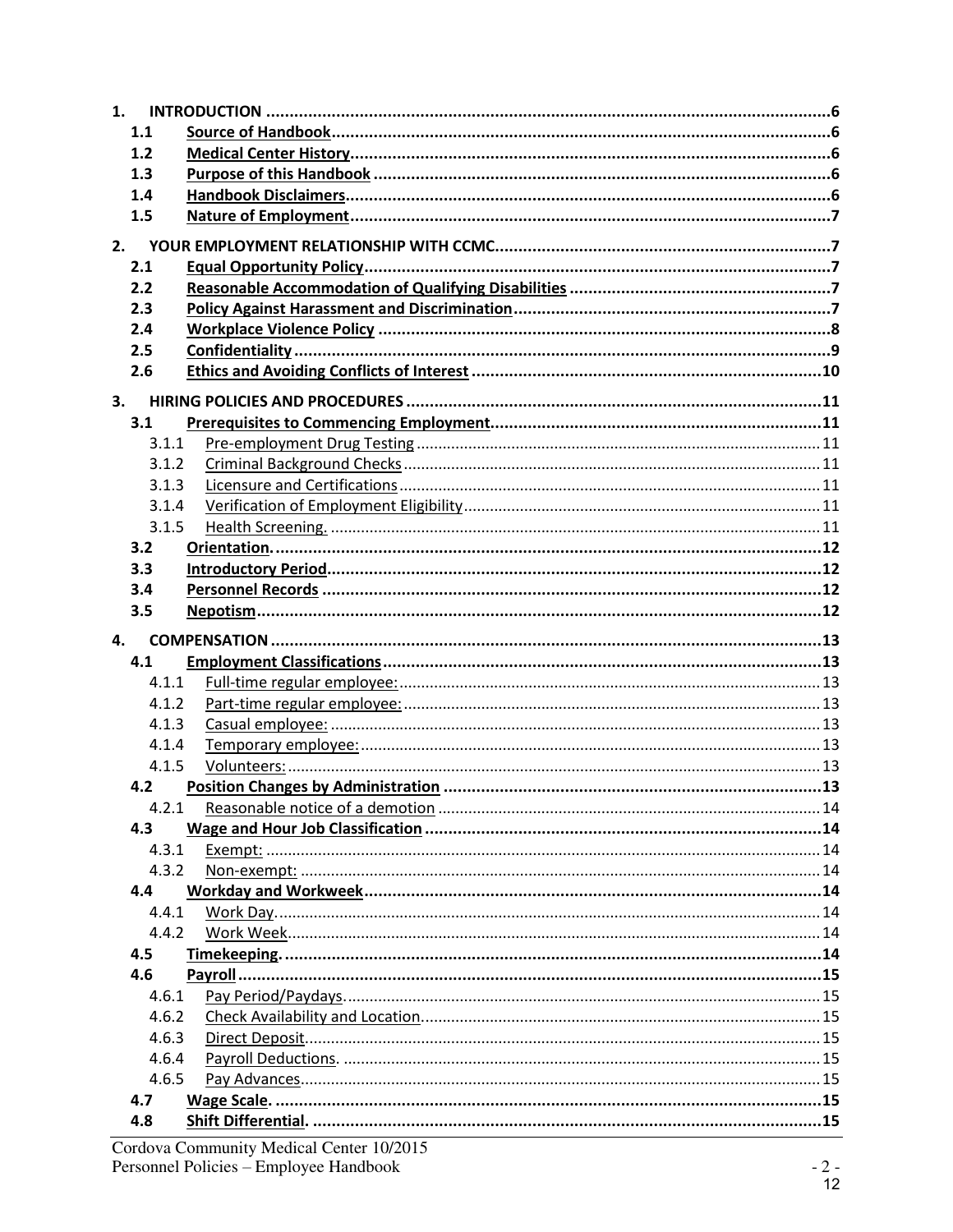|    | 4.8.1          |     |
|----|----------------|-----|
|    | 4.8.2          |     |
|    | 4.9            |     |
|    | 4.10           |     |
|    | 4.11           |     |
|    | 4.12           |     |
|    | 4.12.1         |     |
|    | 4.12.2         |     |
|    | 4.12.3         |     |
|    | 4.12.4         |     |
|    | 4.12.5         |     |
| 5. |                |     |
|    | 5.1            |     |
|    | 5.1.1          |     |
|    | 5.1.2          |     |
|    | 5.1.3          |     |
|    | 5.1.4          |     |
|    | 5.1.5          |     |
|    | 5.2            |     |
|    | 5.2.1          |     |
|    | 5.2.2          |     |
|    | 5.2.3          |     |
|    | 5.2.4          |     |
|    | 5.2.5          |     |
|    | 5.2.6          |     |
|    |                |     |
| 6. |                |     |
|    | 6.1            |     |
|    | 6.1.1          |     |
|    | 6.1.2          |     |
|    | 6.1.3          |     |
|    | 6.1.4          |     |
|    | 6.1.5          |     |
|    | 6.1.6          | .22 |
|    | 6.1.7          |     |
|    | 6.1.8          |     |
|    | 6.1.9          |     |
|    | 6.1.10         |     |
|    | 6.1.11         |     |
|    | 6.1.12         |     |
|    | 6.2            |     |
|    | 6.3            |     |
|    | 6.3.1          |     |
|    | 6.3.2          |     |
|    | 6.3.3          |     |
|    | 6.3.4          |     |
|    | 6.3.5          |     |
|    | 6.3.6<br>6.3.7 |     |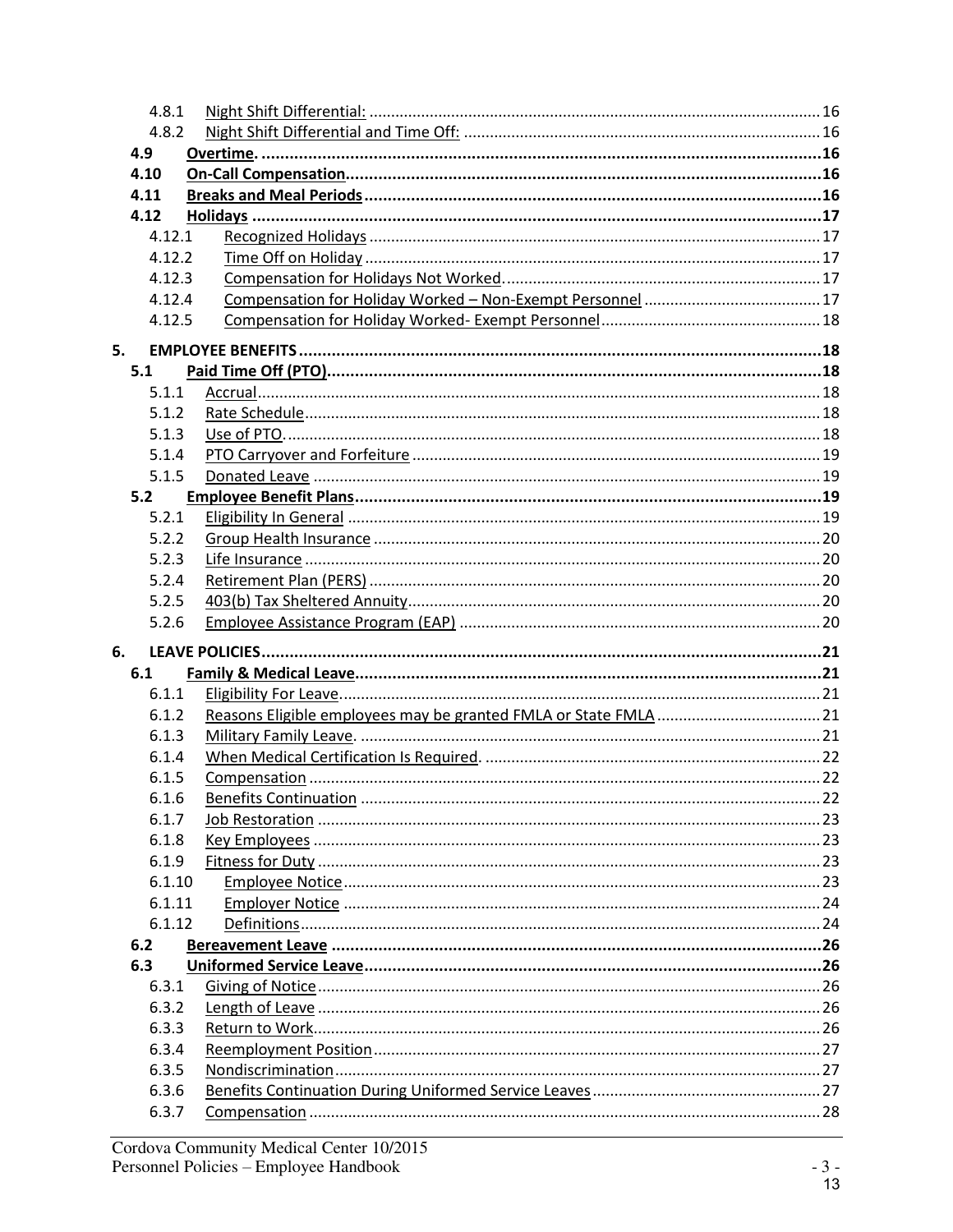|    | 6.4    |  |
|----|--------|--|
|    | 6.5    |  |
|    | 6.6    |  |
|    | 6.7    |  |
|    | 6.7.1  |  |
|    | 6.7.2  |  |
| 7. |        |  |
|    | 7.1    |  |
|    | 7.1.1  |  |
|    | 7.1.2  |  |
|    | 7.1.3  |  |
|    | 7.1.4  |  |
|    | 7.2    |  |
|    | 7.2.1  |  |
|    | 7.2.2  |  |
|    | 7.2.3  |  |
|    | 7.3    |  |
|    | 7.4    |  |
|    | 7.5    |  |
|    | 7.5.1  |  |
|    | 7.5.2  |  |
|    | 7.6    |  |
|    | 7.7    |  |
|    | 7.8    |  |
|    | 7.9    |  |
|    | 7.10   |  |
|    | 7.10.1 |  |
|    | 7.10.2 |  |
| 8. |        |  |
|    | 8.1    |  |
|    | 8.1.1  |  |
|    | 8.1.2  |  |
|    |        |  |
|    | 8.2.1  |  |
|    | 8.2.2  |  |
|    | 8.2.3  |  |
|    | 8.2.4  |  |
|    | 8.2.5  |  |
|    | 8.2.6  |  |
|    | 8.2.7  |  |
|    | 8.2.8  |  |
|    | 8.2.9  |  |
| 9. |        |  |
|    | 9.1    |  |
|    | 9.2    |  |
|    | 9.2.1  |  |
|    | 9.2.2  |  |
|    | 9.2.3  |  |
|    |        |  |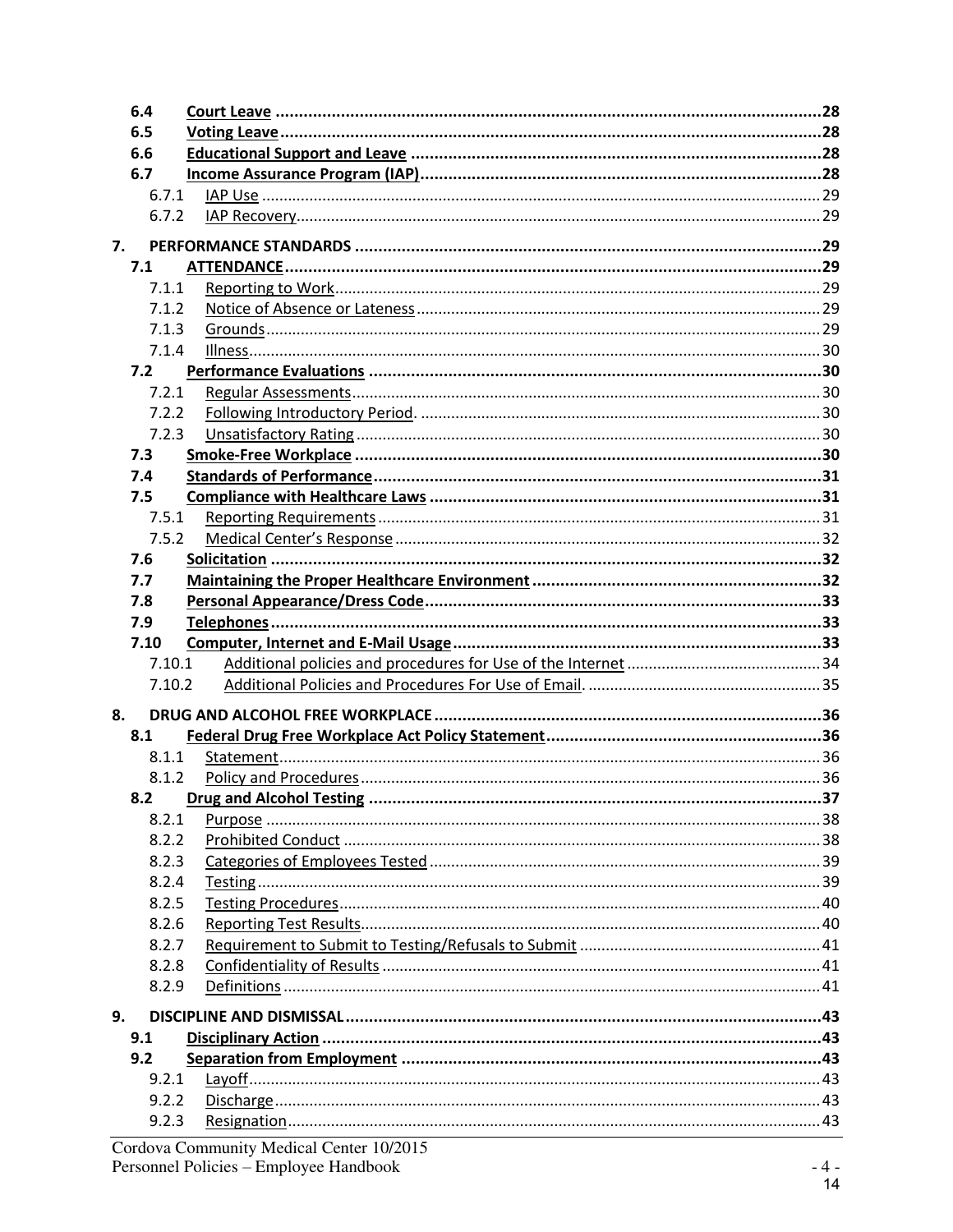| 9.3    |  |
|--------|--|
| 9.4    |  |
| 9.5    |  |
| 9.6    |  |
| 9.6.1  |  |
| 9.6.2  |  |
| 9.7    |  |
| 10.    |  |
| 10.1   |  |
| 10.2   |  |
| 10.3   |  |
|        |  |
| 11.    |  |
| 12.    |  |
| 12.1   |  |
| 12.2   |  |
| 12.2.1 |  |
| 12.2.2 |  |
| 12.2.3 |  |
| 12.2.4 |  |
| 12.2.5 |  |
| 12.3   |  |
| 12.3.1 |  |
| 12.3.2 |  |
| 12.4   |  |
| 12.4.1 |  |
| 12.4.2 |  |
| 12.4.3 |  |
| 12.4.4 |  |
| 12.5   |  |
| 12.6   |  |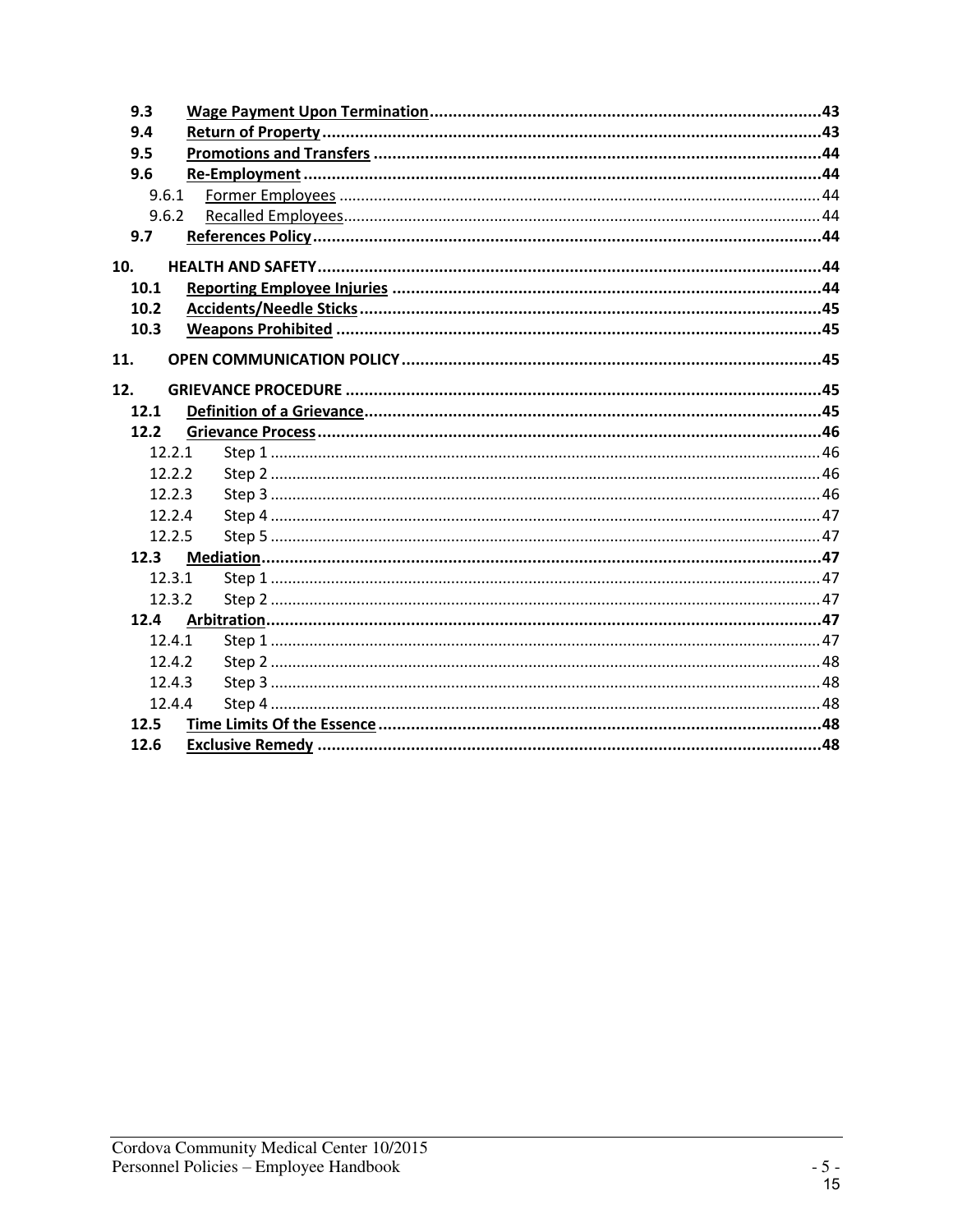# **1. INTRODUCTION**

# 1.1 Source of Handbook

The Cordova Community Medical Center ("CCMC" or the "Medical Center") Handbook of employee policies has been prepared to inform and guide all Medical Center personnel. Additional information may be found in other documents and standards, such as resolutions of the Community Health Services Board, the Cordova City Council, other adopted policies and procedures, and the official plan documents of CCMC's employee benefit plans. In the event you have questions or need clarification of personnel policies, procedures, or expectations, please contact your supervisor, the Human Resources Manager or the Administrator/CEO.

# 1.2 Medical Center History

The current CCMC facility was dedicated on May 31, 1986 and is one of Cordova's largest employers. The Medical Center is a Department of the City of Cordova, with its own governing board known as the CCMC Health Services Board. CCMC is certified as a Critical Access Hospital (CAH) and as a Long Term Care (LTC) facility, and provides community health services including:

- **13-Bed Acute and Swing Care Medical Center**
- <sup>10</sup> Long Term Care Beds
- **24-hour Emergency Room Services**
- Rehab Services
- **Imaging Department**
- **Laboratory Services**
- **Primary Care Clinic**
- **Specialty Clinics**
- Sound Alternatives
- o Behavioral Health Clinic
- o Respite Care Program
- o Telepsychiatry

# 1.3 Purpose of this Handbook

An important goal of CCMC is to inform employees of the Medical Center's rules and regulations, which guide the responsibilities of both the employee and employer. This Handbook is designed solely to provide you with the general nature of such personnel policies. Please keep in mind that the policies and procedures in this Handbook are for general reference only and may not be applicable in all cases. A number of laws apply to CCMC and to the employee/employer relationship, including certain provisions of the Cordova City Code. This Handbook touches on some of the more common requirements. In the event of any conflicts between this Handbook and applicable laws, Medical Center grant requirements, Medicaid requirements, or the obligations of applicable contracts, the governing contract, law or guideline will prevail over this Handbook.

# 1.4 Handbook Disclaimers

You should familiarize yourself with the contents of this Handbook and, when in doubt about any policy or procedure, or any information contained herein, you should contact your supervisor or the Human Resources Coordinator. This Handbook is not an employment contract, and only summarizes policies existing at the time of publication. As such, nothing in this Handbook is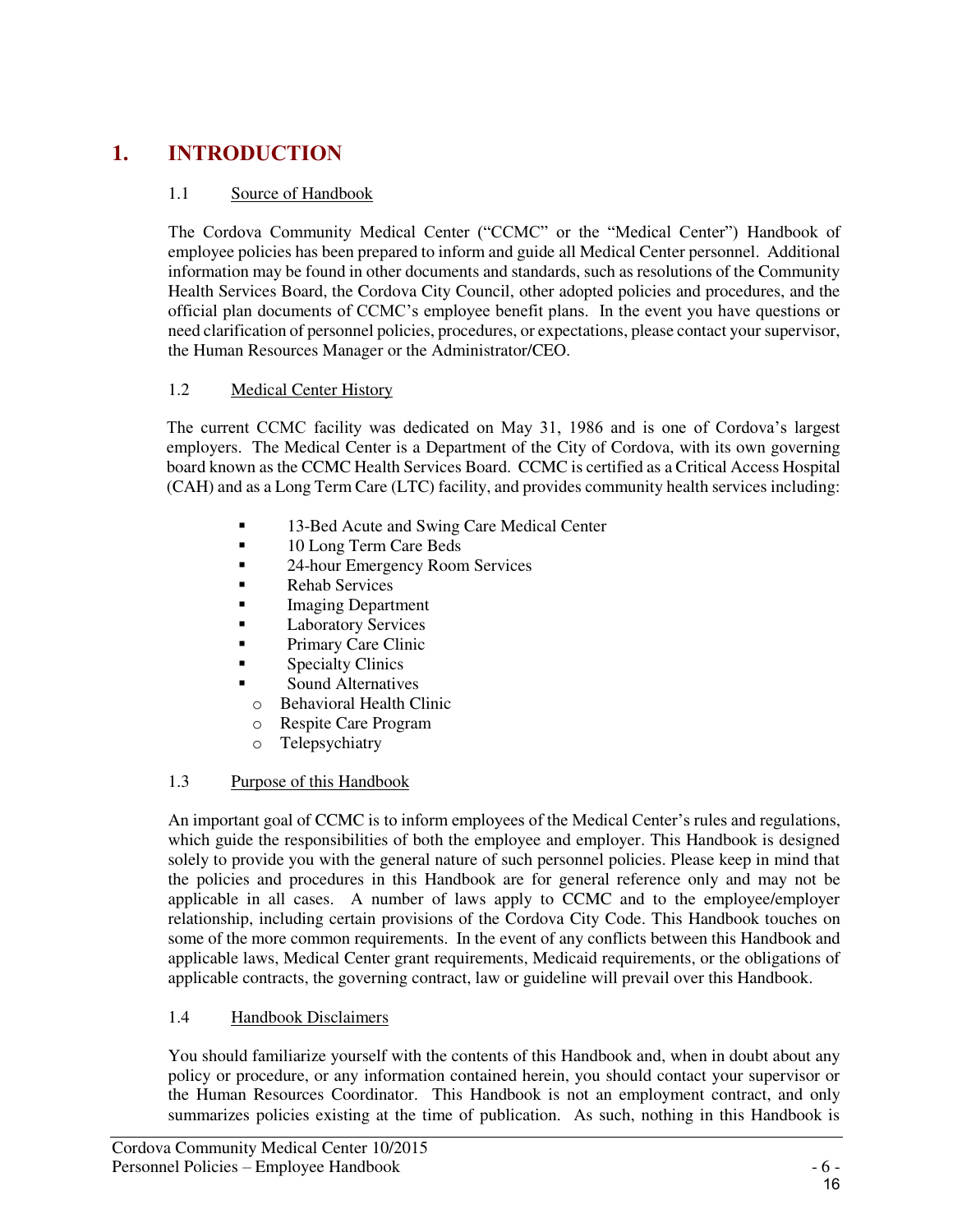intended to alter the fact that your employment is "at-will." CCMC reserves the right to alter, change, add, or delete any policy, procedure, or guideline at any time and without prior or subsequent notice. We will, however, endeavor to let you know of any changes that are made.

# 1.5 Nature of Employment

Employment at CCMC is voluntary, indefinite in nature and subject to termination by you or CCMC "at-will", with or without cause, and with or without notice, at any time in accordance with federal, state, and/or local laws. Nothing in this Handbook shall be interpreted to be in conflict with or to eliminate or modify in any way the "at-will" employment status of CCMC employees. This policy of employment "at-will" may not be modified by any member of CCMC management and shall not be modified in any publication or document. The only exception to this policy is a written employment agreement approved and executed by the Administrator/CEO of CCMC and the Health Services Board President (or his/her designee).

# **2. YOUR EMPLOYMENT RELATIONSHIP WITH CCMC**

# 2.1 Equal Opportunity Policy

In order to provide equal employment opportunities to all applicants and employees, CCMC's employment decisions are made without regard to race, creed, color, religion, gender, age, national origin or ancestry, marital status, change in marital status, physical or mental disability, genetic information, pregnancy, parenthood, or any other status or condition protected under federal, state and local laws.

### 2.2 Reasonable Accommodation of Qualifying Disabilities

CCMC is committed to providing equal employment opportunities to qualified individuals with disabilities, which may include providing reasonable accommodations where appropriate. In general, it is your responsibility to notify the Administrator/CEO or the Human Resources Manager of the need for accommodation. Upon doing so, the Administrator/CEO or Human Resources Manager may ask you for your input on the type of accommodation you believe may be necessary for the functional limitations related to your disability. Accommodation will not be undertaken when providing the accommodation: (1) causes a direct threat to others in the workplace and the threat cannot be eliminated by reasonable accommodation; or (2) if the accommodation creates an undue hardship to CCMC. When appropriate, CCMC may seek your permission to obtain additional information from your health care provider regarding your capacity to perform the essential functions of your job position, with or without reasonable accommodation.

# 2.3 Policy Against Harassment and Discrimination

CCMC is committed to providing a work environment that is free of discrimination and unlawful harassment on the basis of a protected status under local, state or federal law. Actions, words, jokes, or comments based on an employee's race, color, creed, religion, national origin, gender, physical or mental disability, age, marital status, pregnancy or parenthood, genetic information, veteran's status, status with regard to public assistance, or any other status protected by federal, state or local law will not be tolerated. Gender-based discrimination, whether or not sexual in nature, and the creation of an unlawful hostile environment based on any other protected characteristic are also prohibited under this policy.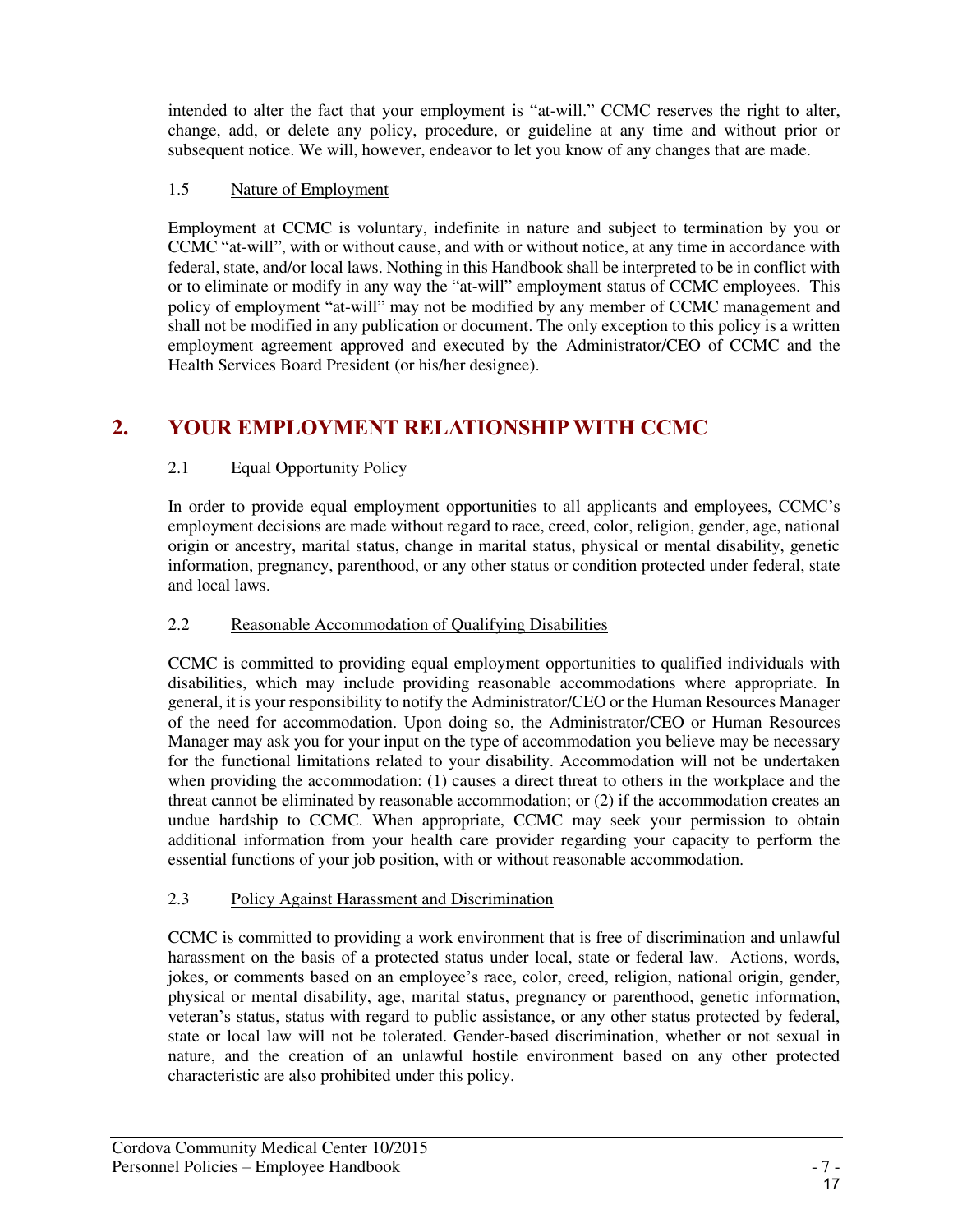Sexual harassment is specifically prohibited. Examples of unlawful sexual harassment include unwelcome sexual advances, requests for sexual favors, and other verbal and physical conduct of a sexual nature when:

- Submission to such conduct is made either explicitly or implicitly a term or condition of an individual's employment; or
- Submission to or rejection of such conduct by an individual is used as the basis of employment decisions affecting such individual; or
- Such conduct has the purpose or effect of unreasonably interfering with an individual's work performance or creating an intimidating, hostile, or offensive working environment.

Unlawful sexual harassment may include, but is not limited to, sexual touching, advances or propositions, use of sexually explicit language, sexual comments or jokes, staring or leering, and displaying sexually suggestive objects or pictures.

Sexual harassment applies to the conduct of a supervisor toward a subordinate; an employee toward another employee; a non-employee, such as patients, vendors or other business visitors toward an employee; or an employee toward an applicant for employment. Other examples of sexual harassment include inappropriate sexual advances or other unwanted sexual physical or verbal conduct at business-related social functions or while traveling on CCMC business. Harassment or discrimination in any context must be reported in accordance with this policy.

Any employee who believes that s/he or another employee is or has been the subject of discrimination or harassment should report the alleged conduct immediately to their supervisor, the Human Resources Manager, or another member of CCMC management. Any supervisor or manager who learns of potential sexual or other unlawful harassment or discrimination will promptly consult the Human Resources Manager or the Administrator/CEO.

All complaints will be investigated promptly, thoroughly, and fairly. The length of time it takes to perform the investigation will depend on the nature of the complaint. However, employees are free at any time to inquire about the status of the investigation. The existence and nature of the complaint will be disclosed only to the extent necessary to make a prompt and thorough investigation or as may be necessary to take appropriate corrective measures.

No retaliation or reprisal against any employee for reporting discrimination or harassment concerns will be tolerated.

The facts will determine the response to each allegation. Employee conduct which is found to constitute unlawful discrimination or harassment will be disciplined, up to and including immediate dismissal.

The Alaska Human Rights Commission's address is 800 A Street, Suite 204, Anchorage, AK 99501 and its telephone number is (907)274-4692.

#### 2.4 Workplace Violence Policy

CCMC is committed to preventing workplace violence and to maintaining a safe work environment. Given the increasing violence in society in general, CCMC has adopted the following guidelines to deal with intimidation, harassment, or other threats of (or actual) violence that may occur by or against CCMC employees or members of the public, while on CCMC premises or while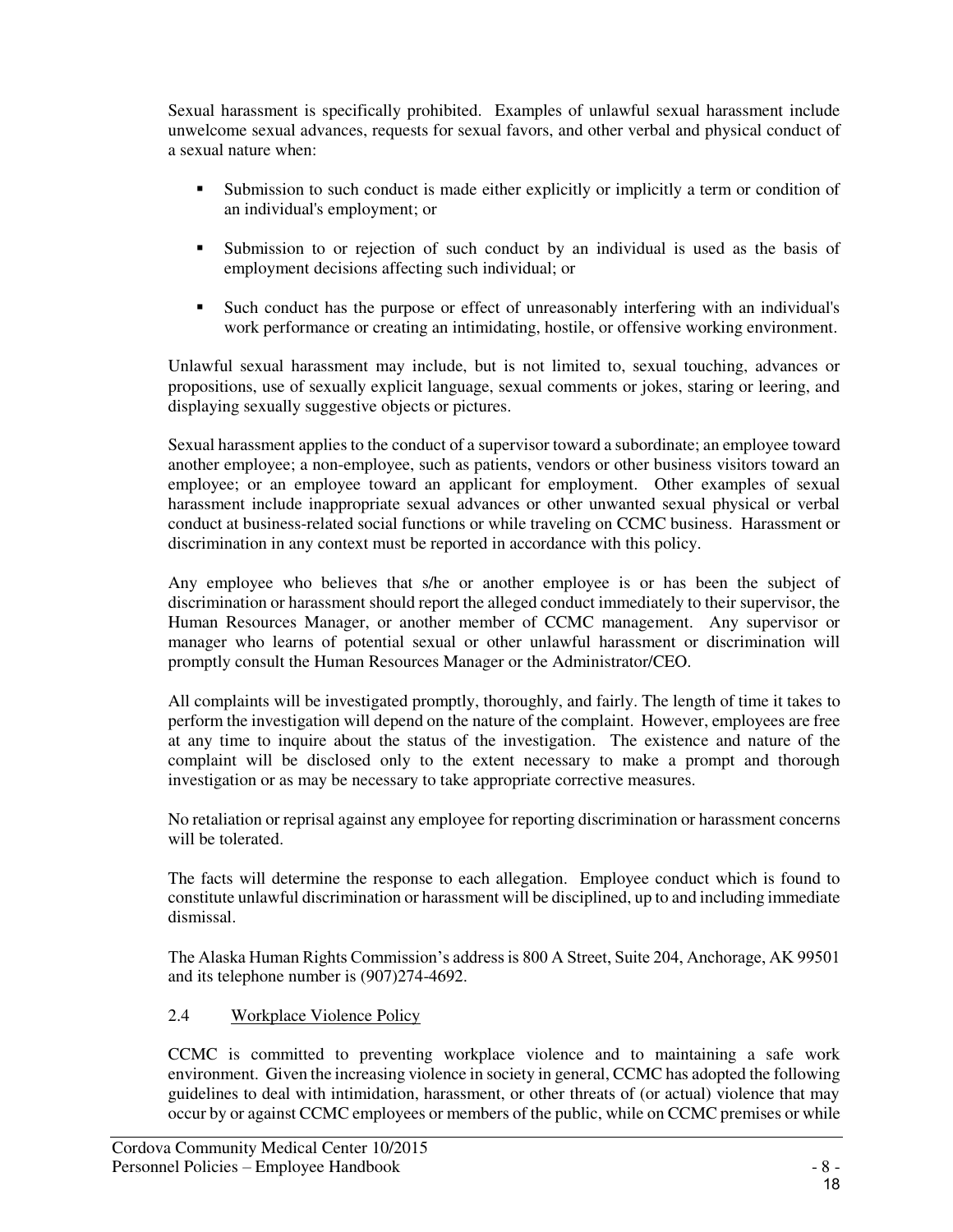performing CCMC business at other locations. This policy does not apply to security personnel, engaged in their official duties.

All employees, including supervisors and temporary employees, should be treated with courtesy and respect at all times. Violence, threats, harassment, intimidation, and other disruptive behavior in the workplace (or while on CCMC business outside of the workplace), whether committed by patients, visitors, vendors, or CCMC employees, will not be tolerated.

The following is a nonexclusive list of the types of conduct prohibited by this policy:

- Oral or written statements, gestures, or expressions that communicate a threat of physical harm;
- Physically harming, attempting to harm, or threatening to harm one's self, another person, or property;
- Coercion, intimidation, or stalking of another;<br>Ise of or threatening to use, any weapon:
- Use of, or threatening to use, any weapon;
- Any form of non-consensual physical contact (including shoving or grabbing);
- **Bringing any unauthorized weapon to CCMC premises;**
- Any other conduct that would cause a reasonable person to believe violence may occur.

Individuals who commit such acts may be removed from the premises and subject to criminal penalties. Employees engaging in such conduct also may be subject to disciplinary action, up to and including termination of employment. Further, during an investigation of an incident, an employee may be suspended.

If you notice or witness conduct you think is suspicious, please report it immediately to your supervisor, or any other member of management. Any employee facing a situation that may result in violence should avoid confrontation. Instead, if possible, the employee should retreat to a location of safety and report the incident. However, if you believe there is a threat to personal safety involved, the police should be summoned immediately.

No workplace is immune from disruptive behavior. CCMC needs your cooperation to implement this policy effectively and to maintain a safe working environment. All threats of violence or acts of violence, both direct and indirect, should be reported as soon as possible. This includes threats by employees, as well as threats by patients, visitors, vendors, solicitors, or other members of the public. Additionally, CCMC encourages employees to report any threats of violence or acts of violence that occur in their personal lives that could affect workplace security (i.e. issuance of a restraining order to protect the employee or threatening email received outside the workplace.).

All reports of violations of this policy will be taken seriously and will be investigated promptly. CCMC encourages employees to bring disputes and differences to the attention of a supervisor before the situation escalates into potential violence. As far as reasonably possible, CCMC will maintain the confidentiality of the reporting employee and of the investigation, consistent with the need to investigate and take action. CCMC will not tolerate any retaliation or reprisal by or against any employee who makes a good faith report of, or experiences, workplace violence.

# 2.5 Confidentiality

Employees of the Medical Center have access to highly personal and confidential information, both in written and unwritten form. All employees are obligated to maintain the confidentiality of information which they access, and to only access such information for the purposes of performing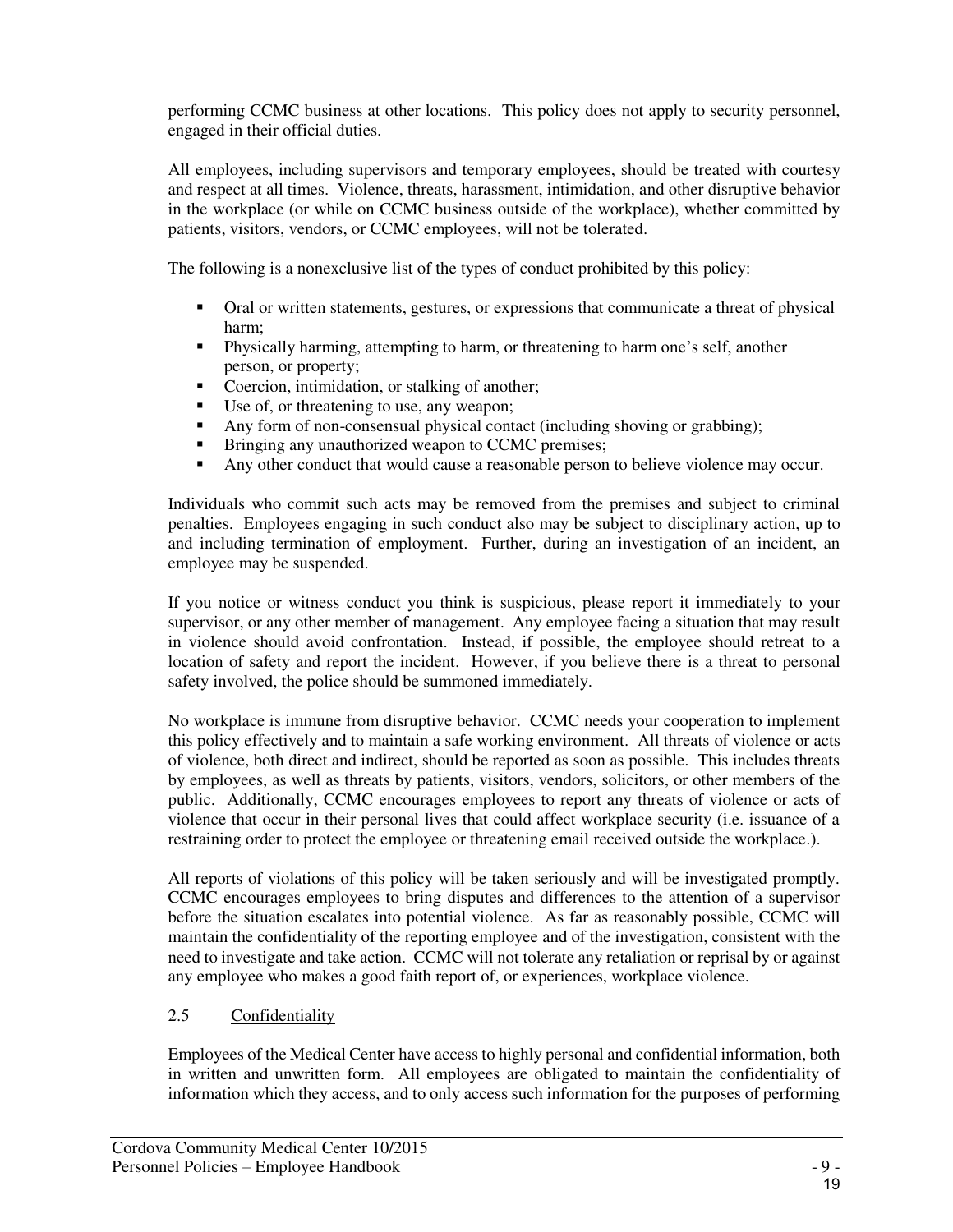duties or functions of their position. Confidential information is not solely defined in terms of patient or resident information or written records, but also includes:

- Information concerning Medical Center employees or volunteers;
- Information concerning physicians or other professionals affiliated with the Medical Center; and
- Information concerning visitors, families, or patient/residents, whether stored electronically or in document form or obtained through other means of communication.

Sharing proprietary information regarding CCMC operations, practices, and procedures with patients or any other third party is prohibited. Impermissible disclosures of CCMC confidential or proprietary information will result in discipline up to and including immediate termination.

Accessing confidential information for personal advantage or any reason not related to the employee's job responsibilities is a serious violation and is strictly forbidden. Individuals who improperly access, copy or disclose confidential information will be disciplined, and may be referred to proper authorities (including licensing agencies). Unauthorized removal, destruction or loss of any document or protected health information, and conduct which creates a risk of impermissible disclosure will result in discipline, up to and including immediate termination.

CCMC is committed to adhering to all state and federal laws regarding patient confidentiality. All employees must comply with the HIPAA Privacy and Security policies and procedures of CCMC. Any questions should be promptly directed to the compliance officer.

#### 2.6 Ethics and Avoiding Conflicts of Interest

The successful operation and reputation of CCMC is built upon the ethical conduct of our employees. Our reputation for integrity and excellence requires careful observance of the spirit and letter of all applicable laws and regulations, as well as a scrupulous regard for the highest standards of conduct and personal integrity.

CCMC will comply with all applicable laws and regulations and expects its employees to conduct business in accordance with the letter, spirit, and intent of all relevant laws and to refrain from any illegal, dishonest, or unethical conduct. The examples in this policy are not exhaustive and are designed to give you basic guidelines regarding ethical principles.

Ethical principles require that you not take advantage of your position at CCMC to profit personally from any confidential or proprietary information that you receive during your employment.

During your employment you are expected to give patients and residents the most efficient and professional care without expecting any reward beyond your regular pay. You may not ask for or accept a material gift from a patient, resident or vendor. Material gifts include substantial favors, money, free or discounted goods or services, trips, lodging, entertainment or other similar items. CCMC employees must politely, but firmly refuse such gifts.

It is a conflict of interest if you have an interest outside of work that interferes with your responsibilities to CCMC or affects your ability to perform you duties properly. You must avoid conflicts of interest and situations where there might be the appearance of a conflict of interest. You may accept outside employment only so long as it does not create a conflict of interest or interfere with your job performance at CCMC. Employees are required to notify their supervisor if they work for another employer so that potential conflicts of interest can be investigated.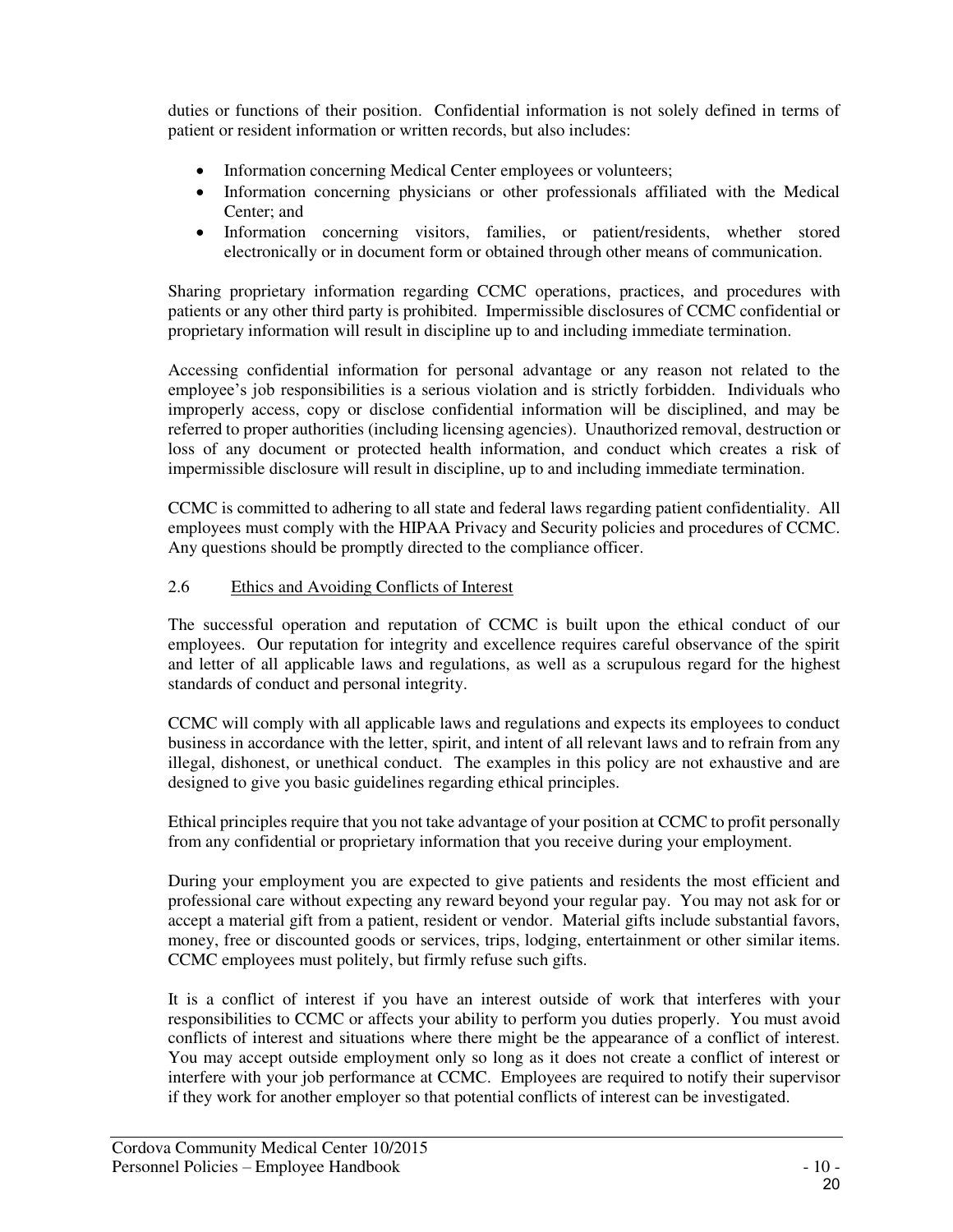Failure to disclose a potential conflict of interest may result in discipline. Questions regarding ethical issues and potential conflicts of interest should be discussed with the Compliance Officer or the Administrator/CEO.

# **3. HIRING POLICIES AND PROCEDURES**

# 3.1 Prerequisites to Commencing Employment

#### 3.1.1 Pre-employment Drug Testing

In accordance with CCMC's Drug and Alcohol Testing policy, applicants who have been given a conditional offer of employment must pass a drug-test before commencing to perform services for CCMC. Applicants are responsible for completing required testing in advance of the date they are scheduled to start work. If an employee is unable, unavailable, or otherwise fails to complete the screening in advance of the reporting date, the first day of work may be rescheduled until the screen is completed and passed, or CCMC may withdraw or otherwise modify its offer of employment in its discretion.

#### 3.1.2 Criminal Background Checks

Applicants who have been given a conditional offer of employment must also undergo or update an employment and personal reference, and criminal background checks. Background clearance must be maintained throughout each employee's employment with CCMC. Employees must promptly report any changes in their criminal background to Human Resources.

#### 3.1.3 Licensure and Certifications

Employees required by state or federal law to be licensed, certified or registered to practice a healthcare profession must demonstrate licensure, certification or registration upon hire and maintain such credentials throughout their employment with CCMC. Failure to do so may result in immediate dismissal, or result in CCMC withdrawing or modifying an offer of employment.

#### 3.1.4 Verification of Employment Eligibility

In compliance with the Immigration Reform and Control Act of 1986, each new employee, as a condition of employment, must complete the Employment Eligibility Verification Form I-9 and present documentation establishing identity and employment eligibility.

# 3.1.5 Health Screening.

Screening for tuberculosis, varicella, and hepatitis A and B must be completed before an employee commences to perform services for CCMC. A medical exam also may be required, depending on the functions of your position. On or before the date you are scheduled to commence work, Human Resources will refer you to the Employee Health Nurse, for completion of CCMC's required health screening forms.

All CCMC employees are required to have a yearly tuberculosis screening. The Employee Health Nurse, according to appropriate protocol, will coordinate yearly screening. Hepatitis A and B vaccinations, and flu vaccinations (when available) are provided to all employees at no cost.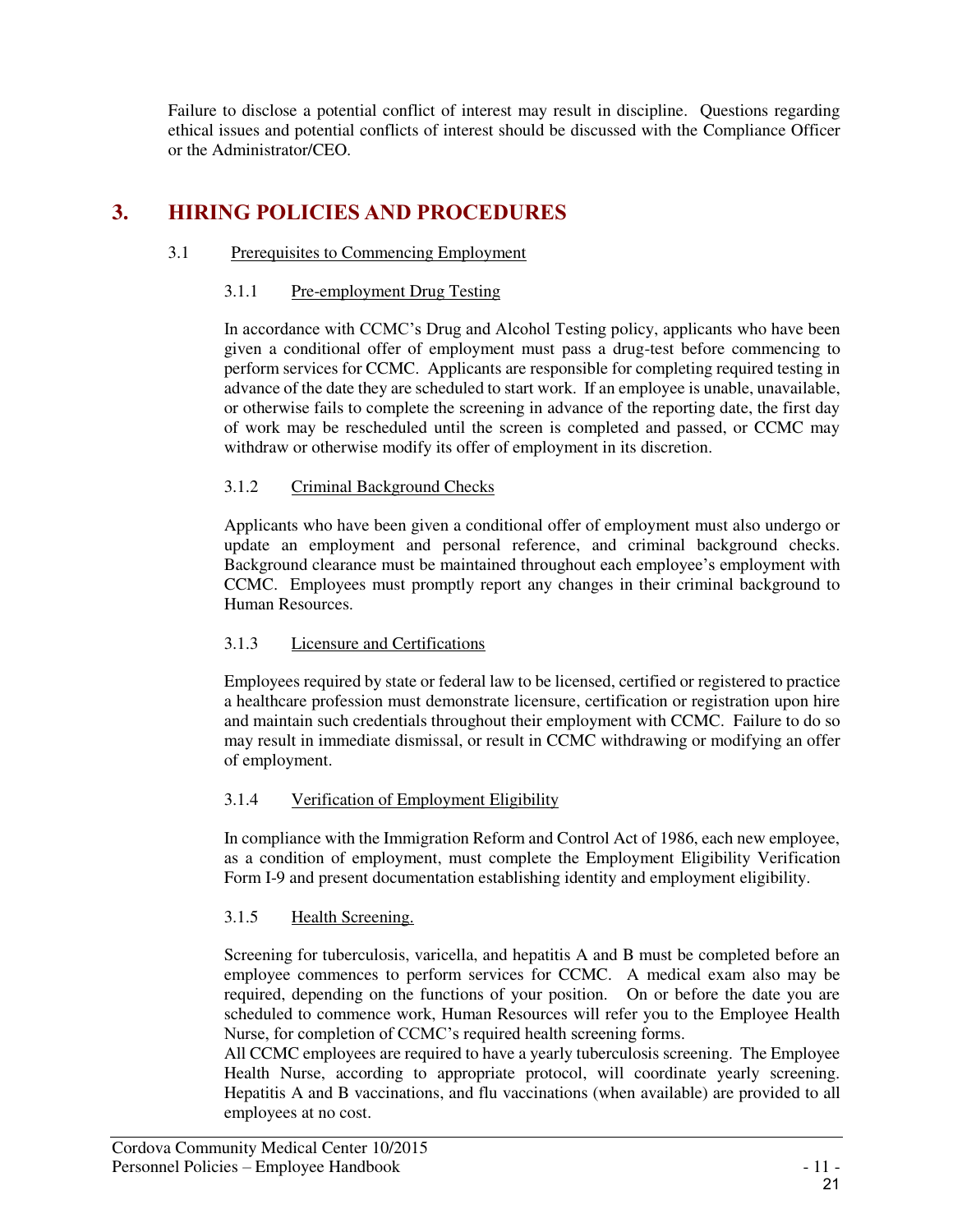### 3.2 Orientation.

New employees meet with Human Resources on their first day. Human Resources introduces new employees to these policies, obtains payroll paperwork, provides information on employee benefits, and supplies the name badge to be worn during working hours. Your supervisor will advise you of the orientation program or process applicable to your position. Any questions concerning orientation should be directed first to your supervisor, and then to Human Resources if necessary.

### <span id="page-22-0"></span>3.3 Introductory Period.

New employees, rehires and transfers are subject to a 6-month introductory period. During this time, the employee participates actively in any orientation and training applicable to the position, as well as ongoing assessments of his/her skills and suitability for the job position. Assessments may be informal and a formal written evaluation may not be provided. The introductory period may be extended, if deemed appropriate by the Administrator/CEO upon recommendation by the employee's Department Manager, to obtain more information and understanding about the employee's skills, training and abilities. If the Medical Center determines that the employee is not suited for the position, separation may occur at any time. Completion of the introductory period should not be construed as creating a contract nor guarantee of employment for any specific duration. All employees are considered "at-will" at all times and for all purposes.

Introductory employees accrue, but are not eligible to use PTO during the first three (3) months of the introductory period, except as approved by the supervisor and Human Resources Coordinator for verified illness or bereavement. Leave authorized for personal needs during the first three months of the introductory period, other than sickness or bereavement, will be unpaid and will be offered at the sole discretion of CCMC and only with the approval of the administrator.

#### 3.4 Personnel Records

Your personnel file (including all component files) is maintained by the Human Resources Department. To keep insurance benefits and records of employment up to date, notify Human Resources and your supervisor of any change in name, address, marital status, dependents, telephone number, citizenship, person to notify in case of emergency, and registration, certification, or licensure. All employee records are held and maintained in confidence and in compliance with state and federal laws. No information is released to third parties without written authorization from the employee, by court order, or as otherwise permitted by law.

Employees are permitted to review their personnel file in the presence of the Human Resources Coordinator with reasonable advance notice during regular business hours. Copies will be provided upon written request from the employee with advance payment of the reasonable cost of copying.

#### 3.5 Nepotism

No person may be employed in a position directly supervised by another family member. If an employee and his/her supervisor should marry, they shall elect which employee may continue with the department, and which employee shall apply for a new position within the facility, or who will terminate employment. If that decision is not made within 30 calendar days, CCMC will decide the matter based on the qualifications and staffing needs of the Medical Center.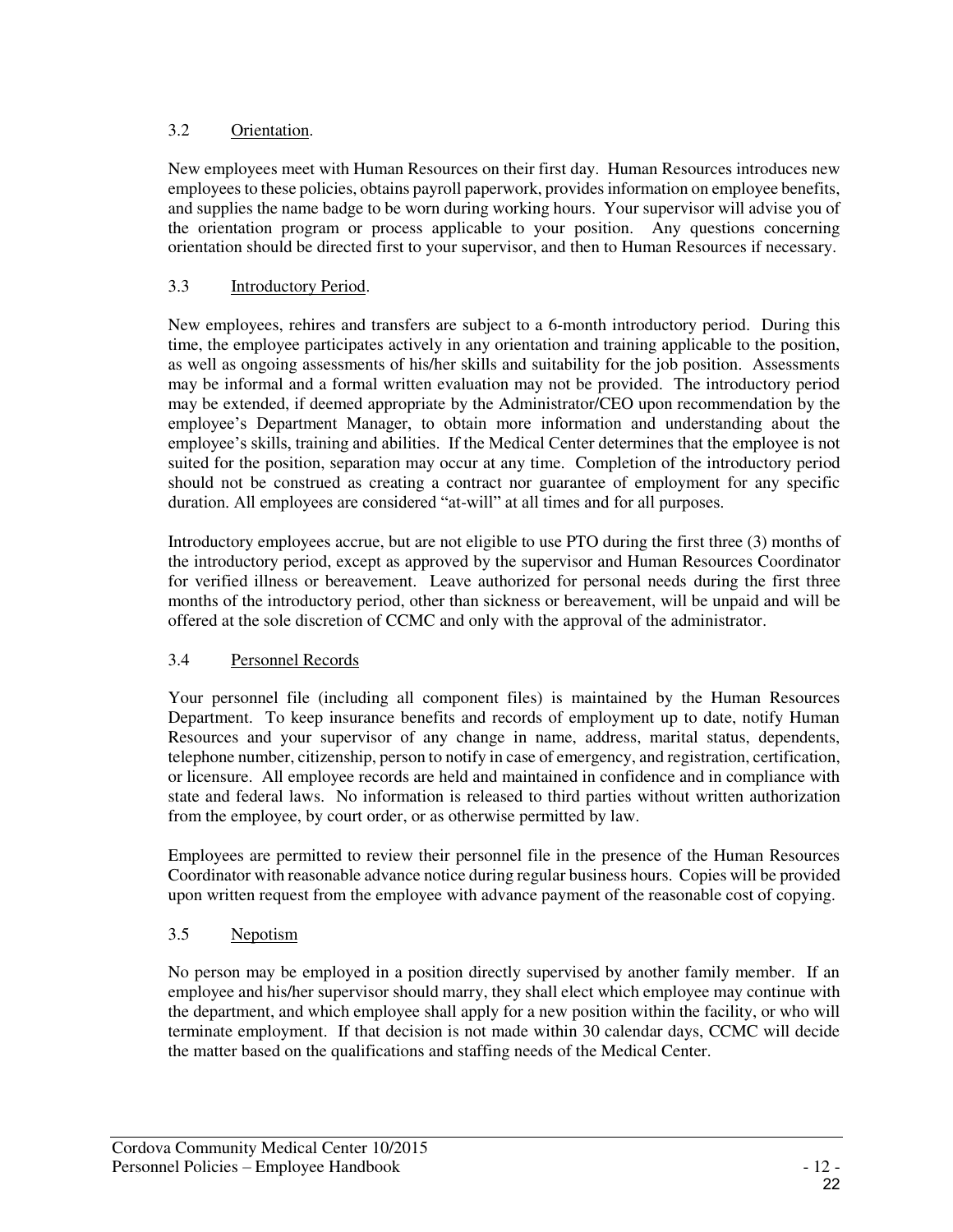For purposes of the nepotism policy, "family member(s)" means spouses, parents, children, brothers, sisters, brothers- and sisters-in-law, fathers- and mothers-in-law, stepparents, stepbrothers, stepsisters and stepchildren. This policy also applies to individuals who are not legally related but who reside with another employee.

# **4. COMPENSATION**

#### 4.1 Employment Classifications

Employees are classified into certain categories, listed below, which may impact compensation and benefits. The term "employee" does not include individuals hired on an independent contractor basis.

#### 4.1.1 Full-time regular employee:

An employee regularly assigned to work a predetermined schedule of 60-80 hours per pay period.

#### 4.1.2 Part-time regular employee:

An employee regularly assigned to work a predetermined schedule of 30-59 hours per pay period.

#### 4.1.3 Casual employee:

An employee hired on an intermittent basis as dictated by business need of the facility. A casual employee may be scheduled to work or may work when called in.

# 4.1.4 Temporary employee:

An employee hired as an interim replacement for temporary or seasonal work. A temporary employee's length of service will not exceed twelve months. The duration of each assignment will be determined and documented at the date of hire.

# 4.1.5 Volunteers:

Although volunteers are not employees of the Medical Center, they are required to comply with all relevant laws, policies, and rules of the facility. Refer any questions concerning volunteer opportunities, volunteer activities or functions to Human Resources or the Administrator/CEO.

# 4.2 Position Changes by Administration

Position changes and reclassification may be made by CCMC at any time, based on the needs of CCMC. Such changes may result in changes to personnel assignments, classification, compensation, required skills, assigned hours, and essential job functions. Changes may impact one or more positions or individuals. Management may transfer an employee, modify or reorganize a position, or make other changes needed in order to achieve the interests of the Medical Center. Changes which are substantially based on disciplinary or performance grounds may be grieved in accordance with the Grievance Policy, Section 12 if the employee has achieved regular status. Separation procedures are addressed in Section 9. Performance grounds are addressed in section 7.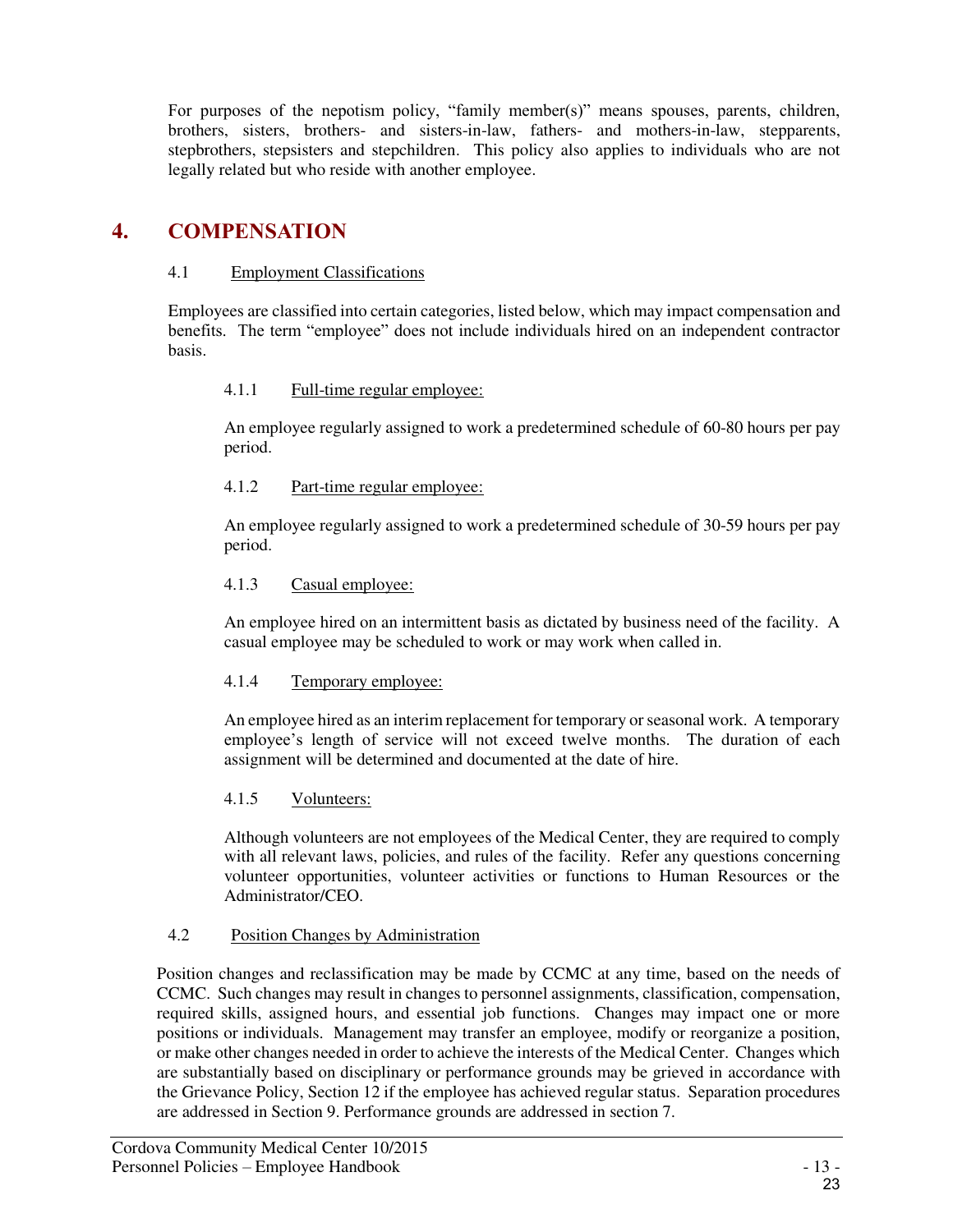Due to Medical Center needs or at an employee's request, employment status may be changed (e.g., going from regular to temporary or to casual). When such a change is made effective, appropriate changes in benefit accrual will take place. This will include items such as paid time off accrual and insurance coverage.

#### 4.2.1 Reasonable notice of a demotion

(Up to 2 weeks) will be provided by management. Changes in job descriptions from time to time do not qualify as demotions.

#### 4.3 Wage and Hour Job Classification

All employees are further classified for purposes of minimum wages and overtime laws:

#### 4.3.1 Exempt:

An employee who is not subject to overtime and minimum wage laws under the federal Fair Labor Standards Act.

#### 4.3.2 Non-exempt:

An employee who is subject to overtime compensation as defined by the Fair Labor Standards Act.

#### 4.4 Workday and Workweek

4.4.1 Work Day.

The definition of workday for purposes of payroll and overtime calculations is 12:00 a.m. to 11:59 p.m. However, the Medical Center may establish shift schedules in order to avoid calculating a single shift on two separate calendar dates. Each shift is recorded on the applicable workday in which the shift began.

#### 4.4.2 Work Week.

The workweek is defined as 12:00 am Sunday through 11:59 pm Saturday.

#### 4.5 Timekeeping.

Exempt employees must record their hours worked on a time sheet, for purposes of calculating pay, benefits, and the accrual and use of leave.

Non-Exempt employees will be held accountable for using the new time clock. Employees will not leave the facility while they are on the clock and will be subject to corrective action up to termination.

Under no circumstances should any employee fill out a time sheet for another employee or have another employee fill out their time sheet. All employees are subject to this policy and are required to accurately record all time worked and all break periods. In the event of noncompliance with this policy, an employee may be subject to disciplinary action, up to and including discharge from employment. Time worked is all the time actually spent on the job performing assigned duties. The minimum increment for time reporting is 15 minutes. Time between 7 minutes and 15 minutes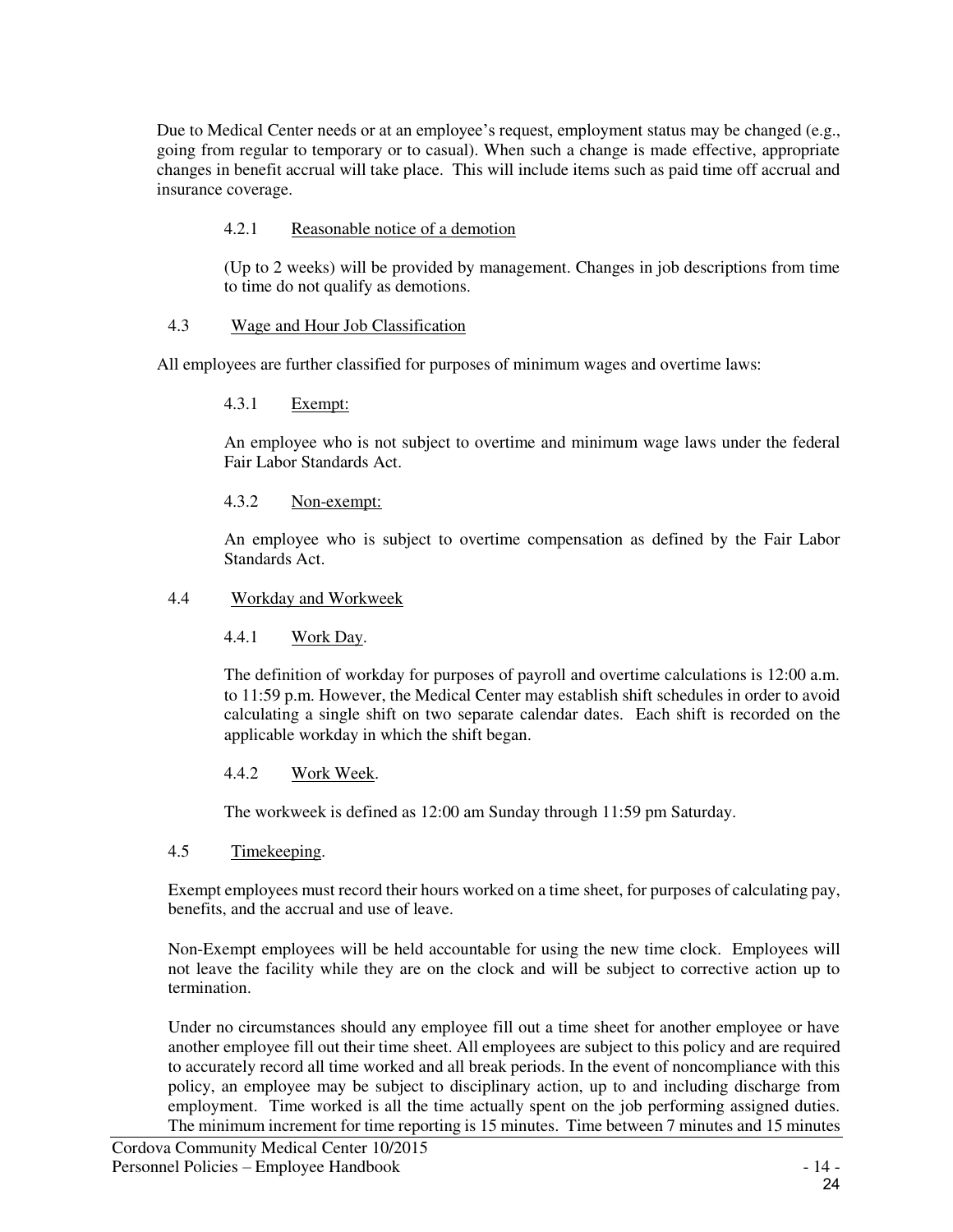should be recorded as 15 minutes. An employee's signature on the time sheet is considered a certification that the document provides a true and correct statement of dates and time actually worked. Time off that is eligible for pay or leave without pay shall be designated using a leave description. The employee's Department Manager reviews time sheets and submits them to payroll. If corrections or modifications are made to the time record, the initials of both the employee and the Department Manager shall be obtained.

#### 4.6 Payroll

### 4.6.1 Pay Period/Paydays.

CCMC's pay period is biweekly, with scheduled paydays every other Friday after the end of the pay period. A schedule of pay periods and paydays is posted on the Human Resources board and may be obtained from Human Resources.

#### 4.6.2 Check Availability and Location.

On payday, checks are available at 8:00 am in the Payroll Office.

#### 4.6.3 Direct Deposit.

An employee may elect to have paychecks electronically deposited into a checking or savings account. An employee electing direct deposit must complete an Election Form listing up to two accounts for deposit. The employee will receive a pay stub in lieu of a paycheck on payday detailing the direct deposit.

#### 4.6.4 Payroll Deductions.

All contributions required by federal or state law or by benefit plans (to include PERS), will be deducted from the employees' paychecks, and reflected in the summary attached. Other deductions may be withheld as authorized by written agreement with the employee.

#### 4.6.5 Pay Advances.

An employee may request a payroll advance only in a serious emergency, with the approval of the Administrator/CEO in his or her sole discretion. The employee must complete and sign the Request for Payroll Advance form, providing two days' advance notice to the Payroll Office. An advance may not exceed 90% of the employee's net pay for hours worked to-date that pay period. The amount of the advance will be automatically deducted from the employee's next paycheck. An individual employee may receive no more than a single payroll advance in a calendar year.

#### 4.7 Wage Scale.

All employees shall be paid in accordance with the current Wage and Salary Classification plan adopted by the Community Health Services Board.

#### 4.8 Shift Differential.

Non-exempt employees may be eligible for shift differential pay, as defined herein. A shift is recorded on the calendar day on which the shift began. Each work day, all hours are recorded and paid according to the shift that includes the majority (more than half) of the hours worked. R.N.'s, L.P.N.'s, and C.N.A.'s are eligible for the Night Shift Differential. Other non-exempt employees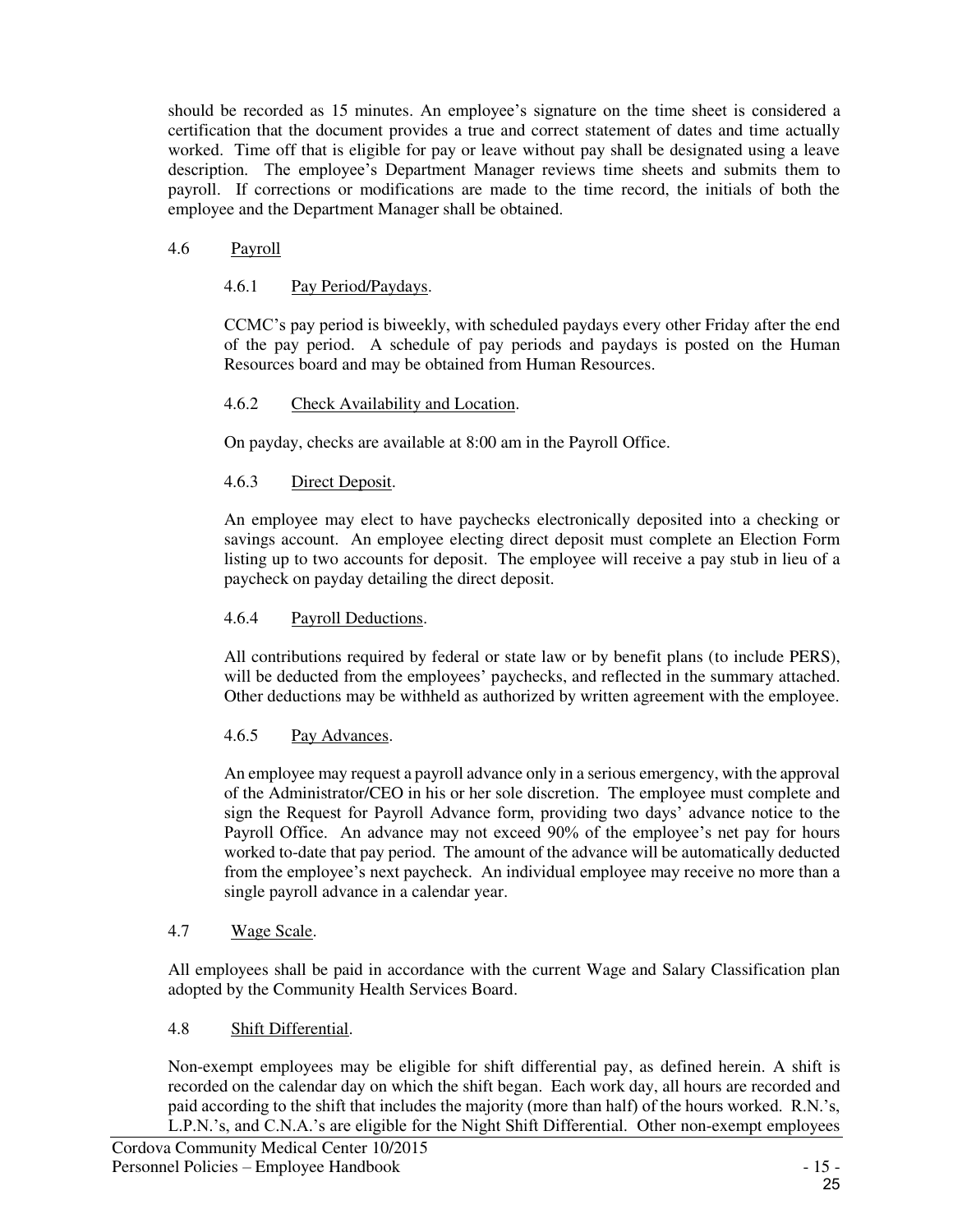asked by the Administrator/CEO or their Department Manager to work night shift hours may be eligible for shift differential pay for working Night Shift hours with approval of the Administrator/CEO.

# 4.8.1 Night Shift Differential:

Night shift differential is 12% of the base rate of pay. Shifts are defined as follows: Night Shift: A shift in which greater than 50% of the employee's hours worked occur between 6:00 pm and 6:00 am. Day Shift: A shift in which greater than 50% of the employee's hours worked occur between 6:00 a.m. and 6:00 p.m. Equal Day and Night Shift: If an employee works equal hours in the Day Shift and Night Shift, the base day rate is paid for Day Shift hours with shift differential paid for Night Shift hours.

#### 4.8.2 Night Shift Differential and Time Off:

Night Shift Differential applies to Holiday Worked hours. Night Shift differential **does not** apply to Holiday Pay, PTO, Bereavement, or any other forms of paid time off.

#### 4.9 Overtime.

Overtime is calculated based on actual hours worked which includes only hours worked and hours worked during call back. PTO, holidays, on call hours and other types of time off do not count for determining if overtime is due. Compensation for overtime is paid at one and one half times the base rate of pay for hours worked over 40 in a workweek. Overtime hours accrued on a daily basis do not accumulate for calculation of overtime toward a 40 hour week. Shift Differential will be included in the overtime calculation when paid as defined in section 4.8. Every attempt is made to schedule work so that the need for overtime is kept to a minimum. However, situations may arise which make overtime unavoidable. In such cases, your supervisor or Department Manager may schedule you to work overtime. **Overtime work must be pre-approved.** Overtime compensation is available only to non-exempt personnel entitled to be paid overtime wages for overtime work under the federal Fair Labor Standards Act. Although non-exempt employees of CCMC are not legally entitled to receive overtime pay for hours worked in excess of 8 hours per workday under the Alaska Wage and Hour Act, CCMC voluntarily pays overtime compensation for hours worked in excess of 8 hours per workday for most positions, with the exception of certain shift arrangements. CCMC may modify or eliminate this voluntary policy with or without advance notice in its sole discretion.

# 4.10 On-Call Compensation

Non-exempt employees required to be on-call may be eligible to receive a flat hourly rate for hours spent available to take on-call work assignments. The on-call schedule is managed by the Department Manager. Non-exempt employees required to report to work as a result of being oncall shall receive one and one-half times the employee's base rate of pay for all hours actually worked when called in. An employee called in to work shall receive a minimum of one hour of pay at the applicable rate.

#### 4.11 Breaks and Meal Periods

Non-Exempt employees will be scheduled by their Department Managers for scheduled breaks and meal periods based upon the number of hours an employee is scheduled to work and based upon the needs of the facility. For every workday of 6 hours or more, non-exempt employees are required to take an unpaid meal period of not less than 30 consecutive minutes. Breaks (no more than 15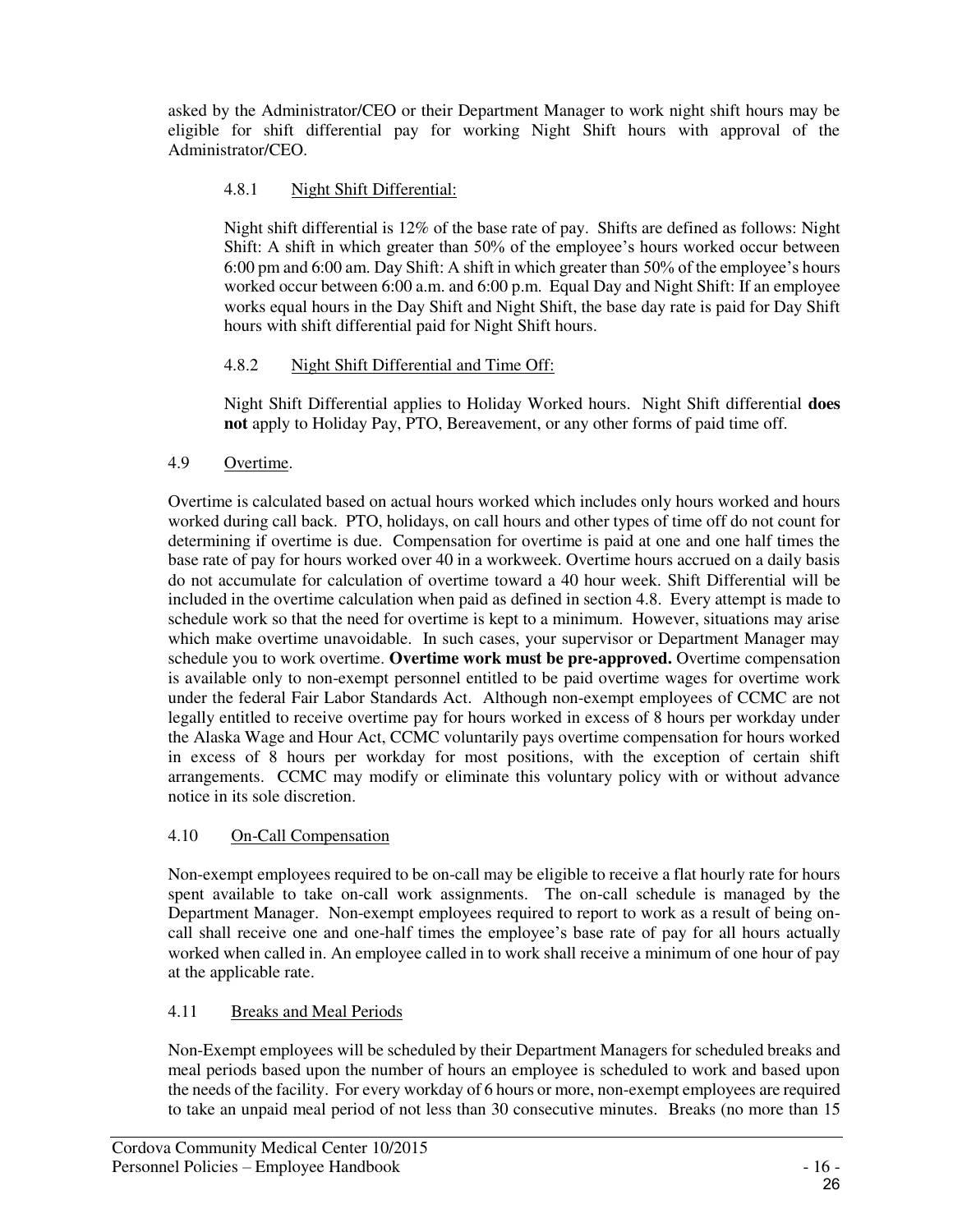minutes) are paid time worked; meal breaks (30 minutes) are unpaid if the employee is released to use the time for their own purposes.

Nursing is Exempt at the direction of the Director of Nursing.

Breaks and meal periods may not be accumulated or delayed in order to leave work early or take an extended meal period on another workday.

#### 4.12 Holidays

CCMC has established holiday policies designed to accommodate a 7-day per week/24-hour day operation. CCMC recognizes and pays nine (9) holidays annually.

#### 4.12.1 Recognized Holidays

CCMC recognizes the following holidays:

| New Year's DayJanuary 1                      |                                      |
|----------------------------------------------|--------------------------------------|
| President's Day3rd Monday in February        |                                      |
| Seward's DayLast Monday in March             |                                      |
| Memorial DayLast Monday in May               |                                      |
| Fourth of JulyJuly 4                         |                                      |
|                                              |                                      |
|                                              | Thanksgiving4th Thursday in November |
| Day after Thanksgiving4th Friday in November |                                      |
| ChristmasDecember 25                         |                                      |

# 4.12.2 Time Off on Holiday

When a recognized holiday falls on the day an employee is normally scheduled to work, that employee must take the holiday off unless asked by the Administrator/CEO or Department Manager, with the Administrator/CEO's approval, to work that day. The exception to this shall be non-exempt staff members deemed essential such as R.N.'s, L.P.N.'s, C.N.A.'s, housekeeping, and dietary staff members. When a recognized holiday falls on a Saturday, the preceding Friday shall be recognized as the holiday. When a recognized holidays falls on a Sunday, the following Monday shall be recognized as the holiday.

# 4.12.3 Compensation for Holidays Not Worked.

A full-time regular employee not required to work on a recognized holiday shall be paid eight (8) hours of Holiday Pay at the employee's base rate of pay. A part-time regular employee not required to work on a recognized holiday shall be paid four (4) hours of Holiday Pay at the employee's base rate of pay.

# 4.12.4 Compensation for Holiday Worked – Non-Exempt Personnel

When a non-exempt employee is required to work the holiday by the Department Manager, the employee shall receive Holiday Pay as defined above, plus one and one-half times their base rate of pay, plus any applicable overtime and shift differential. If an employee is on call and called back to work, they shall receive two-times their base rate of pay, plus any applicable overtime and shift differential.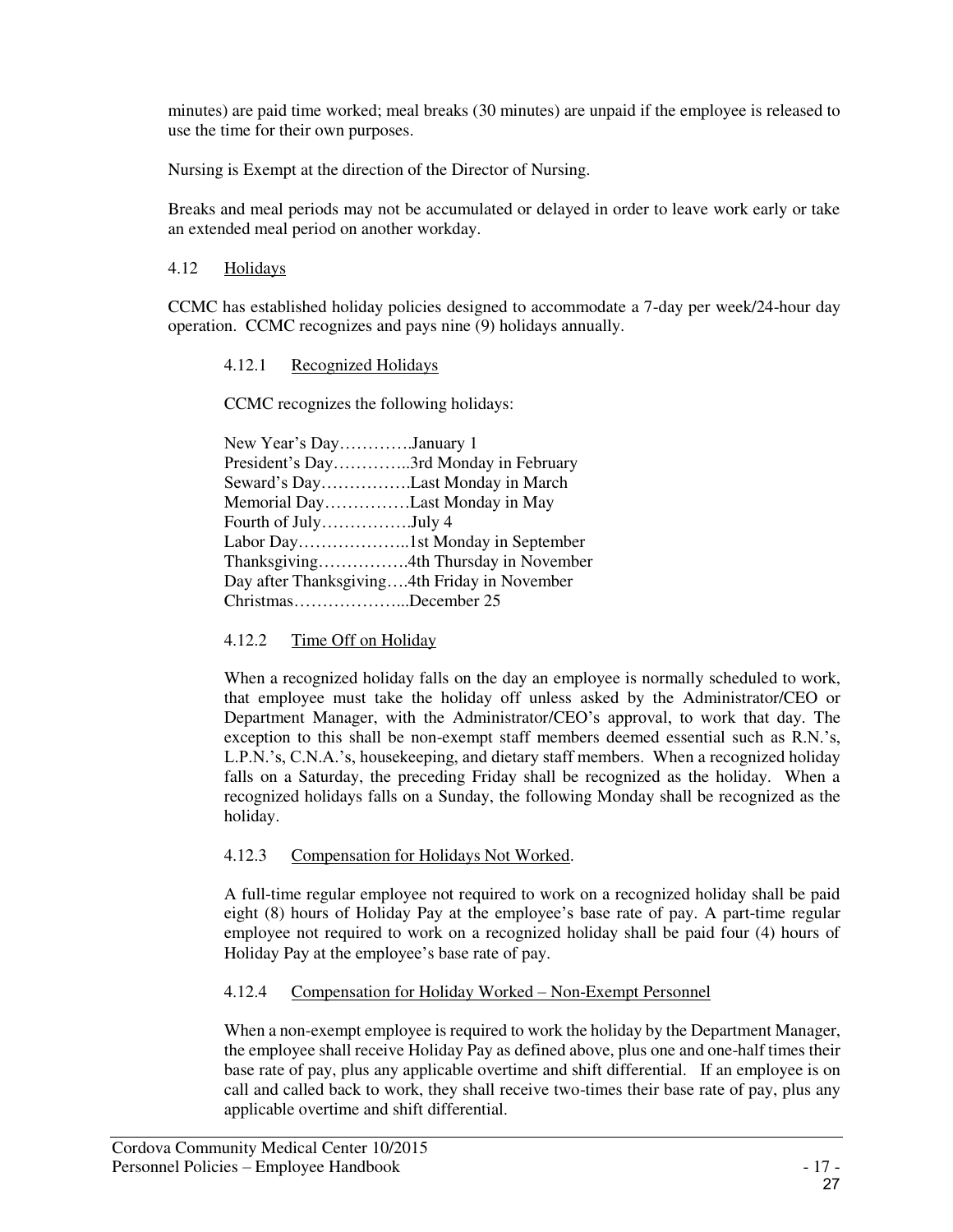#### 4.12.5 Compensation for Holiday Worked- Exempt Personnel

An employee in a position that is FLSA exempt and who is required to work on a recognized holiday shall, at the discretion of the Administrator/CEO, receive a compensatory day off to be used within thirty days of the recognized holiday.

# **5. EMPLOYEE BENEFITS**

#### 5.1 Paid Time Off (PTO)

Paid Time Off is the employee leave program adopted to provide paid time off for rest, relaxation, personal needs and illness. PTO is earned through service time. PTO covers both vacation, personal, and sick time off, and includes both scheduled and unscheduled absences. PTO accrual is capped, in order to encourage employees to take their accrued leave in a prompt and regular manner, as provided below.

#### 5.1.1 Accrual

Eligible employees accrue PTO each pay period according to the number of hours paid per pay period (not to exceed a base of 80 hours), and FTE hours of service. Only regular fulltime and part-time employees are eligible for PTO.

#### 5.1.2 Rate Schedule

| Length of Service                     | <b>PTO Accrued Per Hour</b> | <b>PTO</b> Accrued Per |
|---------------------------------------|-----------------------------|------------------------|
|                                       | Worked (incl. Holidays)     | Year (FTE)             |
| $0 - 4,160$ hrs $(0-2$ yrs FTE)       | 0.096154                    | $200$ hrs $(25$ days)  |
| $4,161 - 10,400$ hrs (2-5 yrs FTE)    | 0.115385                    | $240$ hrs $(30$ days)  |
| $10,401 - 20,800$ hrs $(5 + yrs$ FTE) | 0.134616                    | 280 hrs (35 days)      |

FTE = Full time equivalency. Employees who are not full-time status accrue PTO pro rata, at the rate indicated in the PTO Accrued Per Hour Worked column for fewer hours, and will not accrue the full FTE amount per year. PTO accrual is based on actual hours worked. FTE years in the chart above are estimated based upon a 40 hour work week.

#### 5.1.3 Use of PTO

To ensure adequate staffing, each Department Manager will schedule and approve PTO requests. Each Department may set standards for planning leave in advance, subject to approval by the Administrator/CEO. The amount of or blocks of consecutive weeks of leave may be limited, depending on the needs of the facility or department and the timing of the request. Requests for over two weeks of PTO at one time must be reviewed and approved by the Administrator/CEO. Employees may not use PTO during their introductory period, except as provided in Section [3.3](#page-22-0) of this Handbook.

PTO must be accrued before it can be taken. PTO cannot be advanced and an employee cannot draw their PTO bank into a negative balance. If you run out of PTO while on an approved absence, you may be treated as in violation of CCMC's attendance policy unless you received advance approval to take unpaid time off. PTO is deducted from the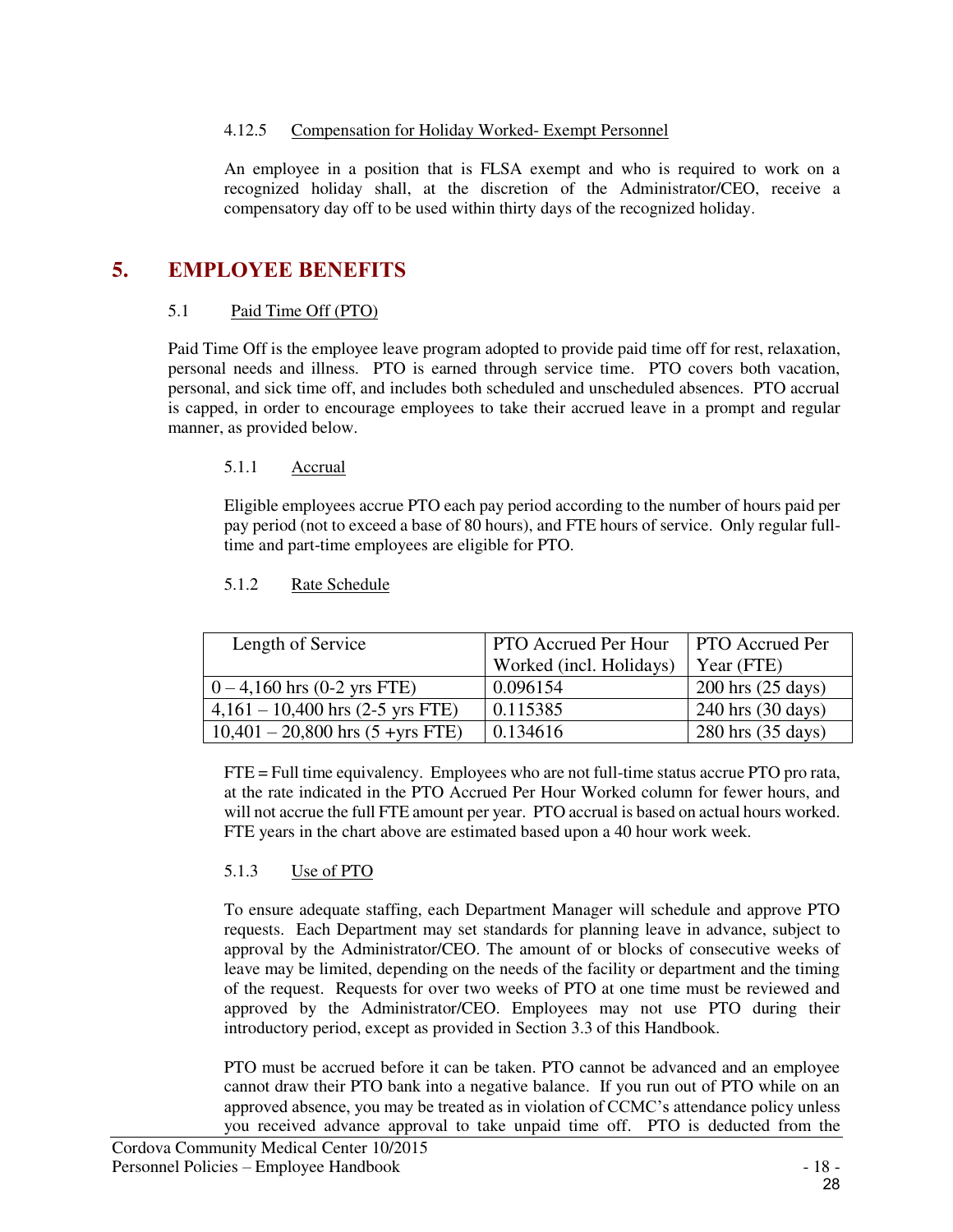employee's leave bank based on his/her regular work schedule. PTO shall be taken in not less than quarter-hour segments.

#### 5.1.4 PTO Carryover and Forfeiture

To encourage employees to schedule and take their leave on an ongoing basis, the Medical Center caps leave accrual at 320 hours of PTO. PTO amounts accrued beyond 320 will be forfeited. When an employee reaches 280 hours of accrued PTO, the Medical Center will notify them of the need to meet with their supervisor and establish a plan to use sufficient leave to remain below the cap of 320 hours.

#### 5.1.5 Donated Leave

Co-workers will be allowed to donate accrued leave to another employee who has exhausted their leave benefit for: a serious medical issue; or an extraordinary circumstance that would require time away from work. All leave donation requests will be reviewed and approved by the Administrator/CEO or designee. Employees may donate up to 40 hours of their PTO annually to other Medical Center employees (including probationary employees) in the event the receiving employee is experiencing an illness or emergency and has exhausted their PTO and has no IAP available. To ensure that a co-worker is not exhausting his/her own leave balances (both annual and bank) by donating leave, they must retain a total of at least 80 hours of leave. Medical Center employees may accept a maximum of 160 hours of donated PTO per fiscal year. All donations will remain anonymous. Employees are prohibited from lobbying for leave donations. Leave is donated on an hour for hour basis, regardless of the individuals' hourly rate. Cash-in of donated leave is not allowed, and donated leave will not be paid out to the receiving employee upon termination of employment for any reason.

#### 5.2 Employee Benefit Plans

CCMC sponsors and/or participates in several welfare and retirement plans for the benefit of eligible employees, including health, the Alaska PERS, life, and a tax sheltered annuity plan. Detailed information regarding these benefits is contained in summary plan descriptions, insurance policies, CCMC's official plan documents, and the plan documents maintained by the PERS system. CCMC has sole discretion to interpret the employee benefit plan documents, including questions of eligibility, availability or amount of benefits, terms, conditions and limitations. The official plan documents and not this handbook or any other document or verbal representation will govern CCMC's determination of all questions regarding plan benefits.

Employees are encouraged to contact the Human Resources Department for further information about the plans, including eligibility requirements for CCMC sponsored benefits.

While it is CCMC's present intention to continue these benefits for the indefinite future, CCMC reserves the right to amend, modify, curtail, reduce or eliminate any benefit, in whole or in part at any time. No amendment or termination will take away vested benefits. However, future accruals or benefits any be reduced or eliminated. Neither the benefit programs nor their descriptions are intended to create any guarantees regarding employment or continued employment.

# 5.2.1 Eligibility In General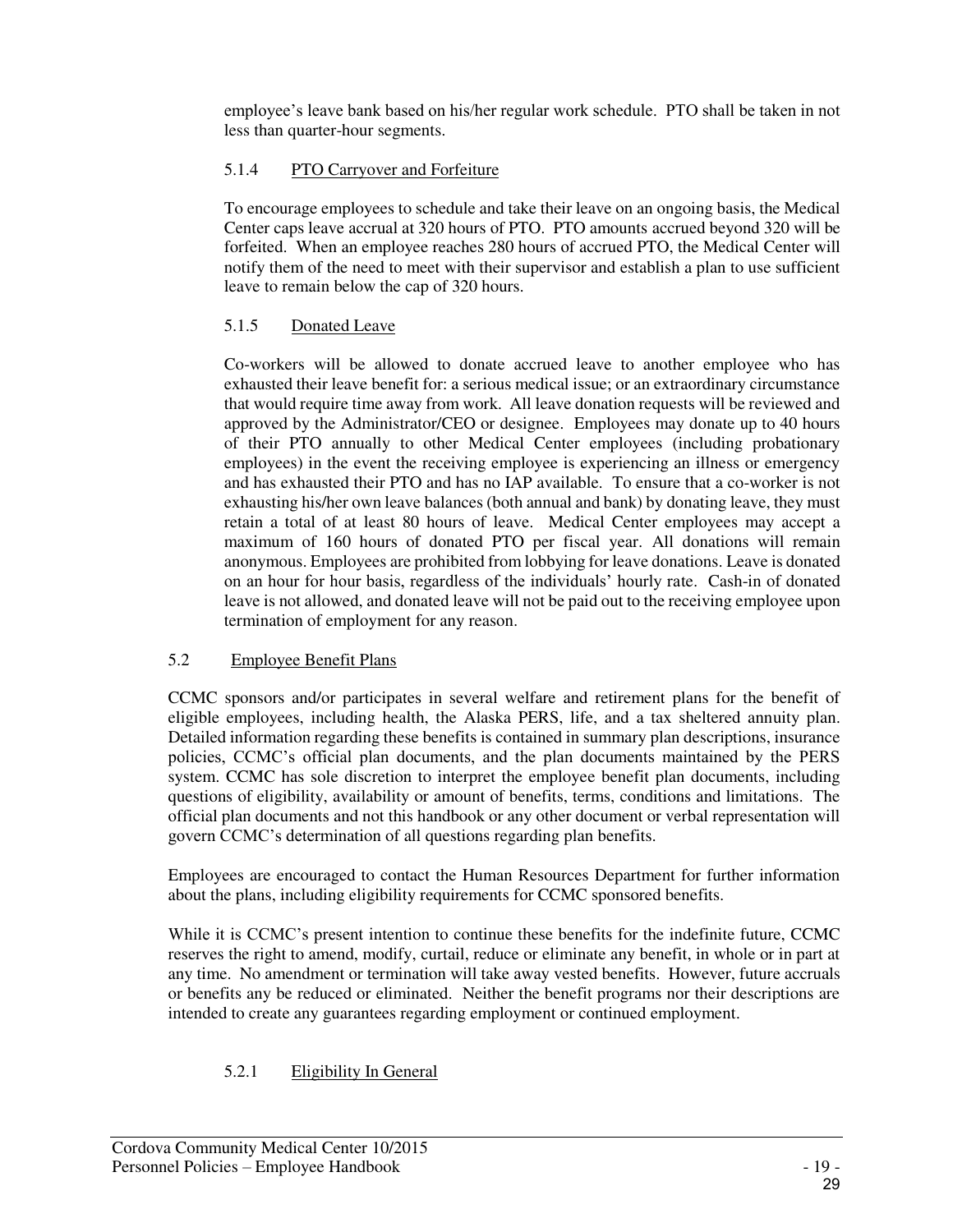Some employee benefits are provided to CCMC employees based on job classification and hours of service. The chart below describes typical breakdown, however, the requirements and restrictions contained in the official plan documents will determine eligibility for any benefit plans.

| <b>Employee Status</b> | Eligible for    | Eligible for $PTO$   Eligible for |                    |
|------------------------|-----------------|-----------------------------------|--------------------|
|                        | <b>Benefits</b> |                                   | <b>Holiday Pay</b> |
| Full-time Regular      | <b>Yes</b>      | Yes                               | 8 hours            |
| Part-time Regular      | Yes             | Yes                               | 4 hours            |
| Casual                 | No              | N <sub>o</sub>                    | No                 |
| Temporary              | No              | No                                | No                 |

#### 5.2.2 Group Health Insurance

CCMC provides eligible employees with an opportunity to participate in its group major medical, dental, and vision benefits programs designed to assist employees and their eligible dependents in meeting the financial burdens that can result from injury or illness. The terms of eligibility and participation are set forth in the official plan documents, which can be obtained from Human Resources.

#### 5.2.3 Life Insurance

Regular full time and part time employees are eligible for group life insurance the first of the month following thirty days of employment. Eligible employees receive \$10,000 of basic life insurance and may be able to purchase supplemental life insurance coverage at their own cost, as well as spouse and dependent(s) coverage.

#### 5.2.4 Retirement Plan (PERS)

CCMC is a participant in the State of Alaska's Public Employees Retirement System (PERS). Coverage is mandatory for all full-time and part-time regular employees. Retirement benefits and other details regarding the retirement system may be obtained from Human Resources.

#### 5.2.5 403(b) Tax Sheltered Annuity

Eligible regular employees may participate in a tax deferred annuity plan subject to the eligibility provisions of the Plan. Enrollment is subject to the terms and conditions as defined by the Plan. Appropriate forms and applications may be obtained from Human Resources.

#### 5.2.6 Employee Assistance Program (EAP)

A range of issues (i.e. emotional, physical, and mental conditions, family and marital stress, financial difficulties, addiction or substance abuse) may impair or negatively impact an employee's job performance. The Medical Center provides access to an EAP, which provides confidential assistance to employees and eligible family members.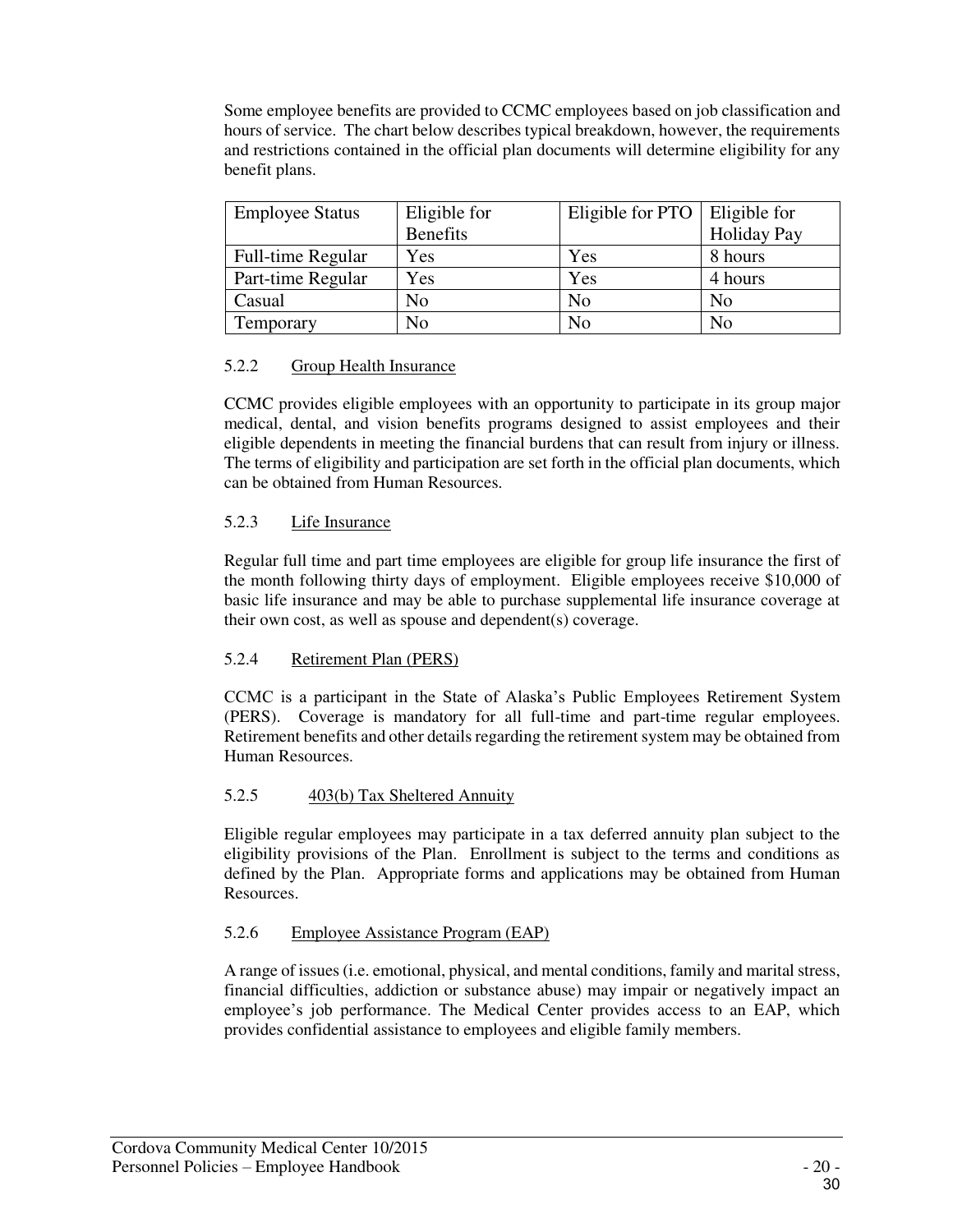# **6. LEAVE POLICIES**

### 6.1 Family & Medical Leave.

CCMC employees are entitled to receive up to twelve weeks' time away from work within a twelvemonth period to attend to specified family and medical needs under a federal law known as the Family Medical Leave Act ("FMLA"). Concurrently, CCMC employees are eligible to eighteen weeks' time away from work within a twelve-month period because of pregnancy, childbirth or adoption, and up to eighteen weeks' time away from work within a twenty four month period to attend to specified family and medical needs under state statutes AS 23.10.500 through AS 23.10.550 ("State FMLA"). The eighteen and twelve week periods run concurrently with FMLA leave periods for the same condition.

#### 6.1.1 Eligibility For Leave.

To be eligible for State FMLA leave an employee must have worked for CCMC for at least 35 hours per week for six consecutive months or 17.5 hours per week for twelve consecutive months. The rolling backward method applies as well. Under this method, an employee will not be eligible for family medical leave if the employee has taken eighteen weeks of family and medical leave in the twelve calendar months (or twenty four months, if appropriate) immediately preceding each day of leave requested.

#### 6.1.2 Reasons Eligible employees may be granted FMLA or State FMLA

# A. Birth or placement of a child

Eligible employees may request a leave of absence to provide care for a child following the child's birth, adoption, or foster placement in the employee's home. This leave must be taken within a year after the child is born, adopted or placed in the employee's home. Where both the mother and father of a newborn, adopted or foster child are eligible employees of CCMC, they are jointly entitled to a total of eighteen weeks of unpaid FMLA and State FMLA leave to care for the child. The eighteen weeks may be divided between them as they agree.

# B. Illness of a family member

Eligible employees may request a leave of absence to provide care for a child, parent or spouse who has a serious health condition.

# C. Illness of an employee

Eligible employees may also request a leave of absence if they are unable to work due to their own serious health condition.

# 6.1.3 Military Family Leave.

Leave is also available under FMLA and allows for up to 26 weeks of unpaid leave during a single 12-month period for an employee to care for an injured/ill service member who is recovering from an illness or injury sustained in the line of duty on active duty. The service member must be the spouse, son, daughter, parent or next of kin of the covered service member. CCMC requires that you use your paid leave (PTO) for Military Family Leave. Certain Exigency Leave is available for the spouse, son, daughter, or parent of an employee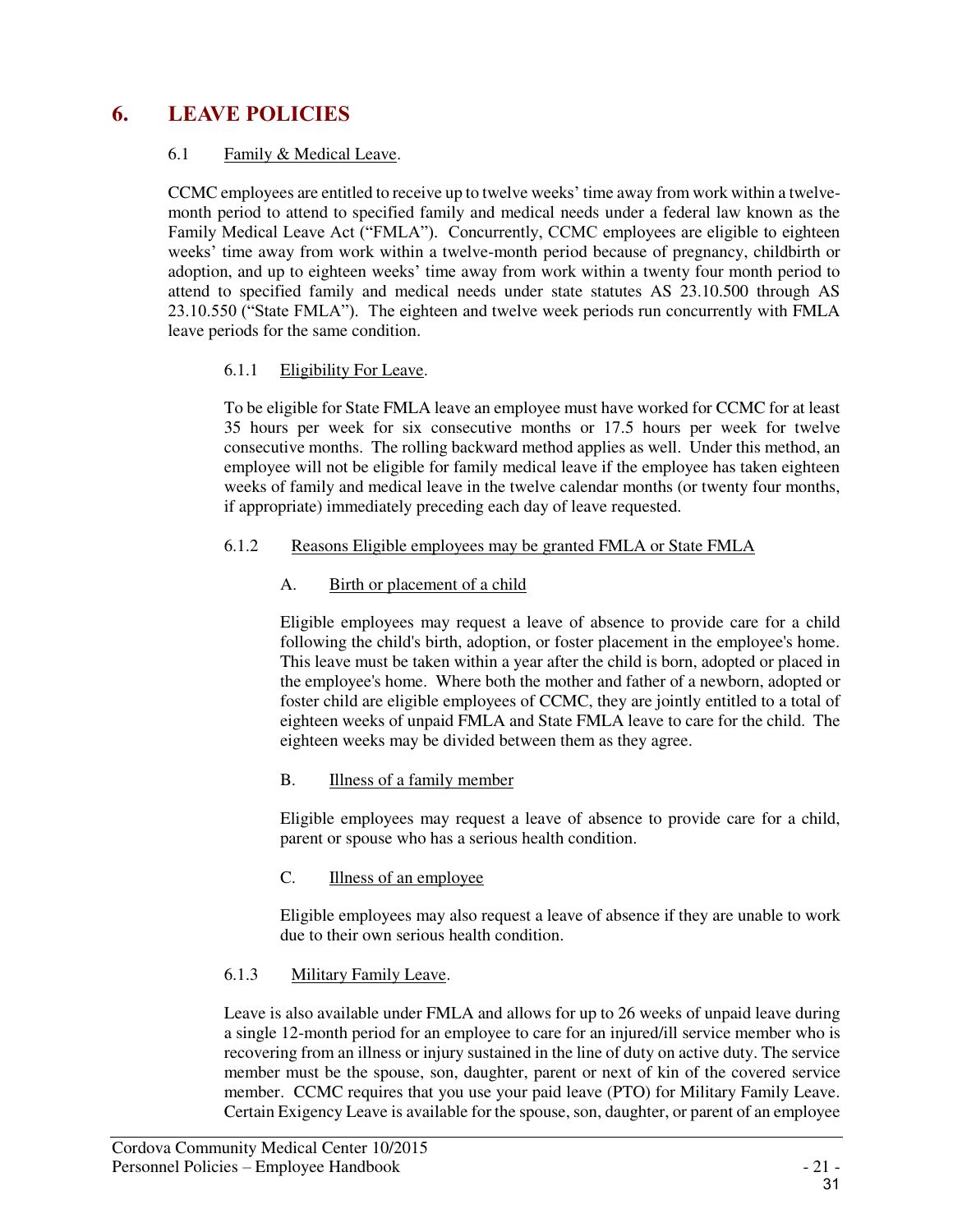who is on active duty or has been notified of an impending call to active duty status, in support of a contingency operation. In such cases, up to 12 weeks of leave may be available. Please see the Human Resources Coordinator for further information on these types of leave or review the FMLA rights poster on the bulletin board.

### 6.1.4 When Medical Certification Is Required.

Employees may be required to provide a medical certification (on a form supplied by CCMC) supporting the need for leave due to a serious health condition affecting the employee or a family member. If the employee is taking leave on an intermittent or reduced work schedule basis, then the medical certification should indicate that such a leave schedule is medically necessary. Where requested, the medical certificate must be received by CCMC prior to the commencement of leave. However, if the need for leave was unforeseen, CCMC should receive the medical certification no later than fifteen calendar days from the date the employee requests leave. Employees may be required to provide second or third medical opinions or periodic recertifications at CCMC's expense. Employees may be required to provide periodic reports during leave regarding their status and intent to return to work. Prior to returning to work from leave due to his or her own serious health condition, an employee must provide CCMC with a fitness for duty certification from the employee's health care provider stating that the employee is able to perform the essential functions of the employee's position. If an employee who is required to provide such a certification fails to do so, CCMC will not restore the employee to employment until such a certification is provided.

#### 6.1.5 Compensation

FMLA leave is unpaid, however, CCMC requires employees eligible for FMLA or Military Family Leave to exhaust their accumulated PTO. CCMC has no obligation to pay you more than any accumulated PTO, which must be used at the beginning of your leave (Paid time off is counted as part of the FMLA/State Leave entitlement, not in addition to it). PTO time does not accrue during an unpaid leave. Paid holidays are counted as part of the FMLA leave and do not serve to "extend" the leave when taking into account the holiday time. If you run out of paid time off while on FMLA and a holiday falls in the time in which you are on unpaid leave, you will not be paid for that holiday. Where appropriate, CCMC will coordinate an employee's workers' compensation leave with FMLA/State FMLA leave so that the two run concurrently. FMLA/State FMLA leave shall run concurrently with any other qualifying leave.

# 6.1.6 Benefits Continuation

# A. *Group Health Benefits*

Employees may continue their CCMC group health insurance coverage during family or medical leave on the same terms as before such leave. If the employee elects to continue group health coverage, the employee will be required to pay CCMC the employee's portion of the insurance premium. Payment will be automatically deducted from the employee's paycheck while on paid leave. When paid leave is exhausted, the employee is responsible for contacting the Payroll Office regarding the options available to them to pay for continued health insurance during the unpaid portion of their FMLA leave. CCMC may recover from an employee its portion of the premiums paid to maintain an employee's health insurance coverage during leave if the employee: (1) fails to return to work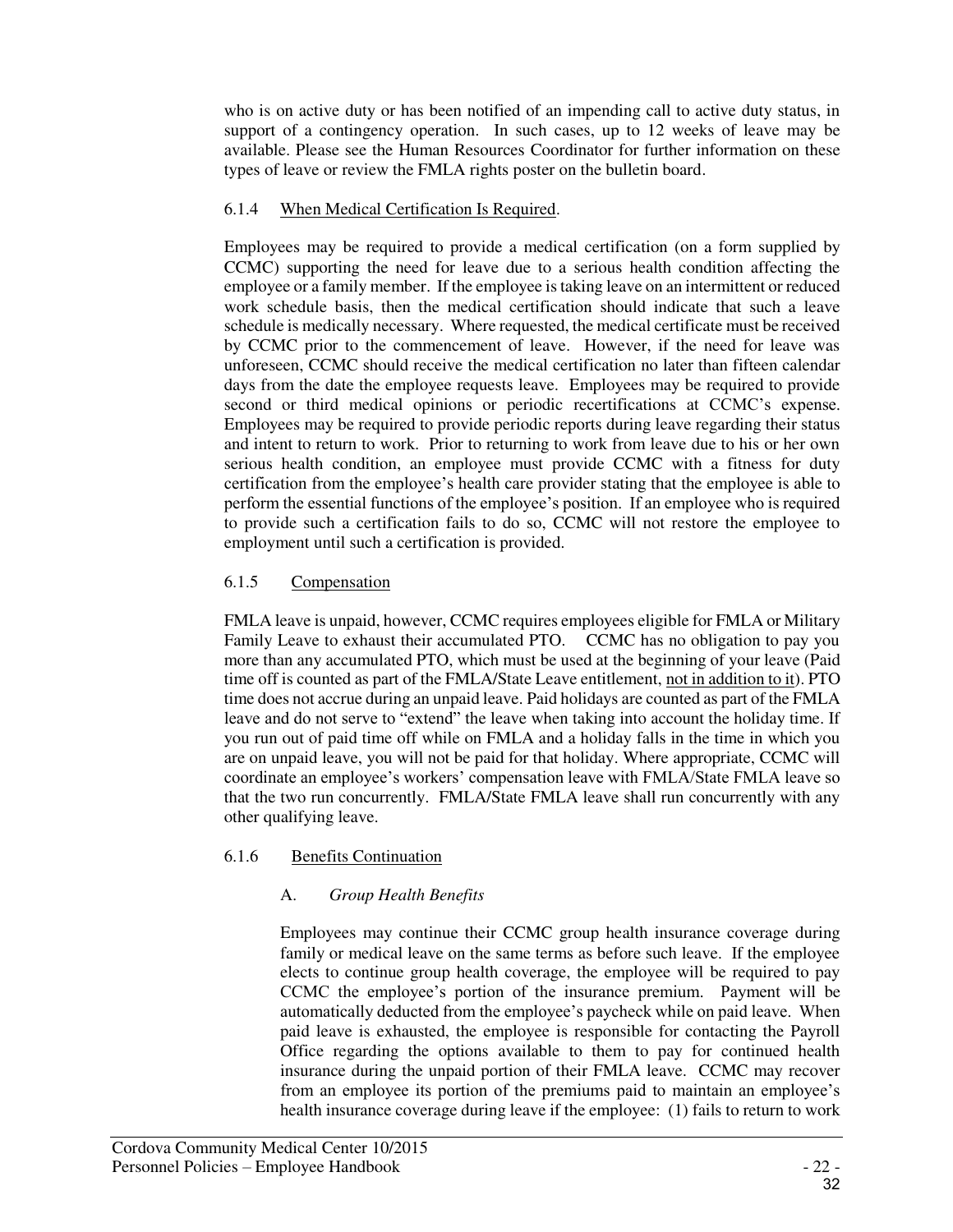after the employee's leave entitlement has expired or (2) fails to work at least thirty days after returning from leave. CCMC may not recover its premiums paid on behalf of the employee if the employee's failure to return to work is due to (1) the continuation, recurrence, or onset of a serious health condition or (2) other circumstances beyond the employee's control. An employee who fails to return from leave will be deemed to have terminated employment voluntarily and may be entitled to elect COBRA continuation coverage of CCMC's group health benefits.

### B. *Life Insurance*

An employee who is on unpaid FMLA leave may continue his or her life insurance by paying the full premium cost for coverage. Such employees should consult the Payroll Office regarding the options available to them to pay for continued life insurance.

#### 6.1.7 Job Restoration

Upon returning from FMLA leave, an employee will be restored to his or her original job, or to an equivalent job with equivalent pay, benefits, and other employment terms and conditions. An employee's use of FMLA leave will not result in the loss of any employment benefit that the employee would have been entitled to if the employee not taken leave.

# 6.1.8 Key Employees

Upon requesting FMLA/State FMLA leave, CCMC will inform the employee if the employee is considered a key employee. CCMC may inform a key employee while the employee is on FMLA/State FMLA leave that if the employee does not return to work immediately CCMC will suffer substantial and grievous economic harm. CCMC will offer the key employee a reasonable opportunity to return to work after giving this notice. CCMC may deny job restoration to the key employee if the employee does not return to work after receiving such notice. The key employee will then be permanently replaced with no right of job restoration.

# 6.1.9 Fitness for Duty

Employees on FMLA leave must notify CCMC at least two weeks prior to the end of the leave of their availability and capacity to return to work. CCMC requires medical certification of fitness to return to duty before an employee will be permitted to return to work. An employee's failure to return from leave, or failure to contact CCMC on the scheduled date of return are grounds for termination.

#### 6.1.10 Employee Notice

Eligible employees seeking to use FMLA leave are required to provide:

- A. 30-day advance notice of the need to take FMLA leave when the need is foreseeable;
- B. Notice "as soon as practicable" when the need to take FMLA leave is not foreseeable. Except in the most extraordinary circumstances, this requires you to report your need for FMLA leave before the start of your shift in accordance with the normal absence-reporting procedures;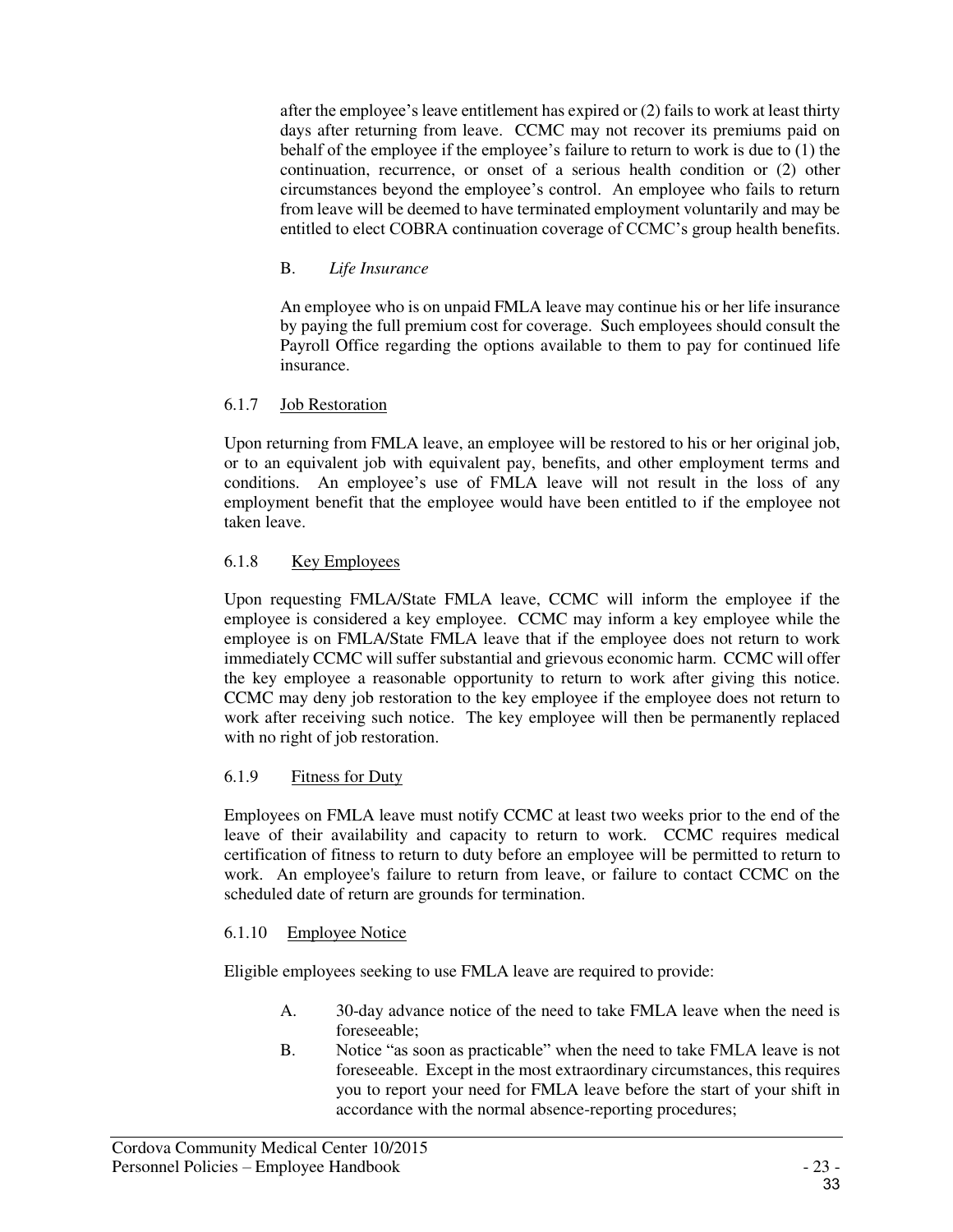- C. Sufficient information for CCMC to understand that the employee needs leave for FMLA-qualifying reasons (the employee need not mention FMLA when requesting leave to meet this requirement but must provide sufficient information to put CCMC on notice that the absence may be FMLA-protected); and
- D. Where CCMC was not made aware that an employee was absent for FMLA reasons, leave will be retroactively designated as FMLA leave.

#### 6.1.11 Employer Notice

In addition to the information provided in this Handbook, CCMC has taken the following steps to provide information to employees about FMLA:

A. Posted a notice explaining your rights and responsibilities under FMLAsee the Notice of Rights Under FMLA on the bulletin board in the mail room;

B. Provided a written notice designating the leave as FMLA leave and detailing specific expectations and obligations of an employee who is exercising his/her FMLA entitlements within five business days after we have received the notice of need for leave. If your leave is not FMLA-protected, the notice will inform you of the reason.

C. Provided you a notice of eligibility, informing you whether or not the leave you are requesting qualified under FMLA. Employees on worker's compensation leave will also be placed on FMLA leave, to the extent the employee is eligible and the absence qualifies under both laws. In such cases, the two types of leave will run simultaneously.

#### 6.1.12 Definitions

A. Child

Anyone under 18 years who is the employee's biological, adopted, or foster child, stepchild, legal ward, or an adult legally dependent child. This may also include a child for whom the employee has day-to-day responsibility.

#### B. Continuing Treatment

One or more of the following:

- treatment two or more times by a health care provider. Normally this would require visits to the health care provider or to a nurse or physician's assistant under direct supervision of the health care provider.
- treatment two or more times by a provider of health care services (for example, a physical therapist) under orders of, or on referral by, a health care provider, or treatment by a health care provider on at least one occasion which results in a regimen of continuing treatment under the supervision of the health care provider (for example, a course of medication or therapy) to resolve the condition.
- continuing supervision of, but not necessarily active treatment by, a health care provider due to a serious long-term or chronic condition or disability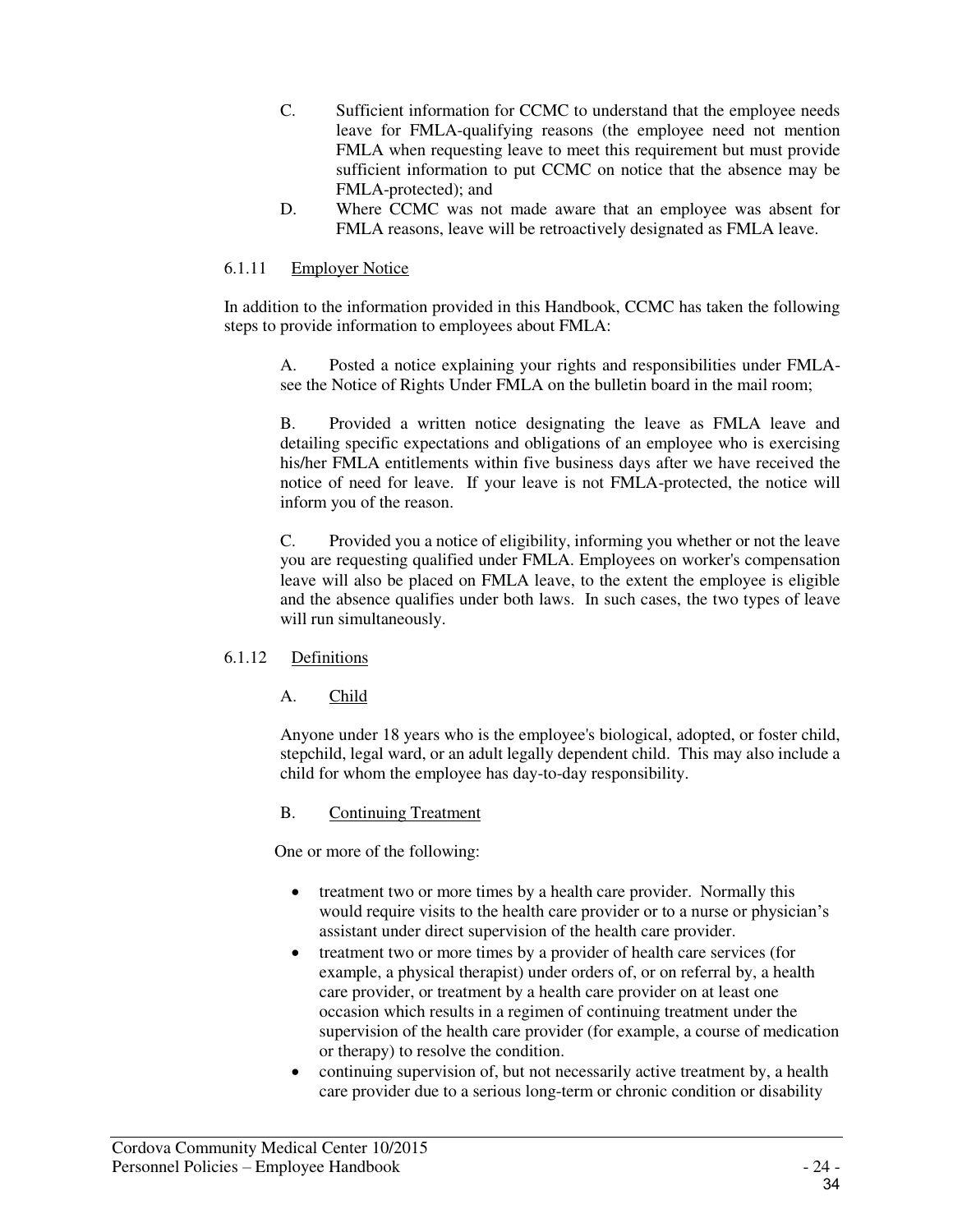which cannot be cured (for example, Alzheimer's, a severe stroke, or the terminal stage of a disease).

- C. Health Care Provider.
- a doctor of medicine or osteopathy authorized to practice medicine or surgery by the state;
- a podiatrist, physician's assistant, dentist, clinical psychologist, optometrist or chiropractor (limited to manual manipulation of the spine to correct a subluxation as demonstrated by X-ray to exist) authorized to practice, and performing within the scope of that practice, under state law;
- a nurse practitioner or nurse-midwife authorized to practice, and performing within the scope of that practice, as defined under state law; or
- a Christian Science practitioner listed with the First Church of Christ, Scientist in Boston, Massachusetts.
- D. Key Employee

A salaried employee who is among the highest paid ten percent of CCMC's employees.

E. Parent

Biological, foster or adoptive parents, stepparents, legal guardians, or someone who plays or has played the role of parent, but does not include parents-in-law.

F. Serious Health Condition.

An illness, injury, impairment, or physical or mental condition that involves:

- any period of incapacity or treatment connected with inpatient care (i.e., an overnight stay) in a hospital, hospice, or residential medical care facility;
- any period of incapacity requiring absence of more than three calendar days from work, school, or other regular daily activities that also involves either: (i) two in-person visits with a health care provider within seven days of the onset of leave and within a thirty day period thereafter, or (ii) one in-person visit with a health care provider within seven days of the onset of leave and with a regimen of continuing treatment by or under the supervision of, a health care provider; or
- continuing treatment of at least two visits per year by or under the supervision of, a health care provider for a chronic or long-term health condition that is incurable or so serious that, if not treated, would likely result in a period of incapacity of more than three calendar days, or
- prenatal care.
- G. Spouse

A legal marital relationship under applicable state law.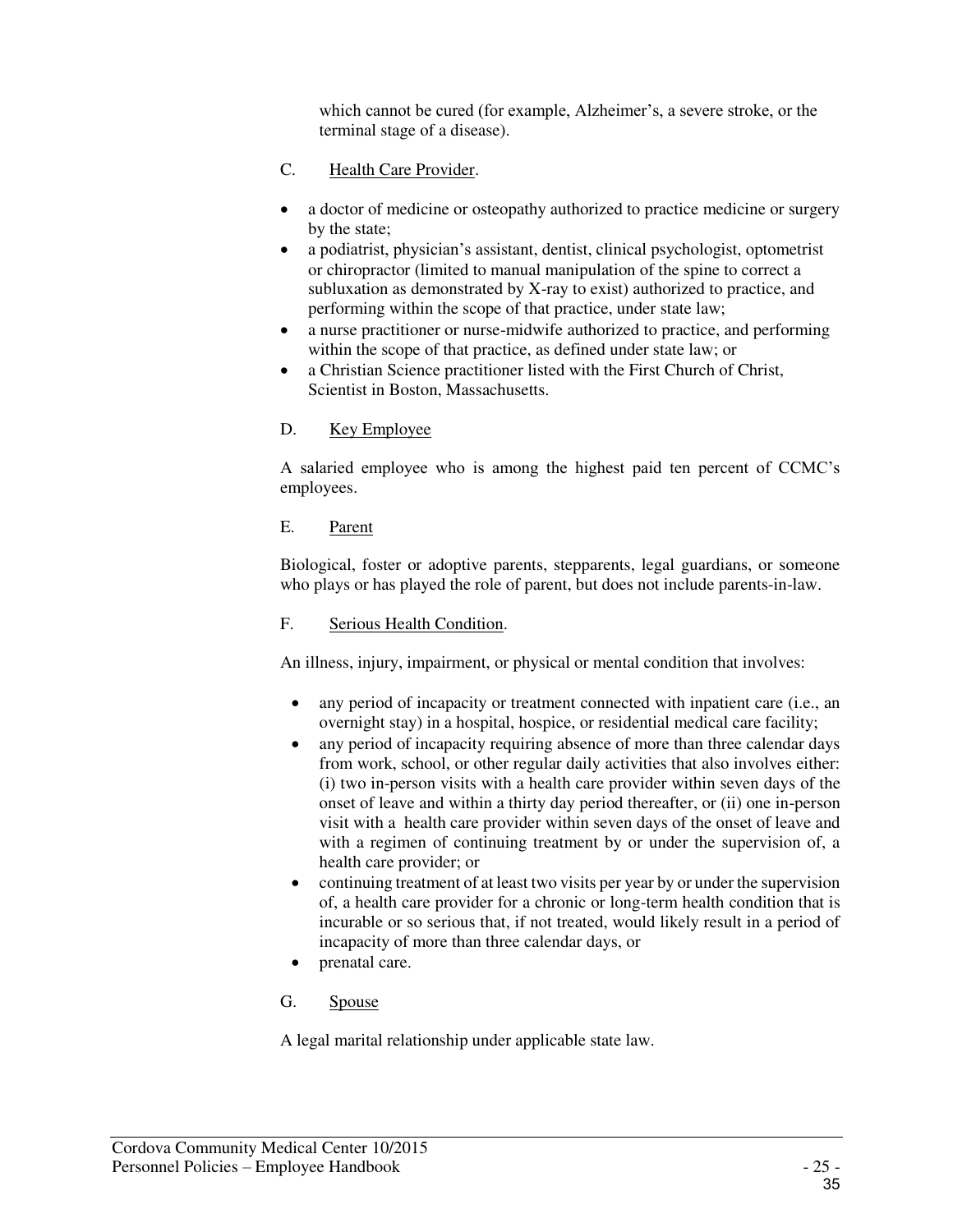### 6.2 Bereavement Leave

When death occurs in a regular employee's immediate family (i.e. spouse, parent, child(ren), sibling, or step-relation thereof, father or mother-in-law or grandparent(s) or grandchild(ren), the employee may request leave under this policy. The Administrator/CEO may grant up to forty (40) hours of paid Bereavement Leave for full-time employees. For part-time employees, bereavement leave is prorated based on regular hours worked in one week. The employee may be requested to provide verification of the need for, eligibility for, or duration of leave.

#### 6.3 Uniformed Service Leave

A uniformed service leave of absence will be granted to CCMC employees in accordance with federal and state law. Eligible employees are those called to serve in the uniformed services who have not had more than 5 years of total absence from CCMC for all uniformed service.

#### 6.3.1 Giving of Notice

Employees must provide as much advance notice of uniformed service as possible. Notice may be given either orally or in writing to the Human Resources Division. Employees will be required to provide copies of military orders or other documents to validate the need for leave.

# 6.3.2 Length of Leave

The duration of any single uniformed service leave may not exceed six months in a 12 month period. Additionally, an employee may not receive a total amount of uniformed service leave from CCMC that exceeds five (5) years of cumulative uniformed service leave. An employee who exceeds 6 months of uniformed service leave in a 12 month period will be terminated with eligibility for rehire, but will retain reemployment rights as described below so long as their cumulative uniformed service leave from CCMC does not exceed five years. All periods of uniformed service leave taken in a twelve month period from October 1 of each year to September 30 of the following year will be included in calculating the total military leave used, including, but not limited to, weekend training exercises.

# 6.3.3 Return to Work

An employee serving from 1 to 30 days must report to his/her supervisor by the beginning of the first regularly scheduled work day that would fall eight hours after the employee returns home from uniformed service. Uniformed service includes reasonable time for travel to and from the place of service. An employee whose uniformed service lasts from 31 to 180 days must make application for reemployment no later than 14 days after completion of the period of uniformed service. An employee whose uniformed service lasts more than 180 days must make application for reemployment no later than 90 days after completion of the period of uniformed service. Employees returning from service will be required to provide satisfactory documentation: (1) of their period of service, (2) of the timeliness of their application for reemployment, (3) that their service did not exceed the 5 year limit, and (4) that the character of their service was honorable.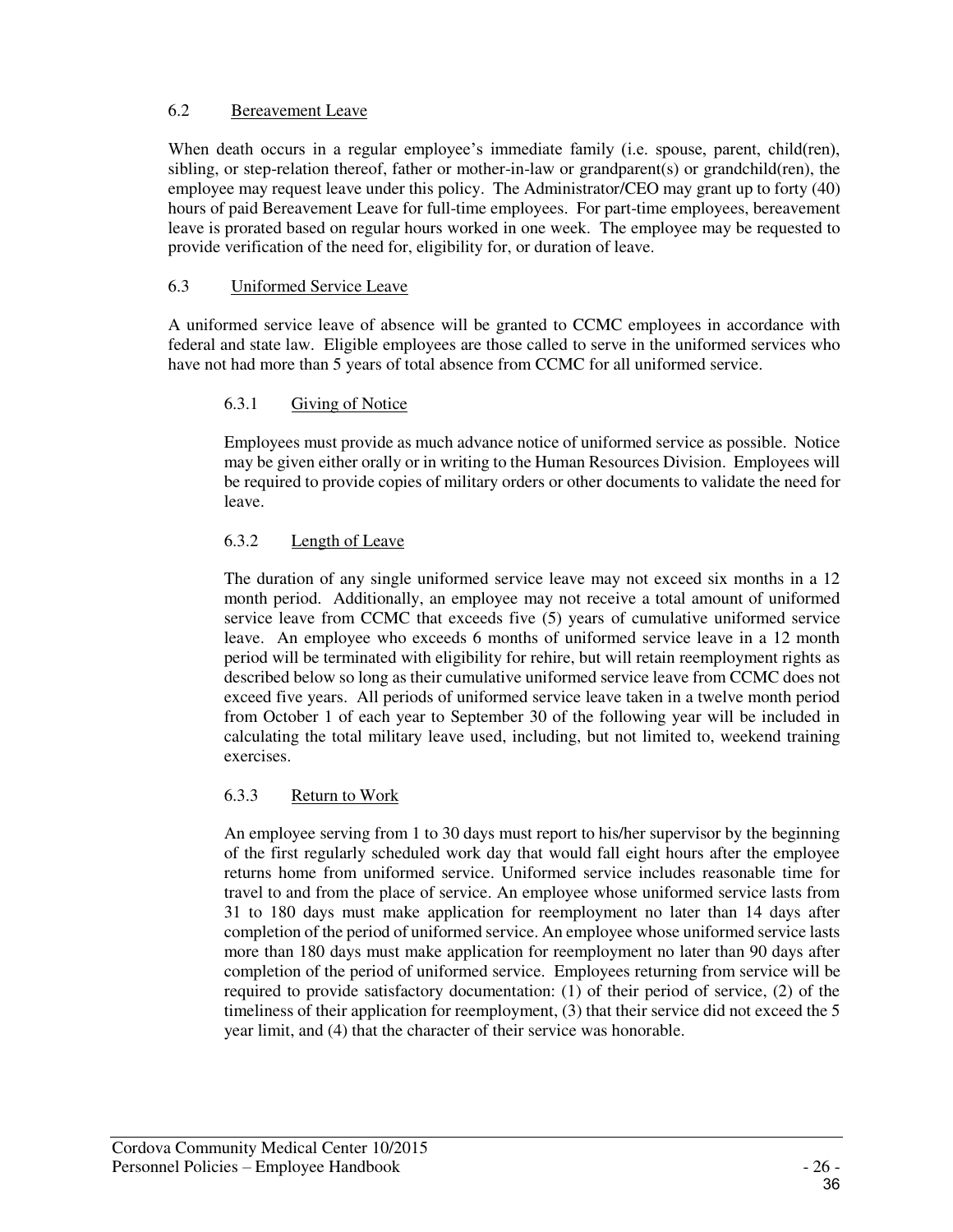#### 6.3.4 Reemployment Position

An employee serving from 1 to 90 days will be reemployed in the position the employee would have held had the employee remained continuously employed, so long as the employee is qualified for the position or can become qualified after reasonable efforts. An employee serving 91 days or more will be reemployed in (1) the position the employee would have held had the employee been continuously employed, or (2) a position of equivalent status and pay, so long as the employee is qualified for the position or can become qualified after reasonable efforts. If the employee cannot become qualified, the employee will be reemployed in any other position of lesser status and pay that the employee is qualified to perform with full service credit.

#### 6.3.5 Nondiscrimination

No one may discriminate against any employee who is called to serve in the uniformed services. CCMC prohibits acts of reprisal against returning uniformed service members and those who would testify to discrimination against a uniformed service member. If you are the victim of discrimination on the basis of your uniformed service, you are requested and encouraged to make a complaint to CCMC. You may complain directly to your Department Manager, the Human Resources Manager, or the Administrator/CEO. CCMC will promptly and thoroughly investigate any complaint or report of a violation of this policy.

#### 6.3.6 Benefits Continuation During Uniformed Service Leaves

# A. Group Health Plan

Employees who experience a loss of coverage under CCMC's group health plan due to uniformed service may elect to continue such coverage. The maximum period of continuation coverage of the employee and the employee's dependents shall be the lesser of (1) the 18 month period beginning on the date on which the employee's absence begins, or (2) the day after the date on which the employee fails to apply for or return to a position of employment within the time periods specified above. Employees may continue coverage under CCMC's group health plan regardless of the employee's eligibility for military health care coverage (CHAMPUS/TriCare). Employees serving for 1-30 days may continue health coverage and pay only the employee share of coverage. An employee serving for 31 or more days will be required to pay 102 percent of the full premium under CCMC's group health plan. An employee whose health coverage terminated due to uniformed services is not required to complete a waiting period for reinstatement to CCMC's group health plan following reemployment.

#### B. Life Insurance Benefits

An employee on military leave may continue other benefits under the same terms as under any other leave of absence. An employee who returns to employment as specified above, will be reinstated to such other benefits without waiting for an open enrollment period.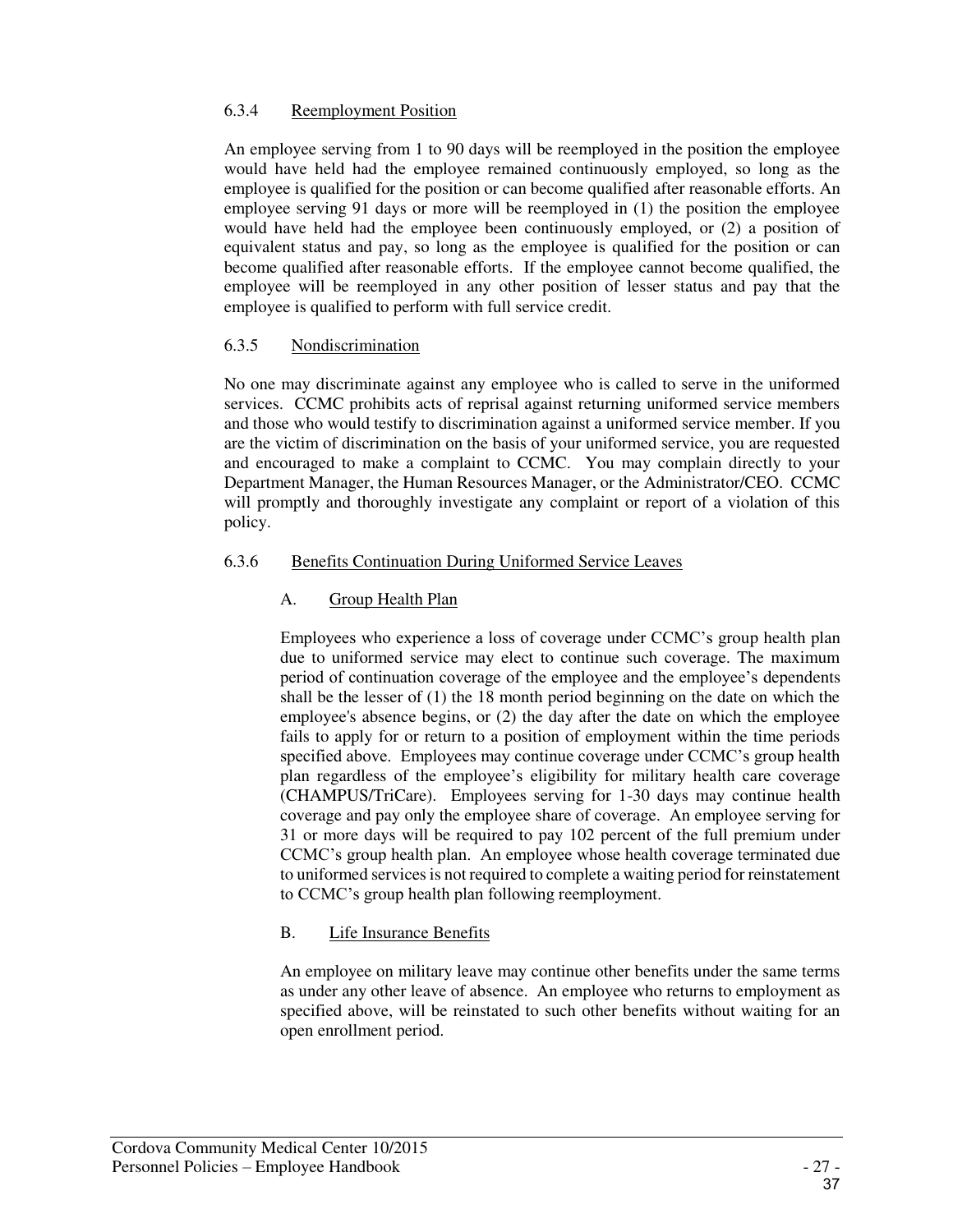# 6.3.7 Compensation

Employees may take paid leave for up to 16.5 working days per twelve month period for training, instruction, and search and rescue in the U.S. armed forces reserves provided that the employee obtains the approval of the Human Resources Manager. In addition, five days of paid time off are provided to employees called to active duty by the governor. In all other cases, military leave is unpaid. Employees are permitted, but not required, to run accrued paid time off concurrently with unpaid uniformed service leave.

# 6.4 Court Leave

Any regular employee who is called to serve as a juror or who is subpoenaed as a witness shall be entitled to court leave. A copy of the court summons will be required. Court leave will be paid at the employee's base rate of pay not to include shift differential or overtime.

#### 6.5 Voting Leave

CCMC encourages employees to fulfill their civic responsibilities by participating in elections. Generally, employees are able to find time to vote either before or after their regular work schedule. If employees are unable to vote in an election during their non-working hours, CCMC will grant up to two hours of paid time off to vote. If any employee has two consecutive hours in which to vote, either between the opening of the polls and the beginning of the employee's regular working shift, or between the end of the regular working shift and the closing of the polls, the employee shall be considered to have sufficient time outside working hours within which to vote and will not be entitled to paid time off to vote. If unable to find time to vote before or after regular work schedules, employees should request time off to vote from their supervisor at least two working days prior to the Election Day. Advance notice is requested so that necessary time off can be scheduled at the beginning or end of the work shift; whichever provides the least disruption to the normal work schedule.

# 6.6 Educational Support and Leave

Leave for education purposes, when the time spent is not work time, must be pre-approved by the Department Manager or taken as PTO. Any other type of leave sought by the employee (such as paid leave not deducted from PTO) must be approved by the Administrator/CEO. Licensed or certified personnel may have specific amounts of educational leave set out by individual contract, in which case the taking of leave shall be addressed and scheduled pursuant to department policy and the contract. Other forms of educational support, such as reimbursement for books, tuition or travel, must also be pre-approved in writing by the Administrator/CEO. CCMC may impose conditions on reimbursement, including a minimum passing grade or continued employment with the Medical Center, as a condition of granting leave or financial support.

# 6.7 Income Assurance Program (IAP)

This was a former benefit accrued each pay period to be used for medical leave as defined under the Family and Medical Leave Act (FMLA) of 1993. The accrual of this benefit is no longer effective as of July 8, 2001. Employees who have accrued IAP shall retain their IAP bank for appropriate use through the term of their employment. There is no cash redemption value to the IAP with the exception of the employees defined under the IAP Recovery Policy. The IAP is not to be used in addition to benefits payable under workers compensation.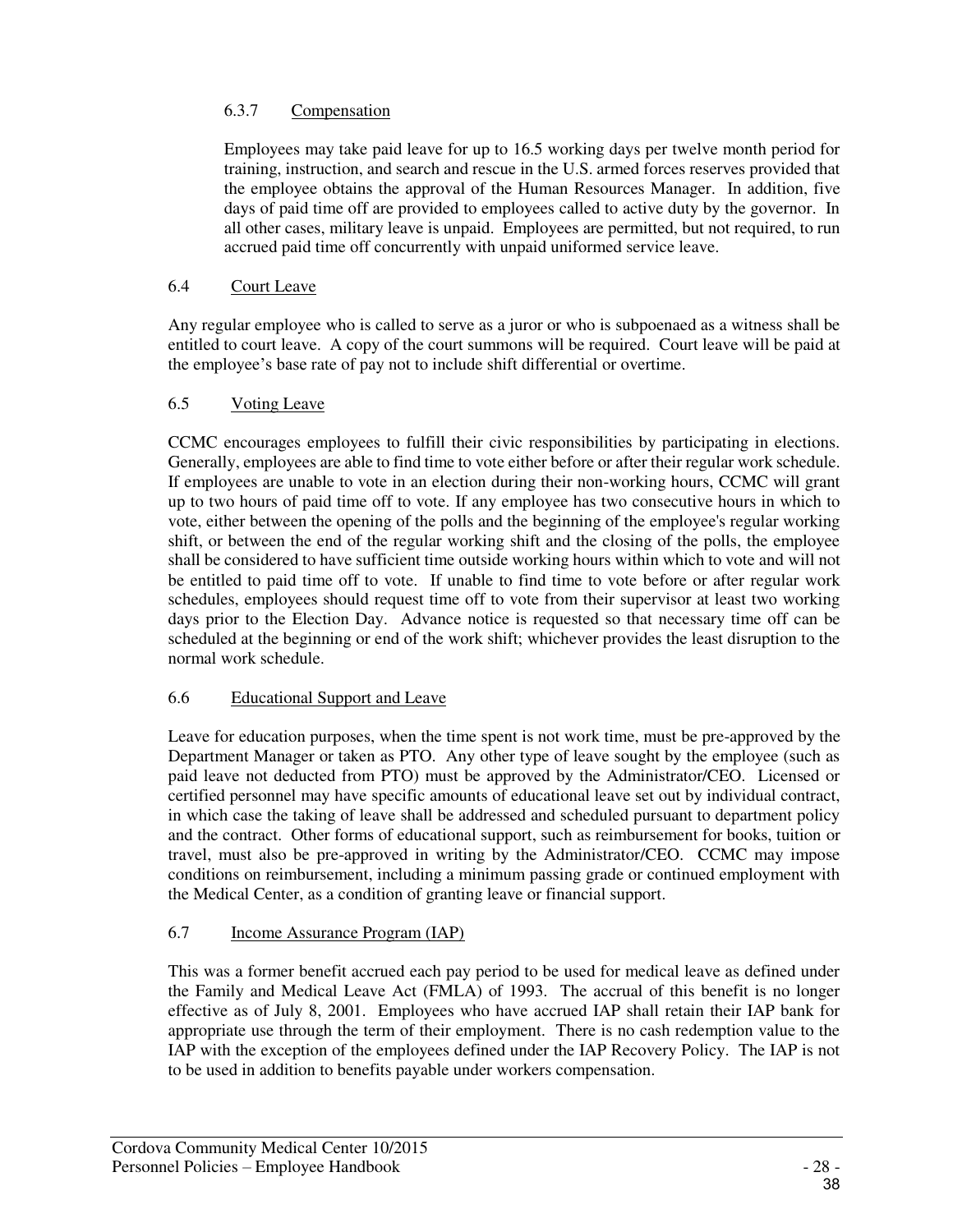# 6.7.1 IAP Use

The employee may use IAP for the following purposes:

- A serious health condition;
- To care for a family member with a serious health condition;
- The birth of a child;
- The placement of a child for adoption or foster care.

To request use of IAP, the employee must complete the leave paperwork in accordance with the Family and Medical Leave Act Policy. Such paperwork may be obtained from the HR department. IAP may be used after one calendar week of absence due to the above conditions.

#### 6.7.2 IAP Recovery

Employees hired before July 1, 1996 shall retain the eligibility for a prior provision regarding payment of one-half of their IAP account. Eligible employees have letters so stating in their individual personnel file.

# **7. PERFORMANCE STANDARDS**

#### 7.1 ATTENDANCE

#### 7.1.1 Reporting to Work

The Medical Center is a 24-hour a day, seven-day a week health care facility. Absences cause undue hardship on co-workers and can adversely impact our patients. Reporting to work when scheduled is an essential function of all Medical Center positions.

#### 7.1.2 Notice of Absence or Lateness

Absence, for whatever reason, must be promptly reported to your supervisor when you learn of the need for the absence, and at least four (4) hours in advance of your scheduled reporting time. If your supervisor is not available, leave him/her a voicemail message and then call 424-8000. Inform the individual answering the phone that you are calling in and request that they give a message to your supervisor. You are responsible for providing your supervisor with up to date telephone numbers where you can be reached, in case of an emergency situation, or for adjustment of scheduled shifts.

#### 7.1.3 Grounds

An absence without valid reason may be treated as unexcused. One or more "no-call" or "no-show" absences constitutes grounds for disciplinary action, including termination. Excessive absenteeism and abuse of leave policies may result in negative performance evaluation, and/or discipline up to and including immediate termination of employment.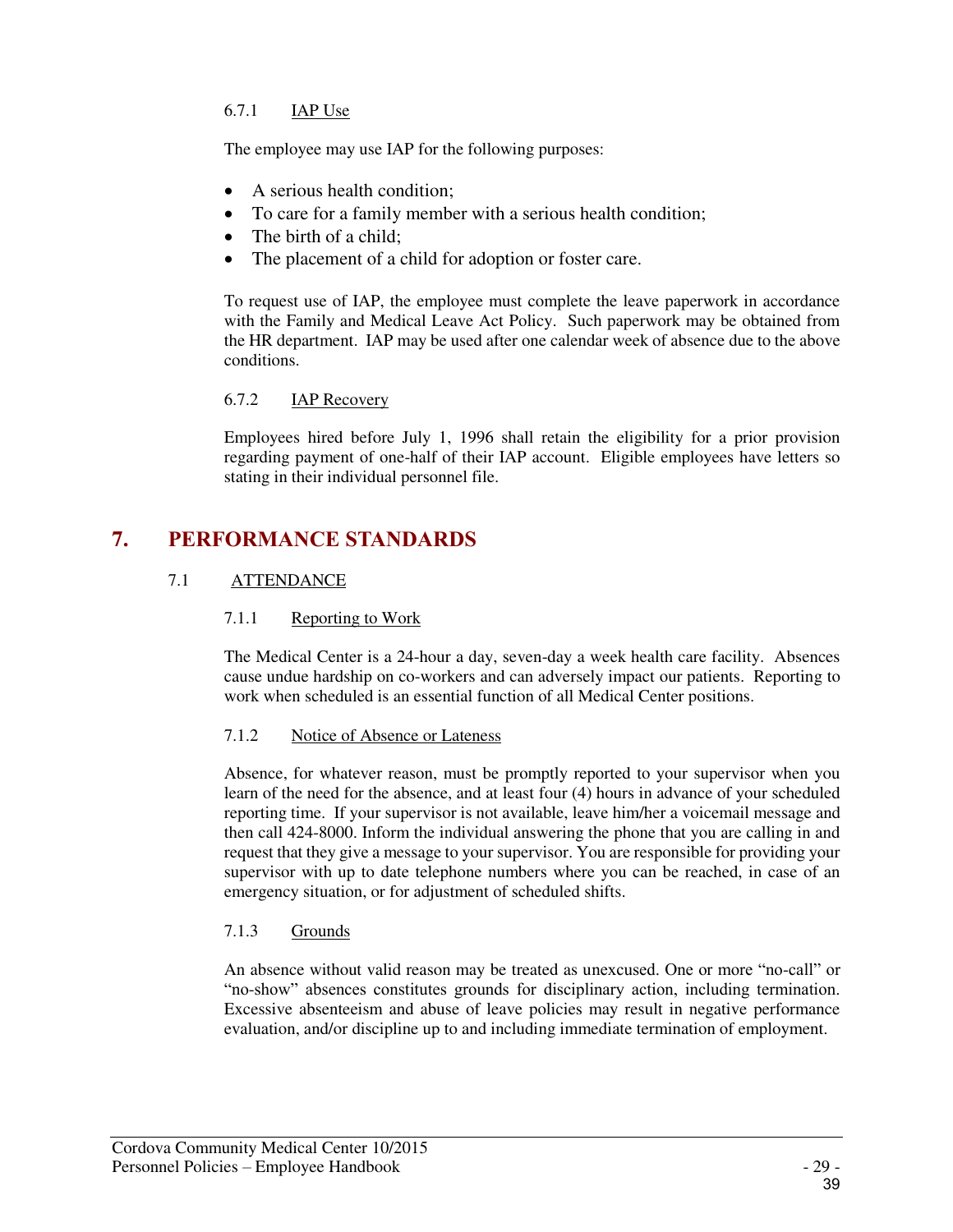# 7.1.4 Illness

We reserve the right to send home any employee who reports to work sick, ill, or impaired, and to require them to use PTO if available. Time off is provided in our employee policies to accommodate illness and conditions that impair the employee's ability to work safely and effectively. An employee who appears to be impaired by the effects of alcohol or drugs may be required to undergo drug/alcohol screening. An infectious illness must be reported to your supervisor in confidence, to assist in identifying or preventing facilitywide infectious outbreaks and confirming your eligibility to work without risk to patients, residents, and co-workers.

#### 7.2 Performance Evaluations

Performance evaluations will be completed on annual basis by the department heads.

Performance evaluations are prepared in order to communicate regularly about the position requirements, employee strengths and weaknesses, opportunities for improvement and training, and goals for performance. Forms for evaluation may be obtained from Human Resources. CCMC fully reserves the option of tailoring evaluation forms to the needs of the position as well as the individual employee.

#### 7.2.1 Regular Assessments

Written performance evaluations will be provided for regular employees, on an annual schedule, which is usually at or near the anniversary date of employment. Both the supervisor and the employee are responsible for participating in the process, which may include a self-evaluation, and scheduled interview/discussion. The performance evaluation will be filed in the personnel file when completed and signed. The employee may add comments to the evaluation within 20 days, in the space provided.

# 7.2.2 Following Introductory Period.

A written evaluation may be provided but is not required before deciding to release an employee at the end of or during the introductory period or an extension; a written evaluation is optional in the judgment of the supervisor in consultation with Human Resources.

# 7.2.3 Unsatisfactory Rating

An unsatisfactory performance rating in two or more categories indicates the manager and employee shall discuss a plan of action, when a mutual and constructive discussion can occur.

#### 7.3 Smoke-Free Workplace

CCMC encourages employees not to smoke and smoking cessation resources are available to those employees who desire to quit smoking. See your supervisor or Human Resources for more information. In order to provide a smoke-free workplace, smoking is allowed in designated areas only. Employees may smoke during break times and meal periods. Employees will refrain from smoking directly in front of the entry/exit doors as it may impact patients reporting for care to CCMC. Smoking is not allowed in CCMC vehicles or in housing furnished by CCMC.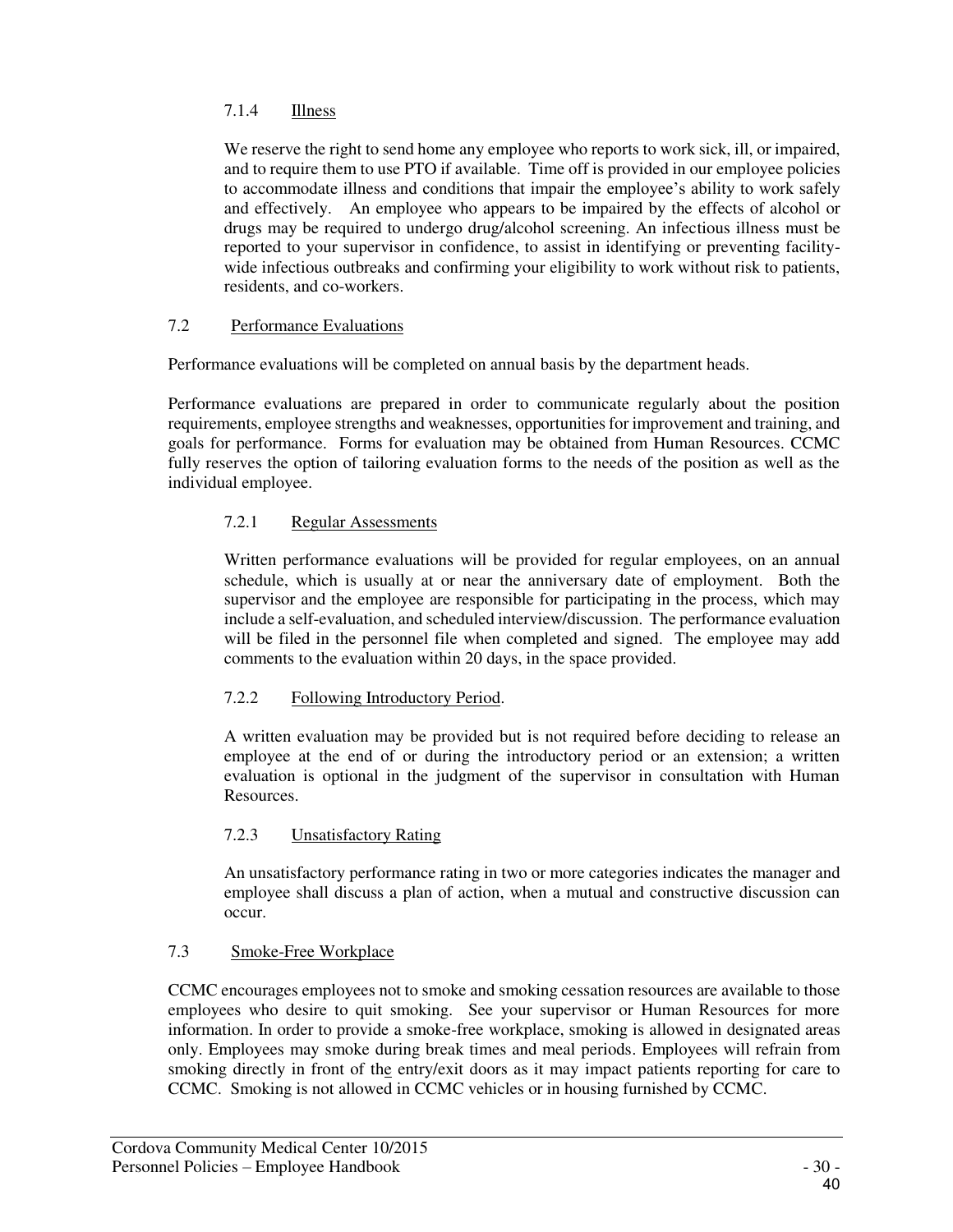#### 7.4 Standards of Performance

The Medical Center has identified a number of common violations and types of misconduct which may result in disciplinary action. The list provides illustrations only, and other grounds not specifically listed may validly result in personnel action. In addition, an employee's inability or failure to meet performance goals or standards may result in an adverse personnel action (such as, no wage increase, transfer, demotion, dismissal), with or without active misconduct or other grounds for discipline.

The following non-inclusive list describes examples of conduct or activities which are unacceptable:

- Excessive absenteeism and/or unauthorized absences, tardiness;<br>■ Heauthorized use of or willful damage of facility property:
- Unauthorized use of or willful damage of facility property;<br>■ Leaving the job or facility premises without permission wh
- Leaving the job or facility premises without permission while on duty;
- Sleeping on duty:
- Abuse of lunch or rest breaks;
- Discourtesy or disrespect to patient/residents/residents, visitors, physicians, or coworkers;<br>Acceptance of gifts or tips:
- Acceptance of gifts or tips;
- Intentional violation of safety rules;
- $\blacksquare$  Fighting;
- Insubordination;
- Dishonesty or theft:
- Time card violations:
- Sabotage or vandalism;
- Falsifying records;
- Illegal behavior or activities;
- Having illegal possession of, being under the influence of, or partaking of intoxicants or controlled substances while on the job;
- Vulgar or abusive language;
- Disclosure of confidential information;
- Failure to comply with departmental or Medical Center policies or procedures;
- Allowing one's children to congregate or loiter in or around the premises;<br>• Disregard of personal grooming cleanliness, appearance, or conduct stand
- Disregard of personal grooming, cleanliness, appearance, or conduct standards;
- Smoking in unauthorized areas;
- Falsification or omission of employment application information;
- **Performance of personal work or study on Medical Center time;**
- Other causes recognized by law, grant requirements, or posted rules.

#### 7.5 Compliance with Healthcare Laws

As a recipient of government funds, including Medicare and Medicaid funds, this facility and each of its employees have an affirmative obligation to strictly comply with Civil False Claims Act, 31 U.S.C. § 3729-3788 (1995), which prohibits health care providers from knowingly or recklessly submitting false or fraudulent claims for payment to the government.

# 7.5.1 Reporting Requirements

As an employee of the Medical Center, you have an obligation to report any conduct which you reasonably believe violates the law or the Medical Center's policies, procedures or code of conduct, including violation of any adopted compliance plan. Employees should report a suspected violation to the Administrator/CEO or the Compliance Officer.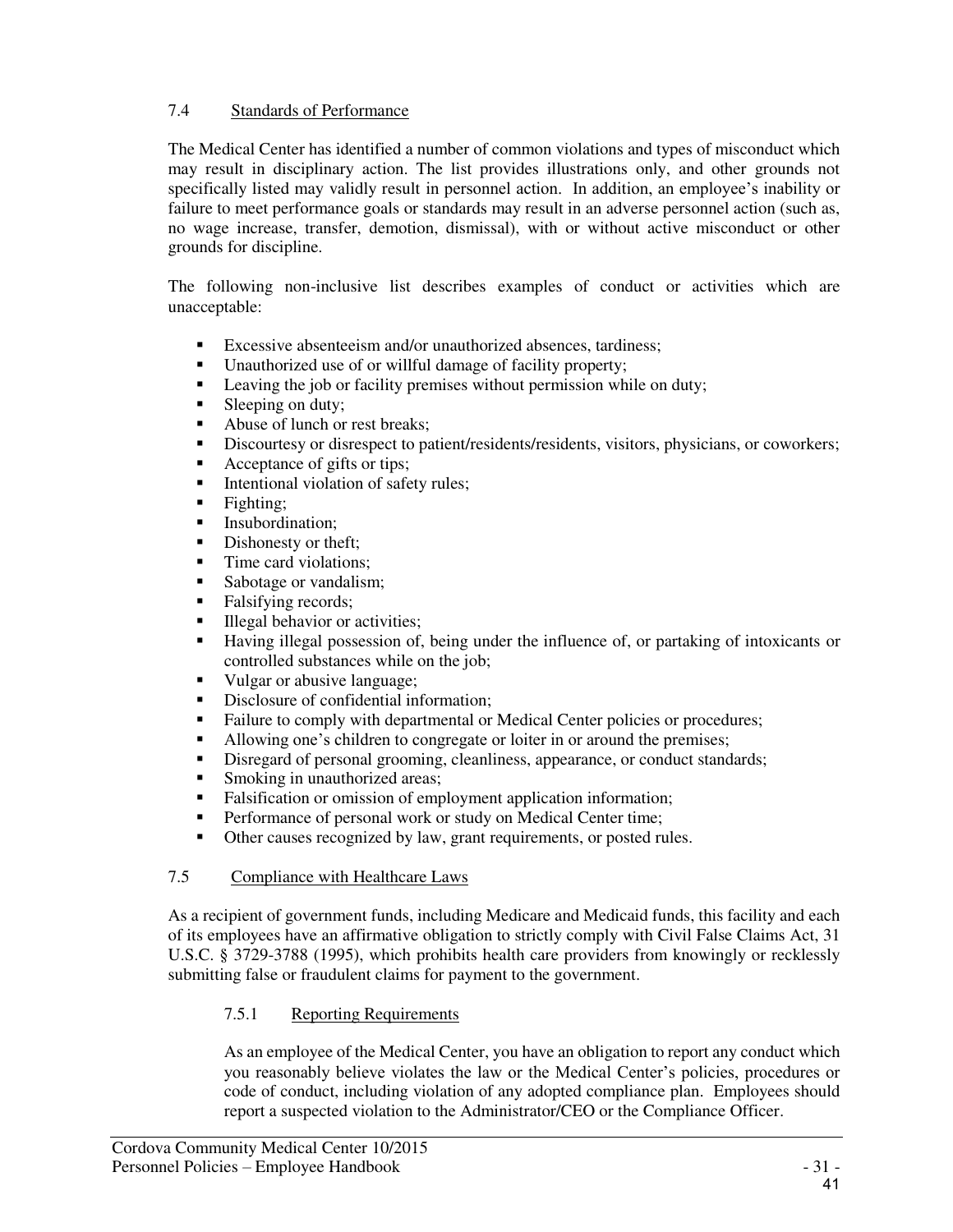### 7.5.2 Medical Center's Response

The Medical Center takes all reports of potential violations of law or policy seriously, and any employee receiving a report shall forward the information to the Compliance Officer who shall promptly review the report or evidence and determine whether there is any basis to suspect that a violation has occurred. CCMC will take follow-up steps to ensure compliance, which may include warning, other discipline, training, or other measures to prevent repetition.

#### 7.6 Solicitation

Employees are not permitted to solicit during working time or in patient/resident care areas. An employee may not solicit another employee during the latter's work time. Employees are not permitted to distribute literature during working time or in working areas. Employees are not permitted to solicit or distribute literature to non-employees on the Medical Center premises. Offduty employees are prohibited from entering any area not open to the public, and are prohibited from interfering with an on-duty employee's performance of her/his work tasks.

For purposes of this section 7.6, working time does not include meal breaks or other specified times during the work shift when employees are not engaged in performing their work tasks. Working areas are defined as areas on the premises where employees perform their work tasks, but do not include break rooms, rest rooms, parking lots, or other non-work areas. Immediate patient/resident care areas include patient/resident rooms, therapy rooms, nursing stations, radiology, and other patient/resident treatment rooms.

Any solicitation of patients and residents is strictly prohibited.

# 7.7 Maintaining the Proper Healthcare Environment

The staff of CCMC work hard to create an environment that will be conducive to recovery from illness and to establish a warm and comfortable living environment. An important element of patient/resident care is isolation from unwanted noise and unpleasant distraction; be considerate of patients and residents by keeping voices down, avoiding distracting or unnecessary conversation with co-workers, and minimizing equipment or traffic sounds.

All employees must be continuously aware of how employee interactions and communications are overheard and observed by patients and residents. All staff are encouraged to maintain a professional demeanor commensurate with the important mission of the Medical Center. Patients may be disturbed by loud conversation, laughter, whistling, singing, hallway chit-chat, excess traffic and movement, and employee socializing. Public discussion of complaints, criticisms, interdepartmental gossip and internal dissension communicated by or among staff can be especially distressing, and impair the trust and confidence of Medical Center clients. Accordingly, we have provided opportunities for breaks, as well as specific procedures for communicating about concerns privately, with the goal of minimizing impacts on internal operations and patient relations.

The conduct of employee's children on the premises is the responsibility of the employee. Children of employees may be authorized to wait briefly in designated areas with the consent of the Department Manager.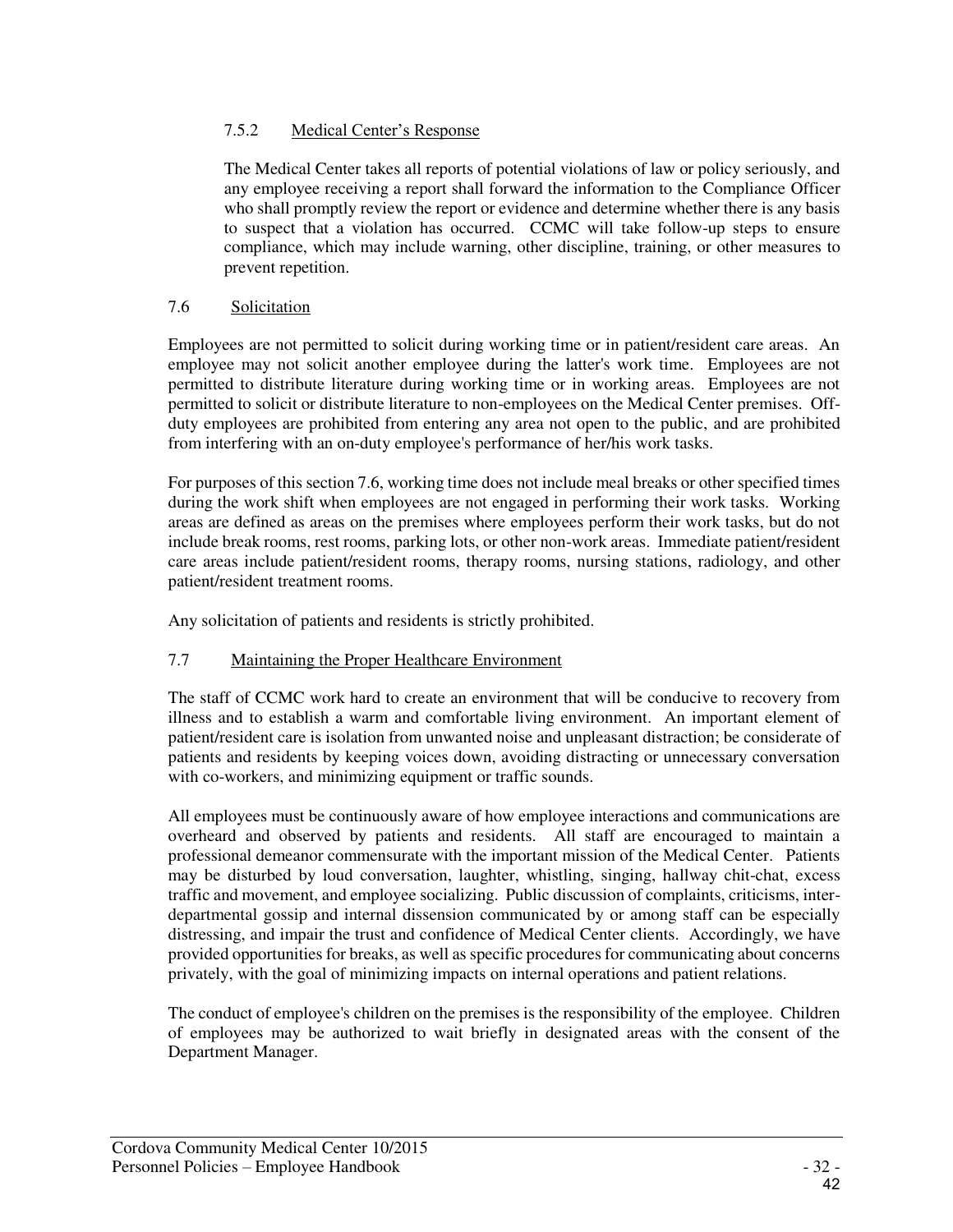# 7.8 Personal Appearance/Dress Code

Your CCMC name badge must be at all times worn during work hours. Uniforms are to be worn in areas of direct patient care, housekeeping or the kitchen. Any questions regarding uniforms, scrubs, hairnets or other requirements should be directed to the department head.

Jewelry must be modest and safe in areas of direct patient care. All employees having patient or resident contact must be sensitive to irritants, allergenic substances, scent, dander, and sprays which may cause reactions. Perfume is not allowed in patient care areas.

Employees working in the kitchen, housekeeping, or individuals providing any type of patient care services are forbidden to wear false nails due to infection control issues.

During hours of operation, business or business casual clothing must be worn at all times in the facility. This may include pants, jeans, slacks, skirts, dresses, sweaters, dress or casual shirts. All clothing must be clean and in good repair (i.e. no holes, rips, tears, or excessive fading). Clothing inappropriate to the workplace includes sweats, t-shirts with inappropriate logos, statements or images, tank tops, halter tops, shorts, and "netted" clothing.

#### 7.9 Telephones

Medical Center telephone lines are available as a priority for medical and emergency purposes only. Receiving or making personal telephone calls should be minimized to avoid distraction, disturbance and noise to others. Personal cell phone ring tones should be turned off in patient care areas.

#### 7.10 Computer, Internet and E-Mail Usage

This Personnel Policy and Procedures describes CCMC's policy regarding use of the Internet, Email, computer software, voice mail, and all other equipment or facilities owned or leased by CCMC, including, but not limited to, computers, telephones, fax machines, and photocopiers. Internet access, Email, computers and computer software, telephones, voice mail, fax machines, photocopiers, and all other equipment owned or leased by CCMC (collectively referred to in this policy as "such items") are provided to employees for work-related purposes only. **Employees have no privacy interests in the use of such items.** Instead, such items are provided solely for use in work-related transactions or work-related communications for, or on behalf of, CCMC.

While such items are provided for the conduct of CCMC business, it is understood that they may be used occasionally for personal use as well. Reasonable occasional personal use is not prohibited, so long as it does not interfere with employees' performance of their job responsibilities. Any questions regarding what constitutes reasonable occasional personal use should be directed to your supervisor or Department Head.

Notwithstanding the above provision regarding the use of such items for reasonable occasional personal use, employees shall not at any time communicate anything that might be construed as discrimination or harassment, or offensive to others based on race, color, marital or veteran status, sex, disability, age, religion, national origin, or other legally protected status, by means of such items. Further, employees shall not use such items at any time to solicit business for a venture not related to work or for other personal gain. Employees shall not at any time use such items for illegal activities, solicitation, or to promote their religious or political beliefs. Finally, employees shall not access such items from home or outside the workplace at any time to communicate personal or private matters, for discrimination or harassment, for a venture not related to work or for other personal gain, for illegal activities, solicitation or to promote religious or political beliefs.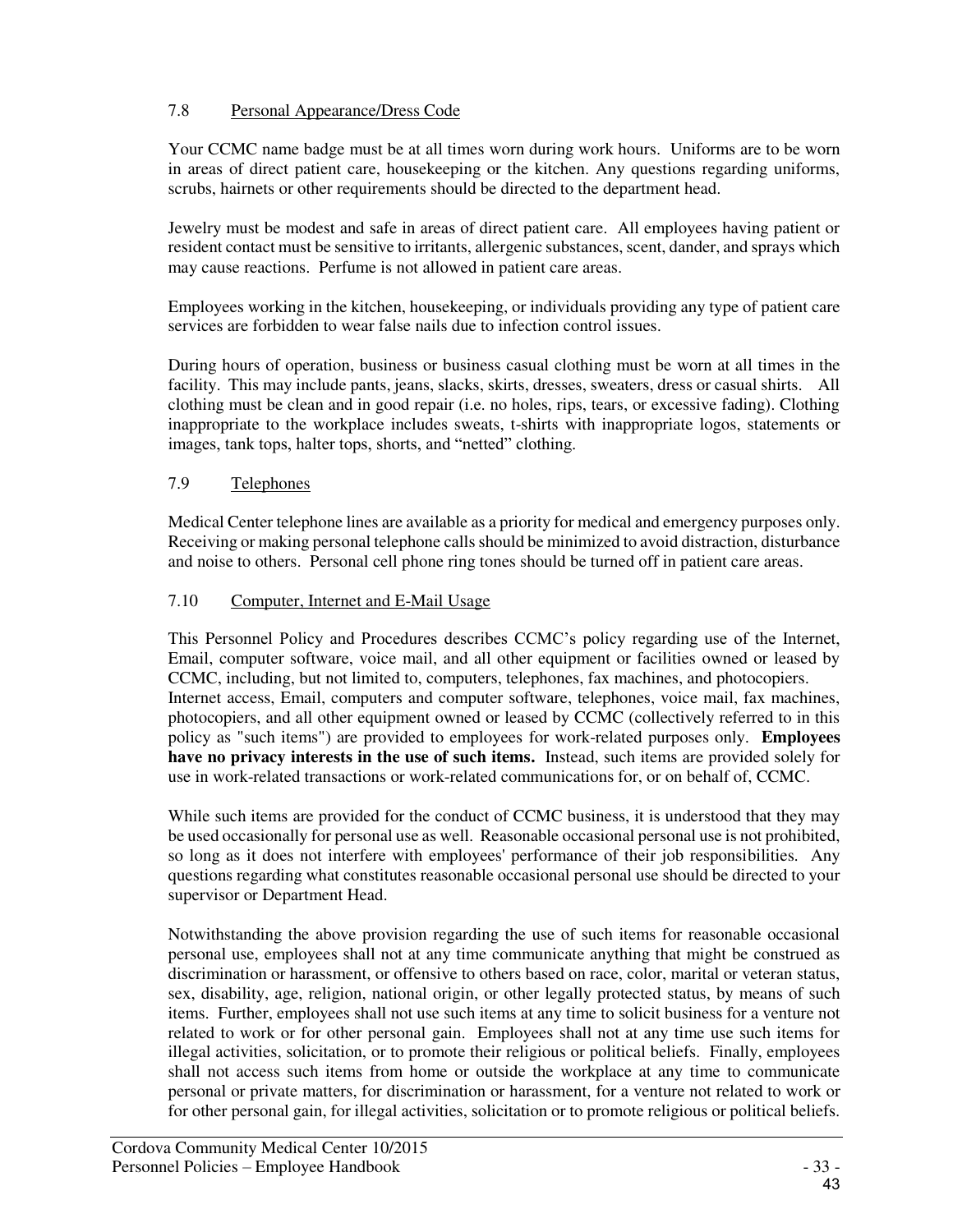Employees must exercise special care in handling privileged, proprietary, confidential, or copyrighted information and communications. Any dissemination of such materials must be limited to persons with a legal right to access them. Almost all data and software is copyrighted. Care should be exercised whenever accessing or copying any information that does not belong to you.

Due to CCMC's limited network and storage capacity, employees shall not download any programs, graphics, video, or audio to the network unless it is necessary for CCMC business purposes and authorized by the employee's Department Head and the Management Information Systems Division.

All traffic to and from the Internet must travel through CCMC's approved Internet gateway in order to assure maximum security, virus protection, monitoring, and system management capabilities. Employees may be provided an Internet Email account.

Any executable files, programs or utilities downloaded or received (by Email, floppy disk or other media) from the Internet or other external source must be scanned for viruses and licensed prior to launching. Scan all files with any virus prevention software provided to you by CCMC.

If you require assistance in scanning for viruses or licensing software, please contact the Human Resource Coordinator. Employees are prohibited from using CCMC's systems for transmission of destructive programs such as viruses or self-replicating code.

Regarding Email and Internet communications, it is important for employees to understand that such communications can be traced to the sender even after they have been "deleted." In addition, CCMC may be required to produce Email messages, Internet communications, or other communications, in connection with legal proceedings. Further, CCMC may regularly review, audit, and download Email messages, Internet communications, or other communications that employees sent or received. An employee may not create or send abusive or inappropriate Email or participate in improper activities not related to work utilizing the Internet, such as chat rooms, or download abusive or inappropriate matters from the Internet. Employees are not permitted to print, display, download, or send any sexually explicit images, messages, cartoons, or jokes. If an employee receives such things from another person, he or she must immediately advise the sender that he or she is not permitted to receive such information and not to send it again. If the employee needs assistance in responding to situations such as that described above, he or she must contact his or her supervisor or Department Manager.

In order to provide access to various properties owned or leased by CCMC, a password may be assigned to an employee and is the property of CCMC. Assigning a password to an employee does not mean that the employee has a right of privacy in his or her password, or in that item to which the password provides access. For example, assigning an employee a password to log on to a computer does not mean that the employee's use of that computer is in any way private; CCMC retains the right, at all times, to access stored and other data on the computer. An employee cannot use unauthorized or secret passwords, and all passwords must be shared with your supervisor, Department Manager, or other management employee upon request.

#### 7.10.1 Additional policies and procedures for Use of the Internet

The following policies and procedures are in addition to those described above. CCMC encourages use of the Internet to disseminate information to the public and CCMC's employees (collectively called "users") to improve communications with the public and/or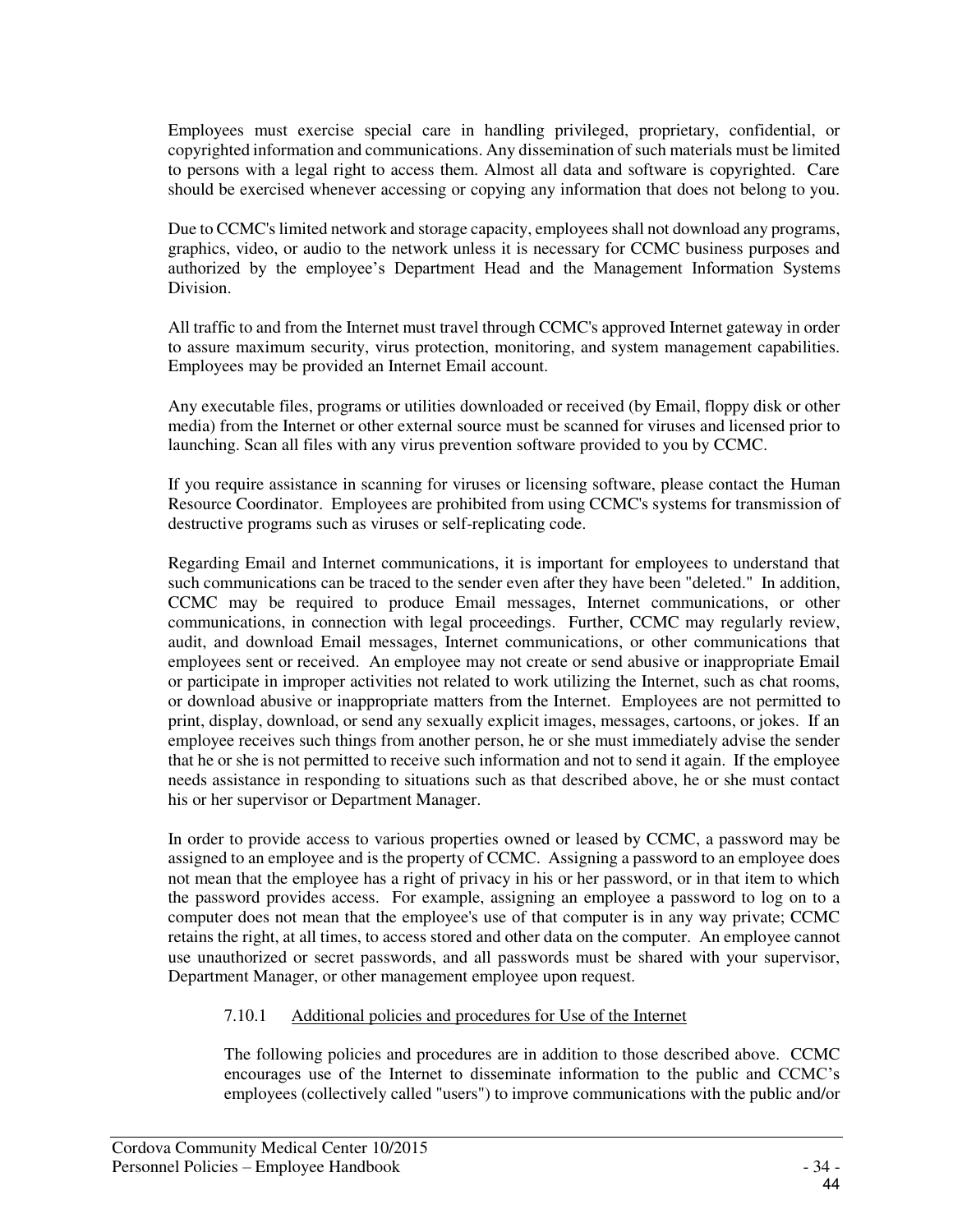to carry out official business when such business can be accomplished consistent with the following guidelines:

- A. Departments and employees should base decisions to use the Internet on sound business practices. The conduct of business via the Internet is particularly compelling where costs are reduced and/or the services provided to users are improved in measurable ways.
- B. Information and services presented via the Internet should emphasize ease of use for a broad audience, be presented in a friendly manner, and include clear choices, ease of navigation, on-screen instruction, and the like.
- C. Disseminate information that is current, accurate, complete, and consistent with CCMC policy. Information accuracy is particularly important on the Internet. Where paper-based information is often not current, information presented electronically is expected to be current. Users expect this information to be not only current but often to be the first available.
- D. Protect privileged, confidential, copyrighted and proprietary information of CCMC. Questions regarding any such information should be routed to your supervisor or Department Head.
- E. Never make an unauthorized attempt to enter any computer or another site on the Internet from CCMC's servers (commonly known as "hacking").
- F. If you are using information from an Internet site, you should verify the integrity of that information. You should verify whether the site is updated on a regular basis (the lack of revision date might indicate out-of-date information) and that it is a valid provider of the information you are seeking. Just because it is there does not mean that it is accurate or valid
- G. Use of Internet Mailing Lists and Usenet News Groups is prohibited unless authorized by a Department Head and the Management Information Systems Division.
- H. The use of Social Medial, i.e., Facebook, Twitter, Flickr, Pinterest, Tumblr, Vimeo is prohibited without prior written approval from your manager. A copy will be given to the Human Resources Coordinator.
- I. There will be no slander, misrepresentation, defamation of CCMC by any employee or contracted employee in conversation or on Social Media.

#### 7.10.2 Additional Policies and Procedures For Use of Email.

The following policies and procedures are in addition to those described above:

A. The representation of yourself as someone else, real or fictional, or a message sent anonymously is prohibited.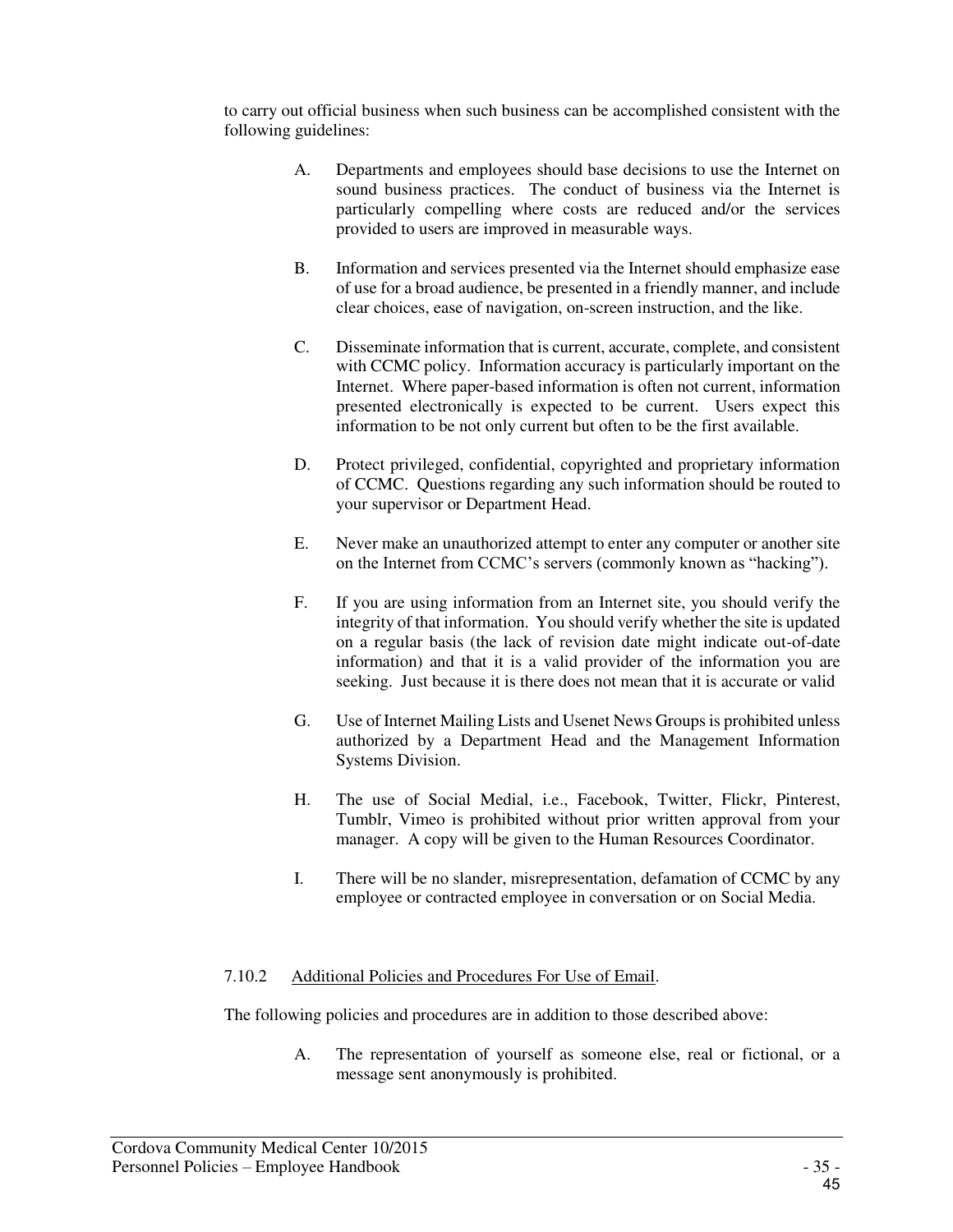- B. Email requires extensive network capacity. Sending unnecessary email, or not exercising restraint when sending very large files, or sending to a large number of recipients, consumes network resources that are needed for CCMC business. When CCMC grants an individual employee access to the network, it is the responsibility of the employee to be cognizant and respectful of network resources.
- C. ELECTRONIC MAIL ON THE INTERNET IS NOT SECURE. Never include in an email message anything that you want to keep private and confidential because email is sent unencrypted and is easily read.
- D. Be careful if you send anything but plain ASCII text as email. Recipients may not have the ability to translate other documents, for example, Word documents. Be careful when sending replies – make sure you are sending to a group when you want to send to a group, and to an individual when you want to send to an individual. Check carefully the "To" and "From" before sending mail. It can prevent unintentional errors.
- E. Include a signature (an identifier that automatically appends to your email message) that contains the method(s) by which others can contact you. (Usually your email address, phone number, fax number, etc.)
- F. Use automatic spell check programs if available.

# **8. DRUG AND ALCOHOL FREE WORKPLACE**

#### 8.1 Federal Drug Free Workplace Act Policy Statement

This Statement is provided pursuant to the Drug-Free Work Place Act of 1988. CCMC provides this Statement to its employees because it may receive certain federal grant funds.

#### 8.1.1 Statement

#### **CCMC HAS A ZERO TOLERENCE POLICY FOR SCHEDULED AND ILLEGAL DRUGS WHILE ON DUTY.**

CCMC has a policy of maintaining a drug-free workplace. In accord with the Drug-Free Workplace Act of 1988 and to promote drug-free awareness among employees, CCMC, informs its employees that:

- A. Drug abuse in the workplace creates a dangerous environment for the employee engaged in the drug abuse and endangers the health, safety and welfare of all employees and other persons in the workplace.
- B. It is the policy of CCMC to maintain a drug-free workplace. The illegal manufacture, distribution, possession or use of controlled substances in any CCMC workplace is strictly prohibited at any time.
- C. Upon the request of an employee, the employee will be provided with information on a confidential basis about drug counseling or rehabilitation program(s) that might assist the employee.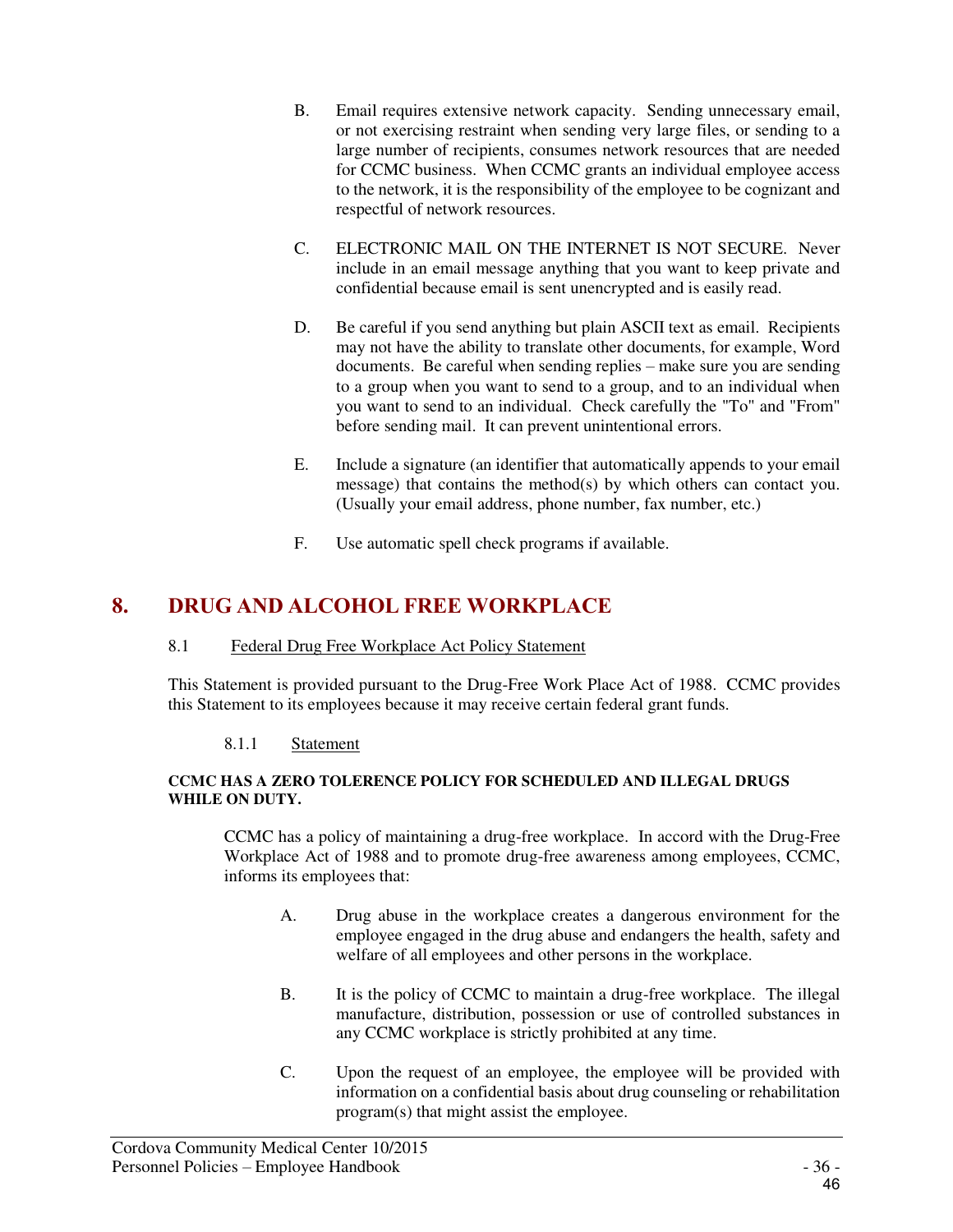D. Actions may be taken against employees for violations of CCMC's policy, up to and including termination of employment.

### 8.1.2 Policy and Procedures

The unlawful manufacture, distribution, possession, or use of a controlled substance is prohibited on any premises occupied or controlled by CCMC. Appropriate disciplinary actions, up to an including termination, will be taken against CCMC employees for violations of this prohibition.

"Controlled substance" for purposes of this Statement means a controlled substance listed in schedules I through V of Section 202 of the Controlled Substances Act (21 U.S.C. § 812), and as further defined by federal regulations (21 C.F.R. 1308.11 – 1308.15). This list includes, but is not limited to, marijuana, heroin, PCP, cocaine and amphetamines.

A condition of employment for work under certain grants received by CCMC from the federal government, is that each employee will, as a condition of continued employment:

- A. Abide by the terms of this Statement.
- B. Notify CCMC of his or her conviction under a criminal drug statute for any violation occurring in the workplace no later than five days after such conviction.

"Conviction" means a finding of guilt (including a plea of nolo contendere) or imposition of sentence, or both, by any judicial body charged with the responsibility to determine violations of the Federal or State criminal drug statutes.

"Criminal drug statute" means a Federal or non-federal criminal statute involving manufacture, distribution, dispensing, use or possession of any controlled substance.

If the criminal drug statute violation occurred in the workplace a sanction will be imposed on the employee so convicted. Within 30 days after receiving notice of the conviction: CCMC will take appropriate disciplinary action against such employee, up to and including termination; or CCMC will require such employee to satisfactorily participate in a drug abuse assistance or rehabilitation program approved for such purpose by a Federal, State, or local health, law enforcement or other appropriate agency.

Employees are encouraged to use any resources available to them to address personal drug and alcohol abuse issues. An employee may be entitled to leave under the Family Medical Leave Act ("FMLA") or AS 23.10.500 through AS 23.10.550 ("State FMLA") to address personal drug and alcohol abuse issues. For employees enrolled in CCMC's health insurance plan, coverage may be available for a portion of the cost of addressing such issues. Additionally, employees may also be entitled to use accrued Paid Time Off and/or leave without pay other than FMLA or State FMLA to address such issues. The Human Resources Department can provide an employee with additional information about these options.

#### 8.2 Drug and Alcohol Testing

All questions regarding this policy should be directed to the Human Resources Department for CCMC.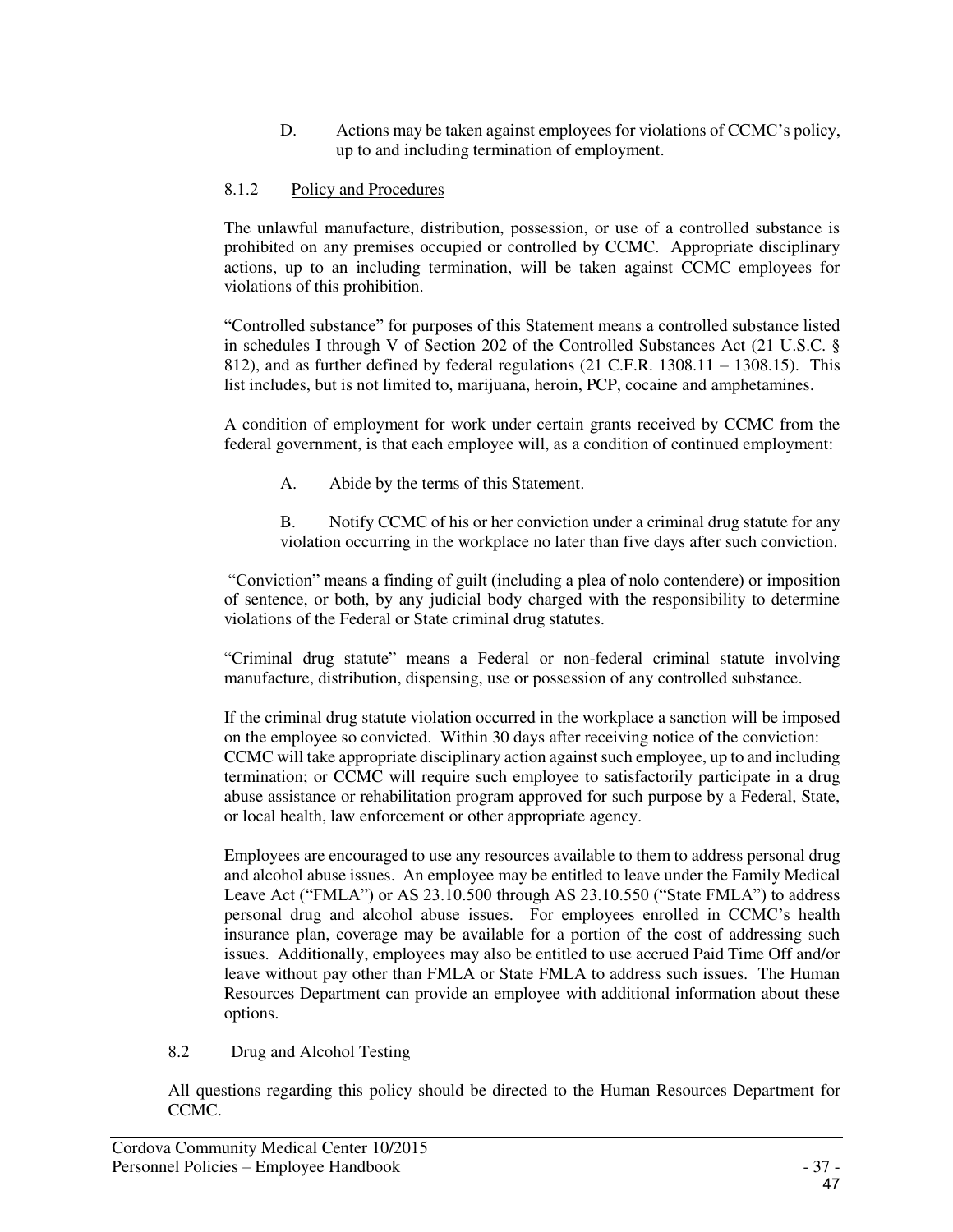#### 8.2.1 Purpose

CCMC is committed to promoting a work environment free of drugs and alcohol and to maintaining the highest standards for the health and safety of its employees and the public at large. Employees who are under the influence of drugs or alcohol pose a serious threat to the safety of the employee, co-workers and the public. Employees may not report to work impaired by drugs and/or alcohol or engage in other prohibited conduct as provided in this policy.

#### 8.2.2 Prohibited Conduct

This policy prohibits certain conduct related to alcohol and controlled substances as described below.

#### A. Consequences for Prohibited Conduct Related to Alcohol Use

An Employee shall not report for duty while having any amount of alcohol in their system. As used in this policy, "duty" means all time from the time when the Employee begins to work or is required to be in readiness to work, until the time he/she is relieved from work and all responsibility for work.

No Employee shall drink alcohol while on duty. No Employee required to take a post-accident alcohol test shall drink alcohol for eight (8) hours following the accident, or until he/she undergoes a post-accident test if the post-accident test occurs before the 8 hours has elapsed.

An Employee engaging in any of the prohibited conduct described above will be immediately removed from duty. An Employee shall also be disciplined for engaging in such prohibited conduct, up to and including termination.

#### B. Controlled Substances.

No Employee shall report for duty or be on duty under the influence of any substance while on duty.

#### C. Other On the Job Violations

The unauthorized use, possession, manufacture, distribution or sale of alcohol or an illegal drug, controlled substance or drug paraphernalia on or in CCMC-owned property (including CCMC vehicles) or while on CCMC business, or during working hours can result in termination.

#### D. Refusal to Undergo Testing

Refusing to immediately submit to a drug or alcohol test when requested by CCMC, in accordance with this policy can result in termination.

E. Failing Testing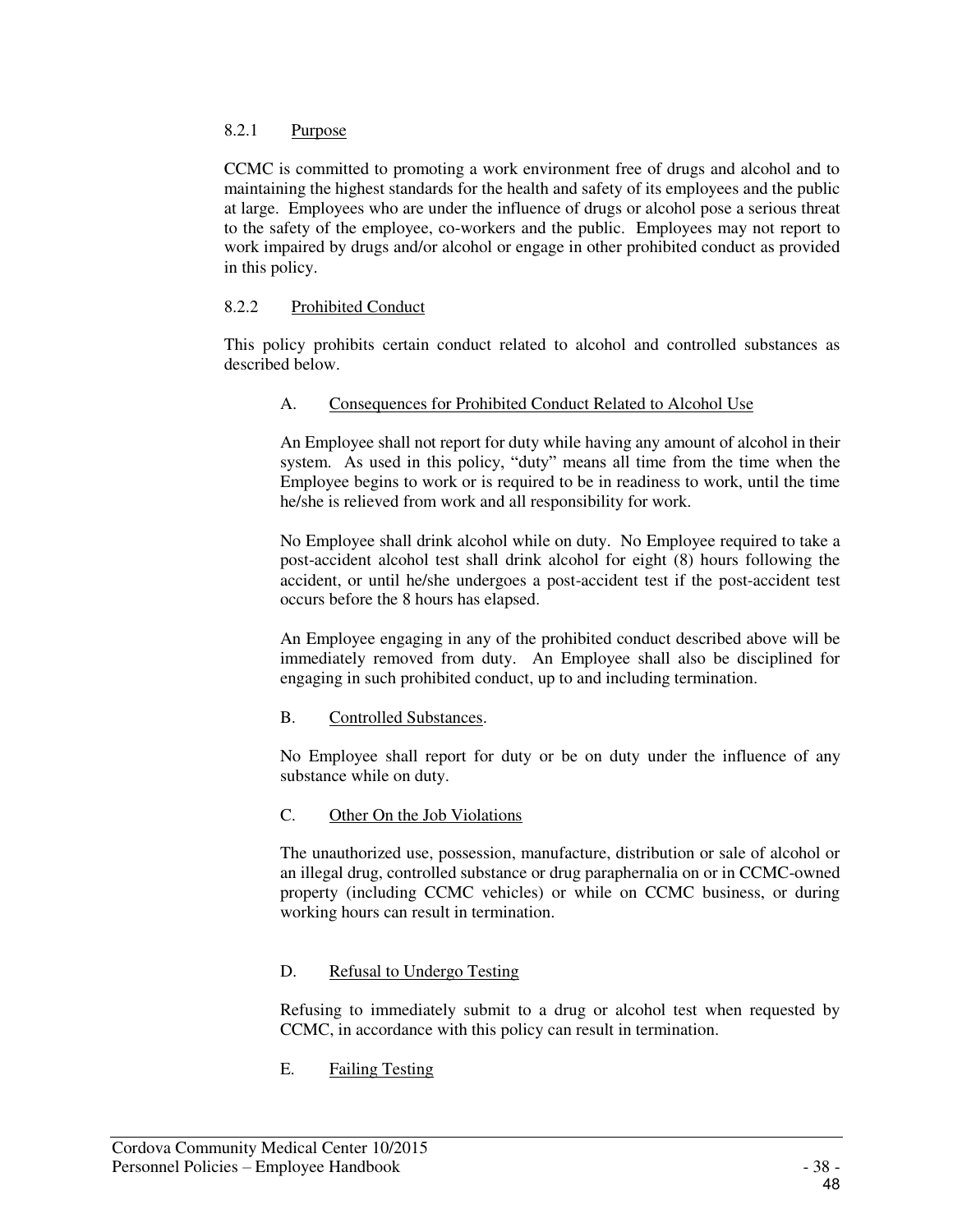Testing positive for drugs or alcohol in violation of this policy can result in termination.

### F. Removal from Duties

An Employee engaging in any of the prohibited conduct described above shall be immediately removed from duty. An Employee shall also be disciplined for engaging in such prohibited conduct, up to and including termination.

#### 8.2.3 Categories of Employees Tested

All CCMC employees who are not required to obtain a Commercial Driver's License are subject to Reasonable Cause testing under this policy. CCMC employees who hold Safety Sensitive positions and who are not required to obtain a Commercial Driver's License are subject to Pre-Employment, Post-Accident, Reasonable Cause, Random testing and Return to Work testing under this policy.

#### 8.2.4 Testing

An Employee will be tested for alcohol/controlled substances use under the following circumstances:

#### A. Pre-Employment Testing

Prior to the first time an Employee in a Safety Sensitive position is required to report for duty at the start of his or her employment with CCMC, the Employee must undergo testing for controlled substances.

#### B. Post-Accident Testing

An Employee in a Safety Sensitive position shall be tested for alcohol and controlled substances after use of equipment or a vehicle by the Employee while on the job in the following circumstances: when a human fatality, bodily injury requiring treatment, or property damage in excess of \$500 results from the Employee's use of the equipment or vehicle.

#### C. Reasonable Cause Testing

Any CCMC Employee may be subject to testing upon a reasonable and articulable suspicion or belief that the Employee is using a controlled substance or alcohol on the basis of specific, contemporaneous physical, behavioral, or performance indicators of probable drug or alcohol use. Trained supervisors will make the decision whether there is reasonable suspicion to believe an employee has used drugs or alcohol in violation of this policy.

#### D. Return to Duty Testing

Where an Employee in a Safety Sensitive position engages in conduct prohibited by this policy, he or she will be required to undergo a return-to-duty test, if the Employee has not already been discharged. With alcohol, the Employee must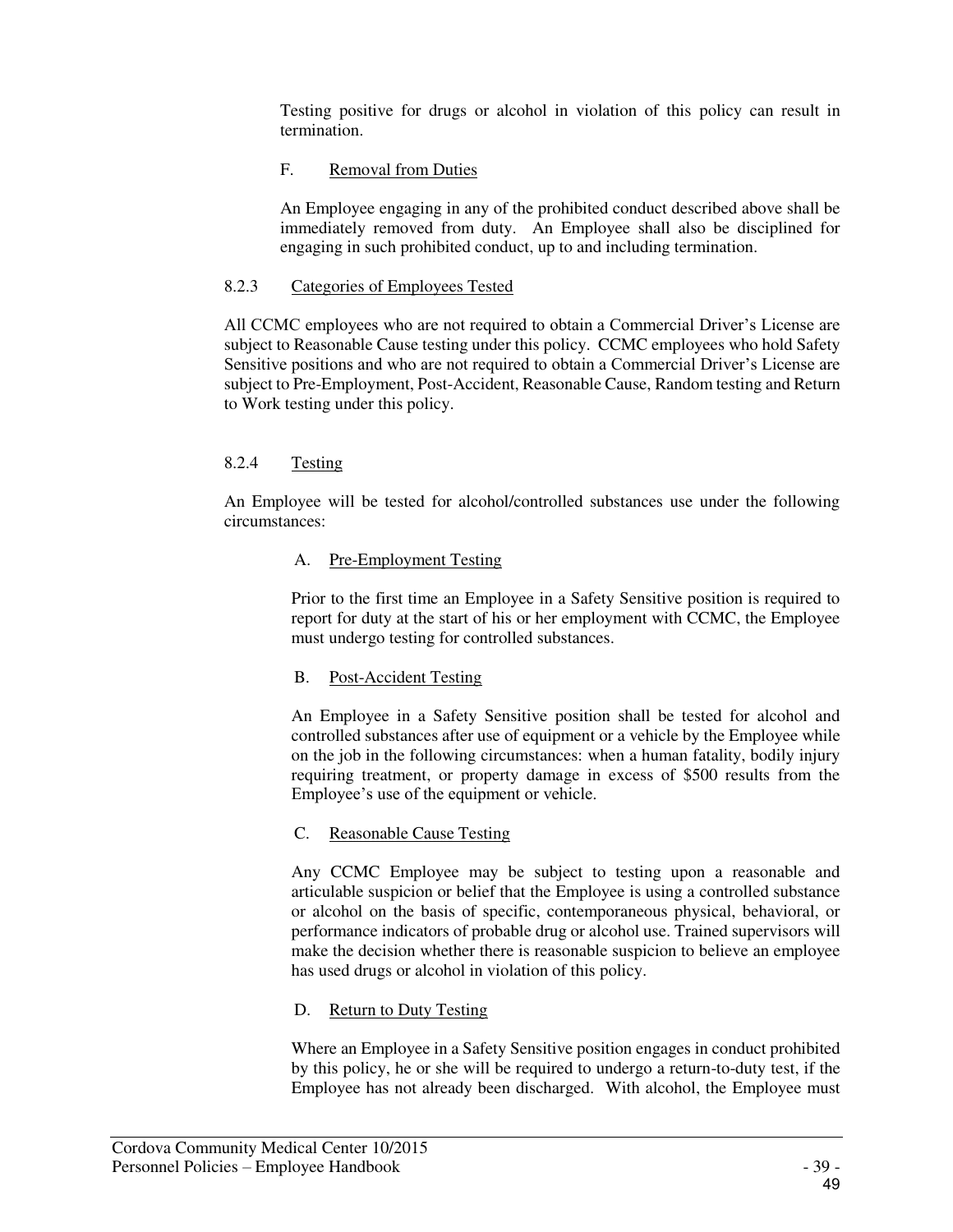have an alcohol concentration of less than 0.02 on a return-to-duty test. With controlled substances, the Employee must test negative on a return-to-duty test.

#### 8.2.5 Testing Procedures

Testing for alcohol concentration and controlled substances is conducted in accordance with the same testing procedures that apply to CDL drivers, i.e., in compliance with 49 C.F.R. Part 40 and 49 C.F.R. Part 382. A copy of those regulations is on file at CCMC offices and is available for your review.

CCMC utilizes urine specimen collection procedures for testing for controlled substances. A clean, single-use specimen bottle that is securely wrapped until filled with the specimen is used, as is a clean, single-use collection container that is securely wrapped until it is employed. CCMC also has a tamperproof sealing system on all bottles to ensure against undetected tampering, a numbering system to ensure proper identification, and it uses a collection site person who is properly trained or qualified. There is a designated collection site where specimens are taken, and where adequate privacy and security measures are in place. Persons collecting samples are trained to maintain the integrity and identity of the specimens. A medical review officer (MRO) examines and interprets test results.

For alcohol testing, a breath alcohol technician (BAT) operates an evidential breath-testing device (EBT). The testing occurs in a location affording privacy, and the BAT utilizes a federally developed Breath Alcohol Testing form to ensure accuracy as to testing results.

There are special testing procedure rules applicable to post-accident testing. If an alcohol test is not administered within two hours following the accident, CCMC prepares and maintains on file a record stating the reasons the test was not promptly administered. If a test is not administered within eight hours following the accident, CCMC shall cease attempts to administer an alcohol test and shall prepare and maintain the same record.

If a post-accident test for controlled substances is not administered within 32 hours following the accident, CCMC shall cease attempts to administer a controlled substances test, and prepare and maintain on file a record stating the reasons the test was not promptly administered. An Employee who is subject to post-accident testing must remain readily available for such testing or may be deemed by CCMC to have refused to submit to testing. Of course, medical attention for injured people following an accident is of the highest importance, and an Employee may leave the scene of an accident for the period necessary to obtain assistance in responding to the accident, or to obtain necessary emergency medical care.

#### 8.2.6 Reporting Test Results

The MRO shall review confirmed positive test results prior to the transmission of results to CCMC. The MRO shall contact the employee within 48 hours and offer an opportunity to discuss the confirmed test result. If the MRO determines there is a legitimate medical explanation for the positive test result, the MRO shall report the test as negative.

An employee may obtain a copy of the written test results only upon written request made within six months of the date of the test. CCMC will provide the written test results to the employee pursuant to that request within five working days of its receipt.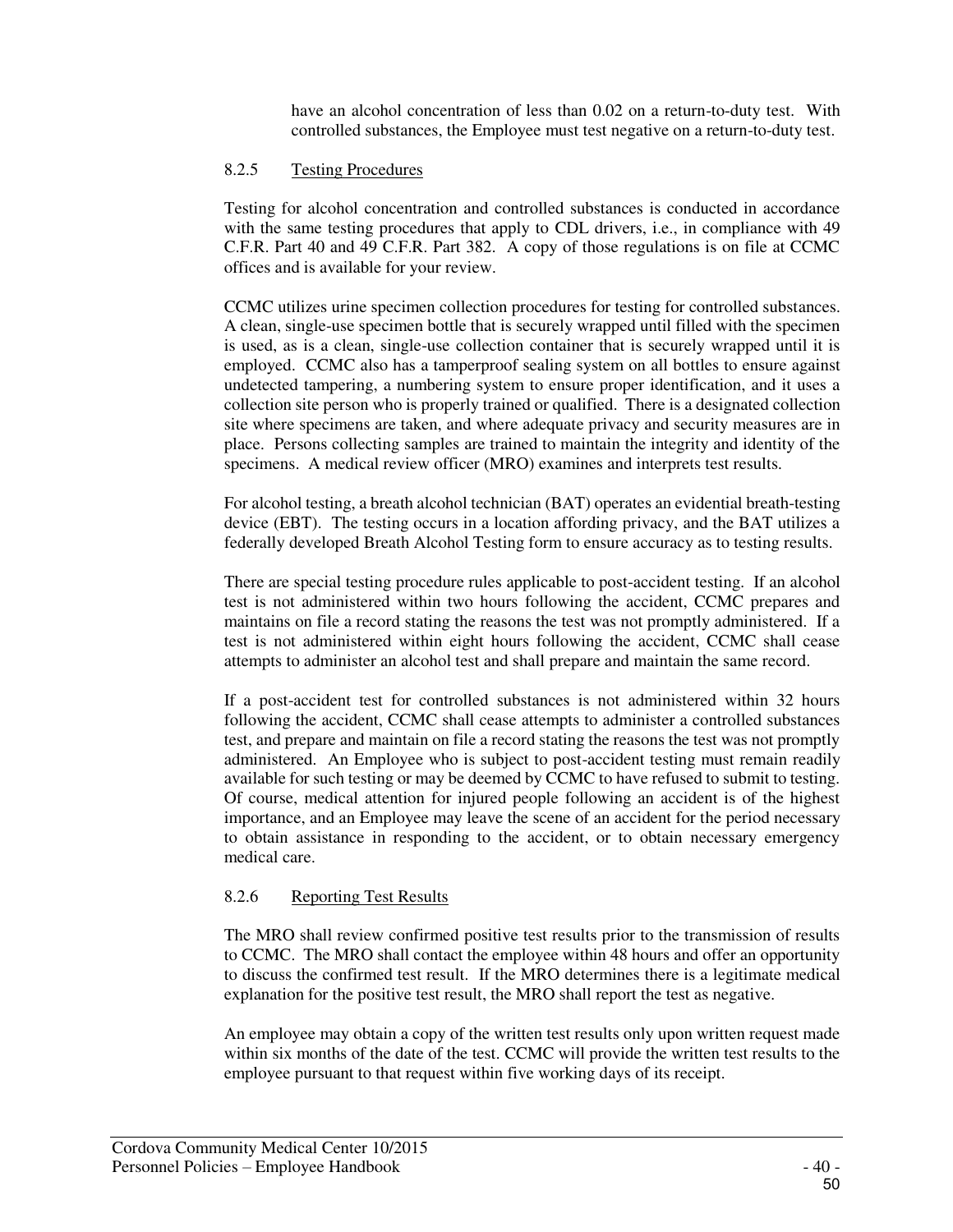An employee who would like an opportunity to explain a positive test result in a confidential setting must make such a request in writing within 10 working days of being notified of the test result. An employee who submits such a timely written request will be given the opportunity, within 72 hours after its receipt or before taking adverse employment action, to explain the positive test in a confidential setting.

#### 8.2.7 Requirement to Submit to Testing/Refusals to Submit

An Employee must submit to the testing described above. Refusal to submit to testing shall result in discipline, up to and including termination.

Refusal to submit occurs in the following situations: (1) failure by an Employee to provide a urine sample without genuine inability to provide a specimen (as determined by a medical evaluation) after he or she received notice of the requirement to be tested; (2) failure to provide an adequate breath for testing without a valid medical explanation after receiving notice of the requirement to be tested; and (3) engaging in conduct that clearly obstructs the testing process.

# 8.2.8 Confidentiality of Results

All records relating to drug and alcohol testing will be maintained in a secure, confidential medical file in the Human Resources Department. A communication received by CCMC's Drug Program Administrator/CEO relevant to drug or alcohol test results and received through CCMC's testing program is confidential and privileged, and will not be disclosed by CCMC to anyone outside CCMC except:

> A. to the tested employee, prospective employee or another person designated in writing by the employee or prospective employee;

> B. an individual designated to receive and evaluate test results or hear the explanation from the employee or prospective employee;

C. as ordered by a court or governmental agency; or

D. in any proceeding initiated by or on behalf of the individual and arising from a positive test.

#### 8.2.9 Definitions

# A. Accident

for purposes of this program will be defined as an incident involving a vehicle or piece of machinery or equipment operated by a CCMC employee that causes or is involved with the loss of human life, the issuance of a moving traffic citation under state or local law, medical treatment (other than first aid) administered away from the scene, or significant property damage.

#### B. Alcohol

means ethanol, isopropanol, or methanol.

#### C. Breath Alcohol Technician (BAT)

means an individual who operates an EBT and instructs and assists individuals in the alcohol testing process.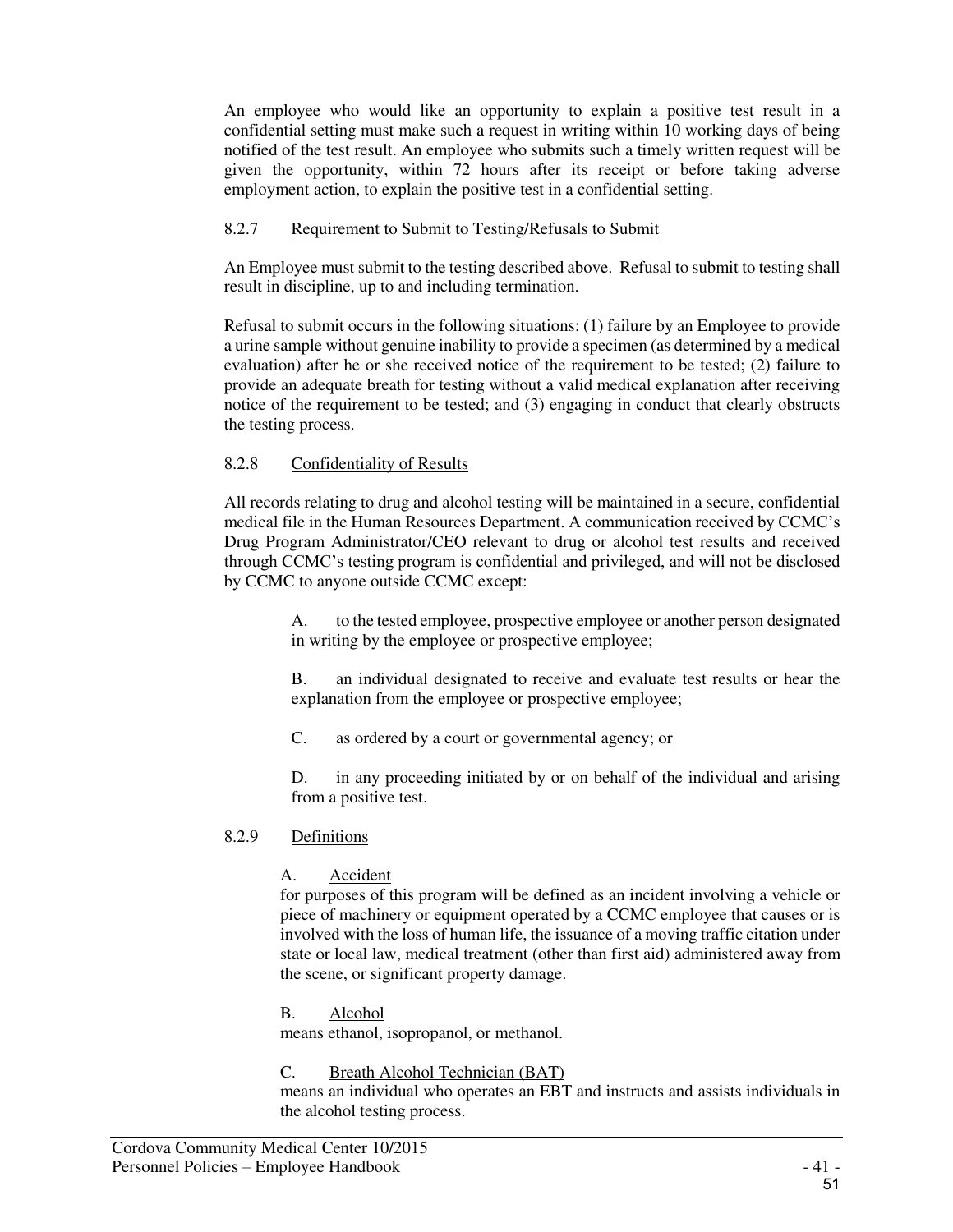#### D. Detectable or Measurable Quantity

means at or above the levels identified in this policy.

#### $E.$  Drug(s)

means a substance considered unlawful under AS 11.71 or under federal law, or the metabolite of the substance.

#### F. Drug Testing

means testing for evidence of the use of a drug.

#### G. Evidential Breath Testing Device (EBT)

is a device approved by the National Highway Traffic Safety Administration for the evidential testing of breath.

#### H. Failing A Drug Test

shall mean the test results show positive evidence of the presence of a drug or drug metabolite in an employee's system.

#### I. Medical Review Officer (MRO)

is the licensed physician or doctor of osteopathy who is responsible for reviewing positive laboratory results generated by CCMC 's testing program.

#### J. Prospective Employee

means a person who has been offered a job, whether by oral or written means.

#### K. Safety Sensitive Functions

are those having a substantially significant degree of responsibility for the safety of the public where the unsafe performance of an incumbent could result in death or injury to self or others.

#### L. Sample

means urine or breath from the person being tested.

#### M. Screening Test or Initial Test

means an analytic procedure to determine whether an employee may have a prohibited concentration of drugs or alcohol in a specimen.

#### N. Refusal to submit

means failure to cooperate and provide a drug or alcohol sample, after receiving notice of the test in accordance with CCMC Drug and Alcohol Abuse and Testing Policy. A refusal will be treated the same as a positive test result.

#### O. Under the Influence, Affected by, or Impaired by drugs or alcohol means the presence of drugs or alcohol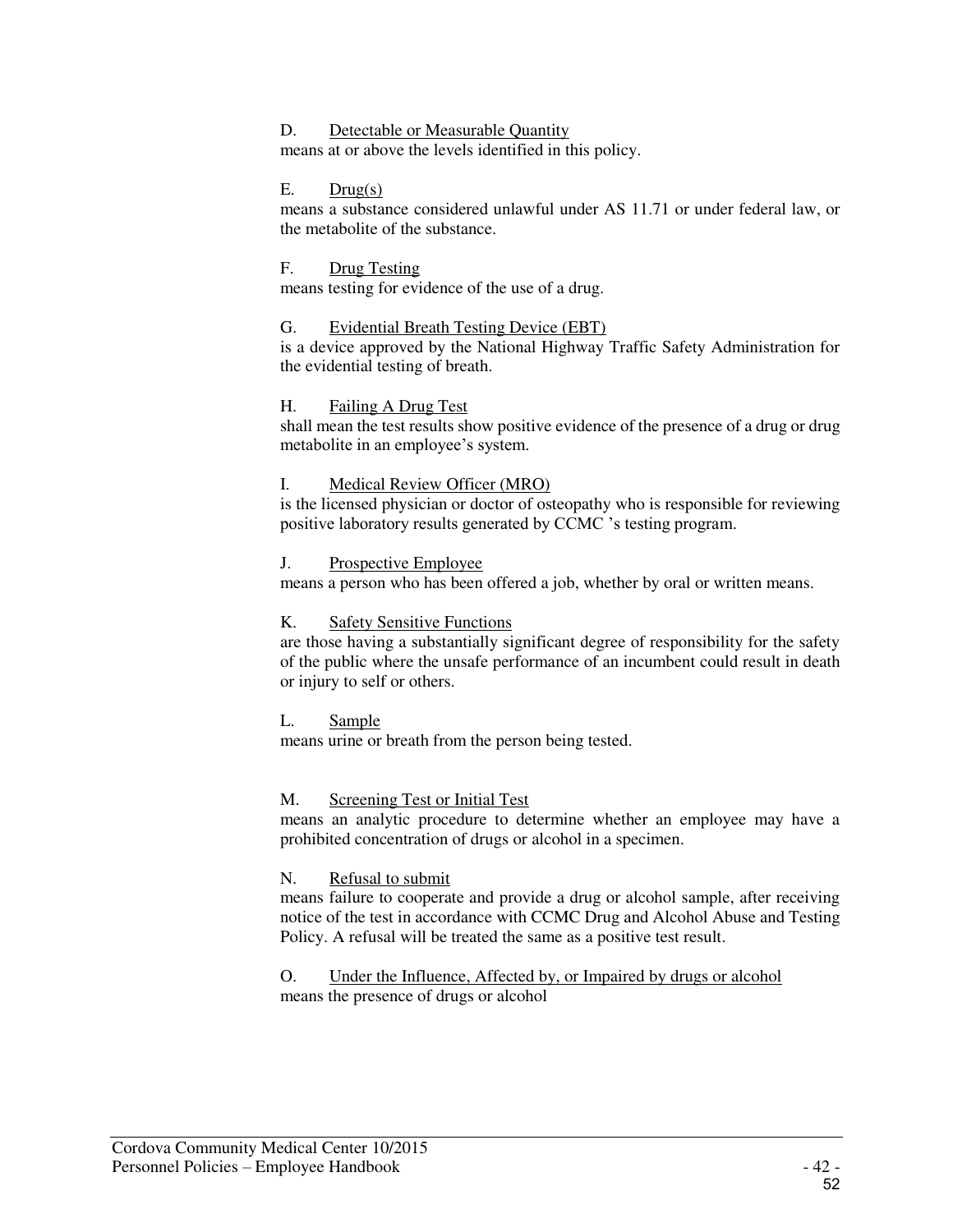# **9. DISCIPLINE AND DISMISSAL**

#### 9.1 Disciplinary Action

Violations of standards will result in disciplinary action. Disciplinary response may range from informal action (counseling, reminder, verbal warning), to more formal action (written reprimand, suspension, dismissal), depending upon the nature and seriousness of the offense. Disciplinary measures may be progressive, but not in all cases. This policy does not specify the step or response that must occur at any stage of the disciplinary process. Each individual and circumstance will call for a tailored response and managerial judgment.

#### 9.2 Separation from Employment

All employees are hired at CCMC for an indefinite period of time and may be discharged with or without reason or notice. Separations generally occur when: an employee is laid off due to lack of work either temporarily or permanently, when an employee is discharged, or when an employee resigns his or her position within CCMC. The three types of separations are:

#### 9.2.1 Layoff

If it becomes necessary to reduce the workforce, employees affected by the workforce reduction will be given preferential rehire rights.

#### 9.2.2 Discharge

The decision to discharge employees is based not only on the seriousness of the current performance infraction but also on the individual's overall performance record.

#### 9.2.3 Resignation

Employees in most positions are requested to give their supervisor two weeks' written notice of their intent to resign; employees classified as direct care providers, licensed personnel, managers, and directors are requested to give four weeks notice. Failure to give such notice could result in ineligibility for rehire. All employees who resign their positions with CCMC for any reason are asked to participate in an exit interview with the Human Resources Coordinator.

#### 9.3 Wage Payment Upon Termination

Where an employee is involuntarily terminated by CCMC, the employee will be paid within three (3) working days of termination all wages, salary or other compensation due. In cases where an employee voluntarily terminates/resigns, the employee will be paid all wages, salary or other compensation due by the next regular payroll date.

#### 9.4 Return of Property

On their last day of employment, employees are required to return all CCMC property to their supervisor or designee. Terminating employees will be provided information pertaining to benefits by the Human Resources Department.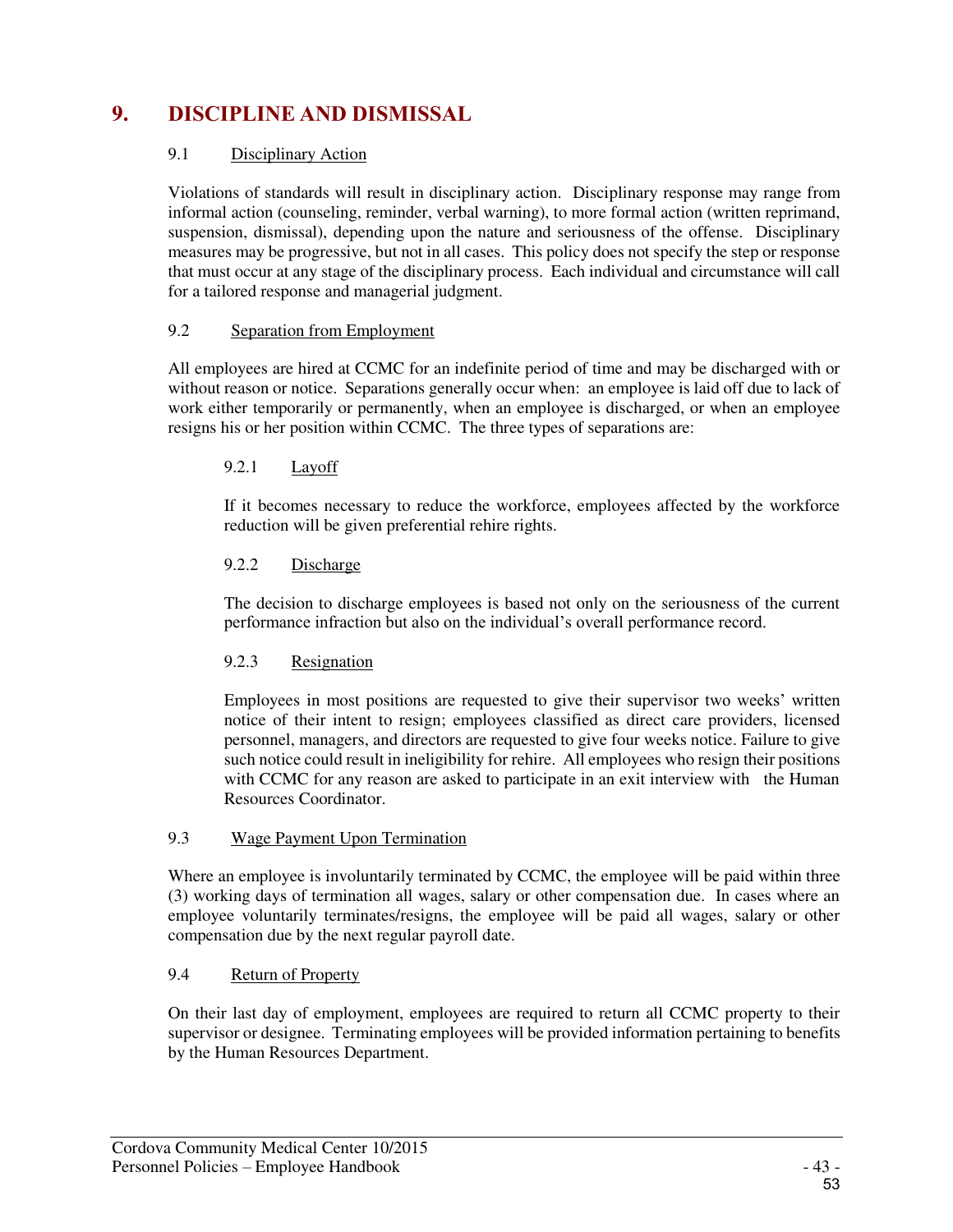#### 9.5 Promotions and Transfers

It is CCMC's policy to promote from within CCMC whenever possible. It is our intent to maintain a highly qualified work force at all times. Current employees who are qualified for and interested in a posted position are required to submit a resume and application to the hiring manager in accordance with CCMC's hiring procedure. It is the general policy to make all appointments on the basis of merit and fitness for the particular position and to fill vacancies from within CCMC by promotion when qualified employees are available. However, CCMC reserves the right in every instance to hire the most qualified candidate for each job position.

#### 9.6 Re-Employment

#### 9.6.1 Former Employees

If you are re-employed, you will be processed as a new employee. Previous service will not be used to increase the PTO accrual schedule. Other benefits may be reinstated if reemployment occurs within 90 (ninety) days of separation.

#### 9.6.2 Recalled Employees

A "recall" following layoff is an offer of reemployment to the same or equivalent position, which occurs within 90 days of the lay-off, for employees who remain eligible for employment with CCMC. If an employee is recalled to work, employee will have 3 calendar days to notify CCMC whether they accept the recall, and a total of 7 business days to return to work from the time of notice of the recall option, unless CCMC waives the time limits in writing. If the employee does not respond affirmatively, or fails to return as scheduled, all recall opportunities are deemed automatically forfeited.

#### 9.7 References Policy

Reference requests must be directed to Human Resources for response. The Medical Center furnishes dates of employment, title, and position(s) held without requiring a release or authorization from the former employee. A signed employee release of information is required by CCMC prior to releasing or disclosing any additional information. This policy does not waive any right or privilege of CCMC under Alaska law regarding responding to reference requests.

# **10. HEALTH AND SAFETY**

# 10.1 Reporting Employee Injuries

Employees must report all workplace illness or injury within 24 hours of the injury, to the immediate supervisor or charge nurse. A Report of Occupational Injury or Illness Form must be completed and returned to HR at that time. Failure to complete this form will delay processing and may cause denial of workers compensation claims. Fraudulent or intentionally inaccurate statements contained in the Report of Occupational Injury or Illness Form or an unreasonable failure to report an occupational injury or illness is cause for disciplinary action.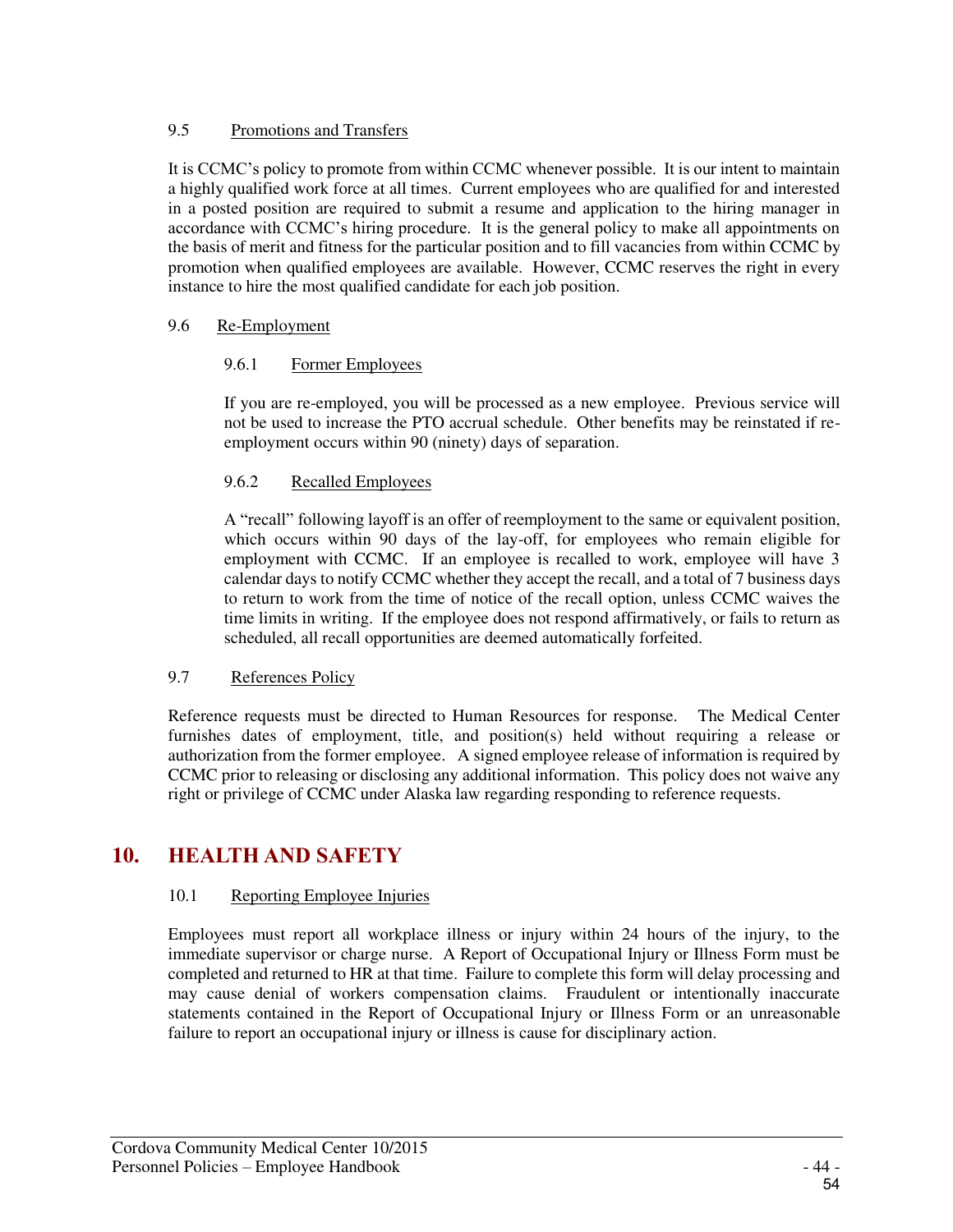#### 10.2 Accidents/Needle Sticks

Potential hazards should be reported to the department supervisor, maintenance, or the Administrator/CEO. If an accident does occur involving an employee, patient, resident, or visitor, it must be reported immediately to the supervisor, charge nurse, or Administrator/CEO and a written report must be prepared. Reporting procedure packets are available at the Nurses Station. Needle sticks must be handled in a similar fashion and the employee must report to the employee health nurse during the same work day.

#### 10.3 Weapons Prohibited

CCMC specifically prohibits the possession of weapons or firearms by any persons while in the Medical Center, with the exception of law enforcement personnel.

# **11. OPEN COMMUNICATION POLICY**

The Medical Center seeks to promote positive working relationships consistent with effective delivery of health care. Maintaining an Open Door Policy for exchanging ideas and discussing issues that impact the Medical Center (either positively or negatively) is an important responsibility. Our policies are intended to allow employees to informally bring up issues of concern affecting the Medical Center, other employees, policy-making, or their department, in a timely manner.

Employees are encouraged to consult management at appropriate times during the business day, in appropriate settings and locations, to foster constructive and thoughtful discussion. If a matter is urgent, it may be helpful to introduce the topic with the manager and determine if a later scheduled appointment will permit fuller discussion. The Human Resources Manager can assist you in determining whether an issue is of general concern.

To the extent practicable, sensitive matters will be treated confidentially. Participants are expected to use appropriate judgment and discretion when sharing issues outside the relevant, responsible managers and staff.

# **12. GRIEVANCE PROCEDURE**

It is the policy of CCMC to treat all employees equitably and fairly in matters affecting their employment. Each employee of the city shall have the opportunity to respond and resolve those matters affecting their employment which are a violation of these policies and procedures. The employee shall have the right to present any grievance without fear of reprisal.

# 12.1 Definition of a Grievance

A grievance is a written complaint by a regular full-time or regular part time employee or group of employees challenging the interpretation, application or alleging a violation of a specific personnel policy, departmental rule, or other regulation which affects the terms of conditions of their employment. Temporary employees, casual employees and volunteers are not eligible to use these grievance procedures. Any employee is his/her introductory period is not entitled to use these grievance procedures.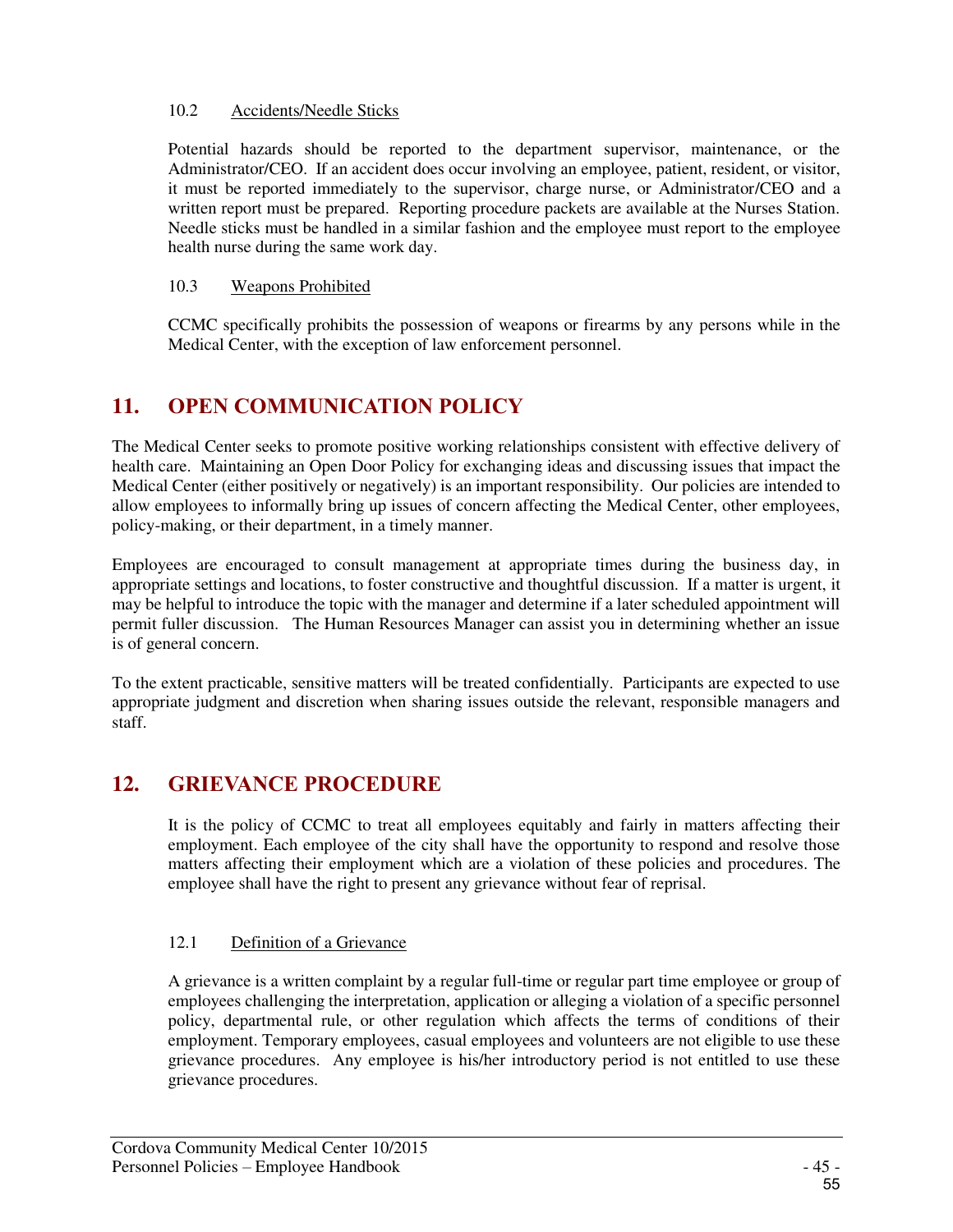#### 12.2 Grievance Process

#### 12.2.1 Step 1

Any employee having a problem regarding the terms and conditions of his/her employment shall first discuss the problem with his/her immediate supervisor. If the problem is not settled, and it can be defined as a grievance, the employee has the right to present the grievance as a Step 2 grievance. All appeals from suspensions of more than three (3) working days, disciplinary demotion or disciplinary separation shall be initiated at Step 3. Employees may bypass one or more Steps of the grievance process when reporting a complaint or expressing any issue of concern regarding alleged discrimination or harassment, and may raise such concerns directly with the Administrator/CEO (Step 3), or the City Manager (Step 4).

#### 12.2.2 Step 2

If the grievance is not settled informally, the employee shall document, in detail, the specific personnel policy, departmental rule, or other regulation alleged to be misinterpreted, misapplied or violated. This formal grievance shall be dated, signed and submitted to the Department Head within five (5) working days from: (i) the date of receipt of a disciplinary action memo by employee, in person, or by mailing, or (ii) of the violation which is the subject matter of the employee's complaint. If acceptance of the letter transmitting a disciplinary action memo is refused, or the letter is not picked up within ten (10) working days of posting, the employee will be deemed to have waived his/her rights to grieve. The Department Head shall reply to the written grievance in writing within five (5) working days after receipt of the written grievance. A determination made by the Department Head that the form of the grievance is insufficient, may be appealed to the Administrator/CEO (Step 3).

#### 12.2.3 Step 3

Upon receipt of the Department Head's response, the employee shall have five working days to appeal the decision in writing to the Administrator/CEO. If the employee fails to appeal the Department Head's decision within five (5) working days, such failure to respond will decide the grievance in favor of the Department Head's Step 2 decision. The Administrator/CEO shall reply in writing within five (5) working days after the date of presentation of the grievance.

#### 12.2.4 Step 4

Upon receipt of the Administrator/CEO's response, the employee shall have five (5) working days to appeal the decision in writing to the City Manager. If the employee fails to appeal the Administrator/CEO's decision within five (5) working days, such failure to respond will decide the grievance in favor of the Administrator/CEO's Step 3 decision. The City Manager shall reply in writing within five (5) working days after the date of presentation of the grievance.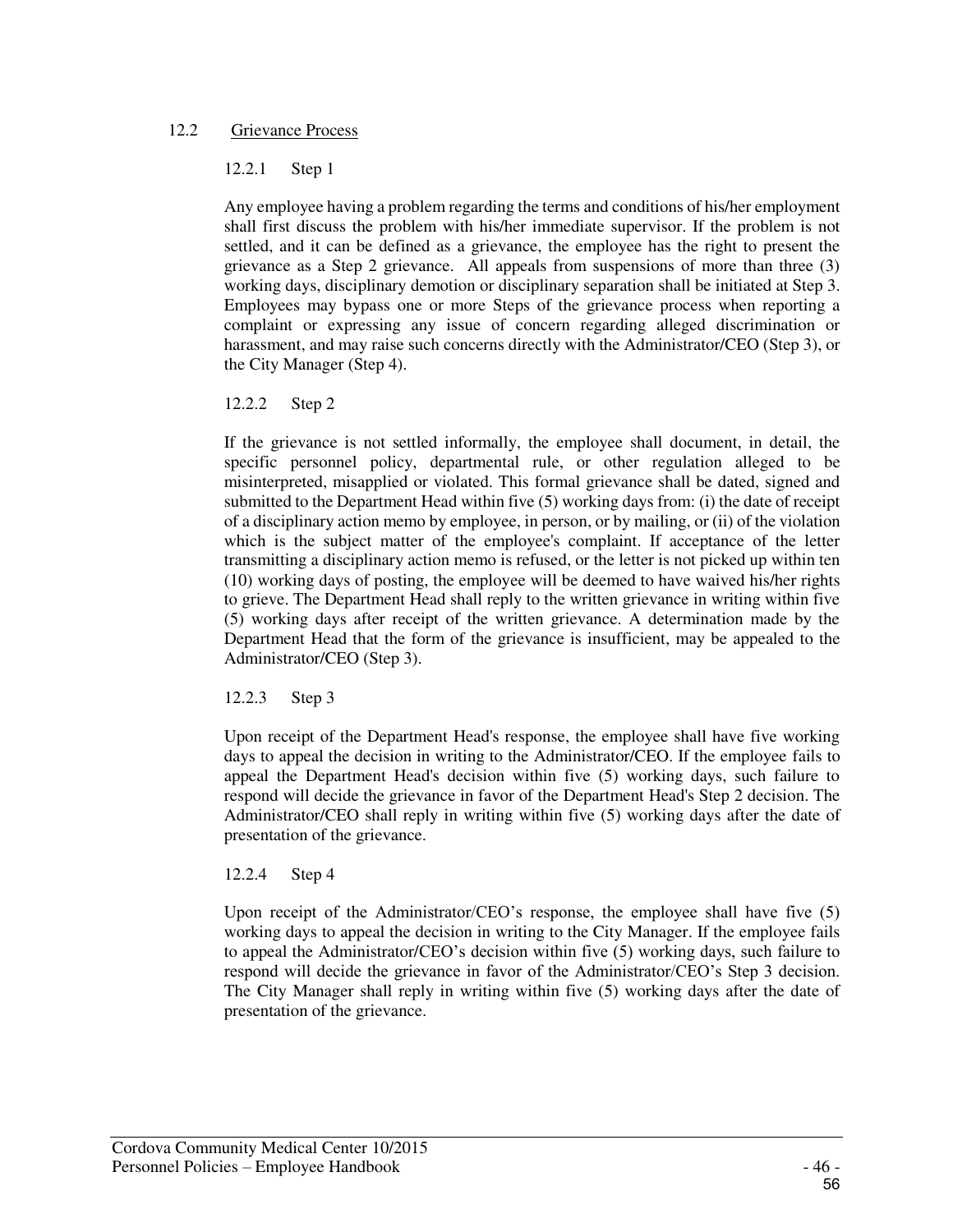#### 12.2.5 Step 5

Upon receipt of the City Manager's response or failure of the City Manager to respond, the employee shall have five (5) working days to request City Manager mediation. If the employee fails to file a written request for mediation within five (5) working days, such failure will serve to decide the grievance in favor of the City Manager's Step 4 decision.

#### 12.3 Mediation

12.3.1 Step 1

Within ten (10) working days of the receipt of a request for mediation, the City Manager shall schedule a meeting with the parties involved, including the CCMC Human Resources Manager, to attempt to resolve the differences through informal mediation. This is a nonbinding good faith attempt to resolve differences. Neither party shall be entitled to any additional representation. If resolved at this informal meeting, the decision shall be reduced to writing, signed and copies distributed to all parties.

12.3.2 Step 2

If the grievance is not resolved through informal mediation within ten (10) working days, the aggrieved employee(s) may request arbitration of the dispute, as provided for below.

#### 12.4 Arbitration

12.4.1 Step 1

The aggrieved employee(s) may select, within five (5) working days, a mutually acceptable competent Alaskan arbitrator who can commit to scheduling a hearing and rendering a decision in an expeditious manner. Should the City Manager and the aggrieved employee(s) be unable to agree upon the appointment of an arbitrator, they shall select an arbitrator, by the striking method, from a list of seven qualified Alaskan arbitrators supplied by the Federal Mediation and Conciliation Service (FMC). The City Manager and the aggrieved employee(s) shall alternatively strike one name from such list, and the sole remaining name shall be appointed as the arbitrator.

12.4.2 Step 2

The arbitrator shall conduct a hearing in accordance with generally accepted standards and procedures for grievance or arbitration and in as expeditious manner as possible.

12.4.3 Step 3

Any decision by the FMC's arbitrator shall be final and binding upon the parties concerned. The arbitrator has the power to decide all issues, including awards of back pay if appropriate. It is understood and agreed that the arbitrator shall not have any power to add to or amend any of the provisions of these policies or rules.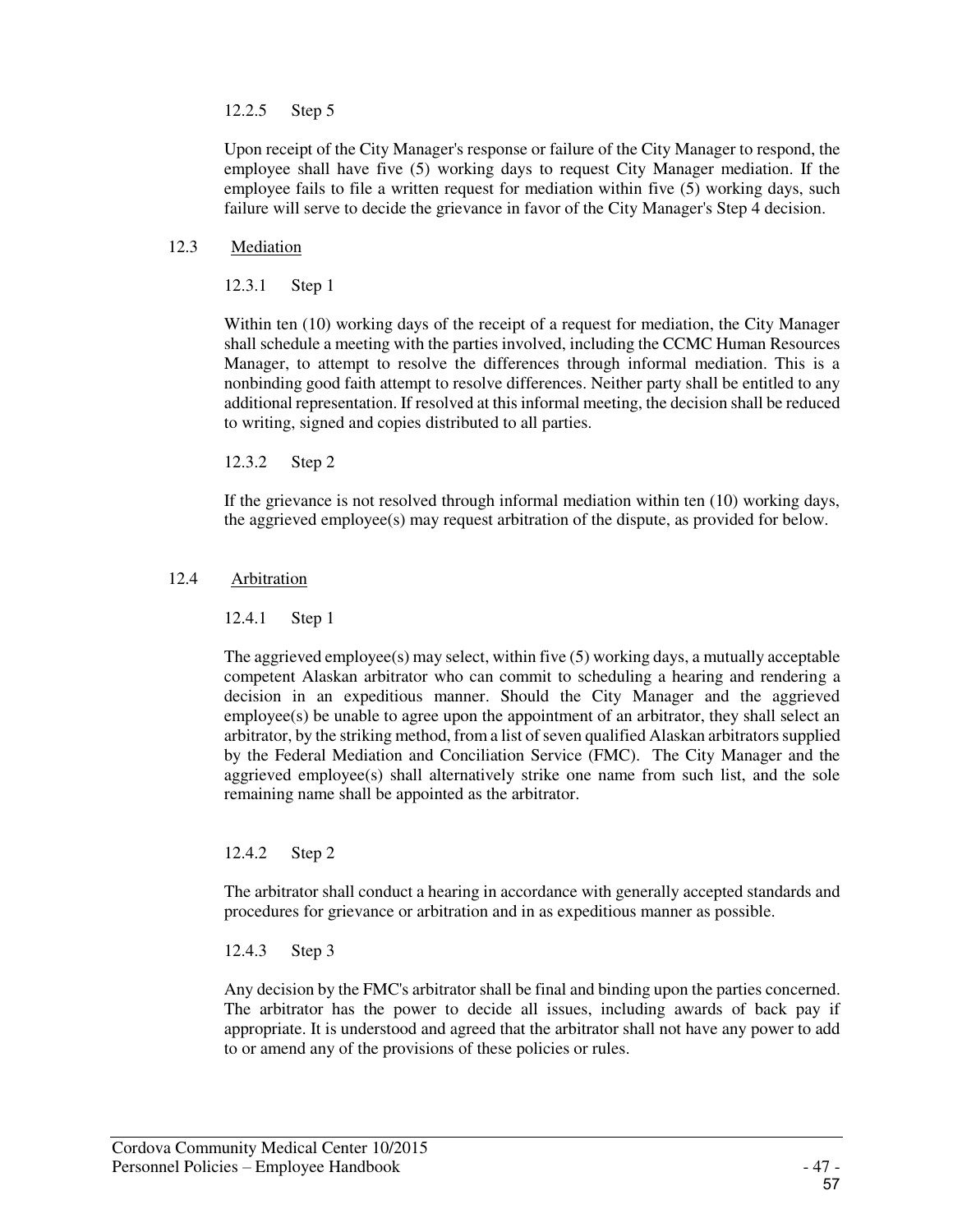### 12.4.4 Step 4

Each party in the proceeding will pay the cost of presenting their case. The arbitrator's fee will be paid by the CCMC, unless it is found by the arbitrator that the grievance has been frivolous or not in good faith. In such an event, the employee shall pay the arbitrator's fees.

#### 12.5 Time Limits Of the Essence.

The time limits referred to in this policy must be strictly adhered to, but may be waived or modified by mutual agreement in writing. It is the intent that all procedures set forth herein shall be complied with as expeditiously as practicable. If the employee shall fail to comply with the limits imposed within this section the grievance shall be deemed waived. If the Department Head, Administrator/CEO or City Manager shall fail to meet the time limits imposed within this section, a disciplinary action which forms the basis of the employee's grievance shall be suspended during the period of noncompliance with the time limits and the employee will continue to accrue all pay and benefits as if the disciplinary action had not occurred.

#### 12.6 Exclusive Remedy.

The grievance, mediation and arbitration procedures of this section are the sole and exclusive remedies of the employees of CCMC contesting violations of these policies and/or disciplinary actions. An employee must fully exhaust these remedies prior to filing any lawsuit or other administrative action.